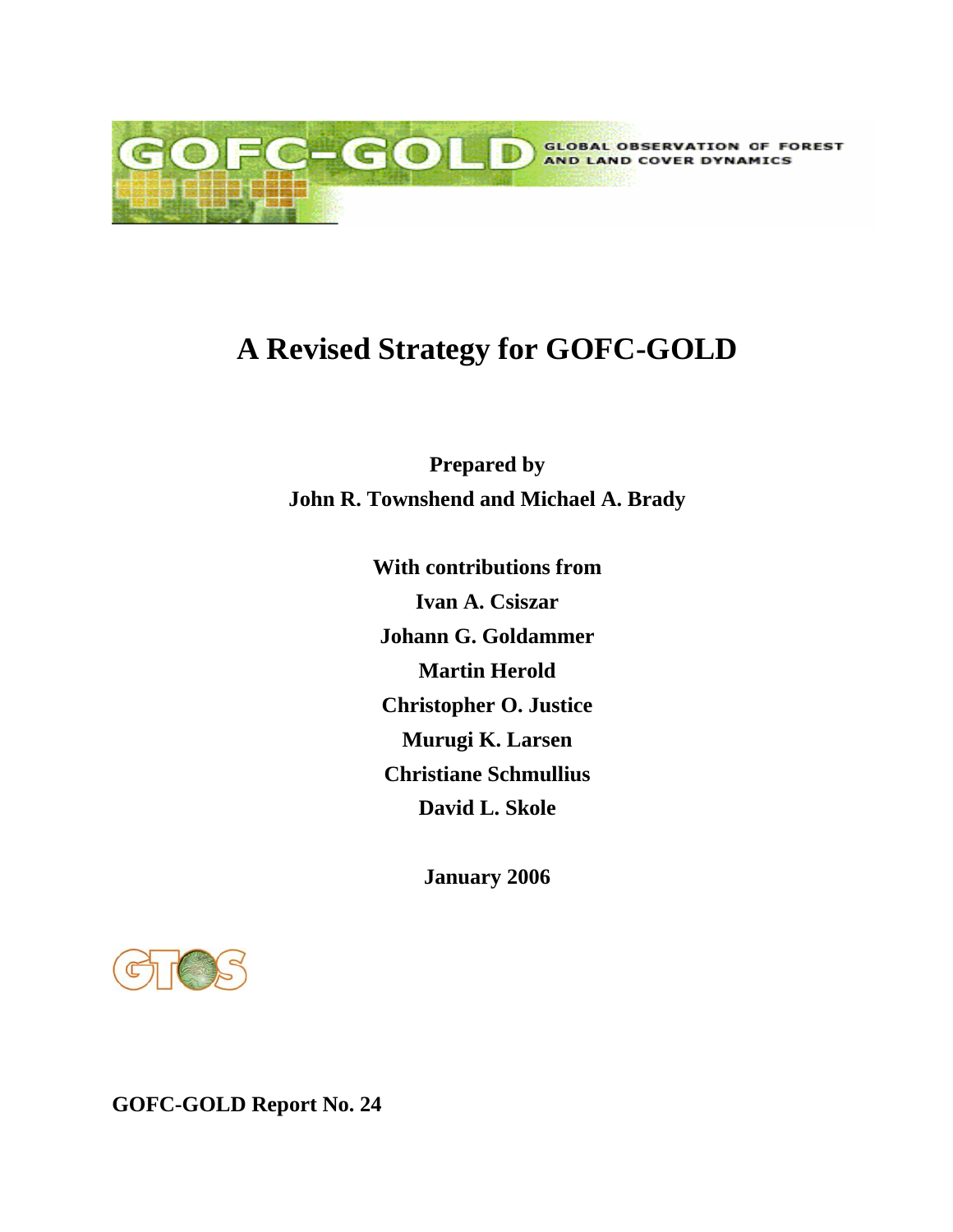Global Observation of Forest and Land Cover Dynamics (GOFC-GOLD) is a coordinated international effort to ensure a continuous program of space-based and in situ forest and other land cover observations to better understand global change, to support international assessments and environmental treaties and to contribute to natural resources management.

GOFC-GOLD encourages countries to increase their ability to measure and track forest and land cover dynamics by promoting and supporting participation on implementation teams and in regional networks. Through these forums, data users and providers share information to improve understanding of user requirements and product quality.

GOFC-GOLD is a Panel of the Global Terrestrial Observing System (GTOS), sponsored by FAO, UNESCO, WMO, ICSU and UNEP. The GOFC-GOLD Secretariat is hosted by Canada and supported by the Canadian Space Agency and Natural Resources Canada. Other contributing agencies include NASA, ESA, START and JRC. Further information can be obtained at http://www.fao.org/gtos/gofc-gold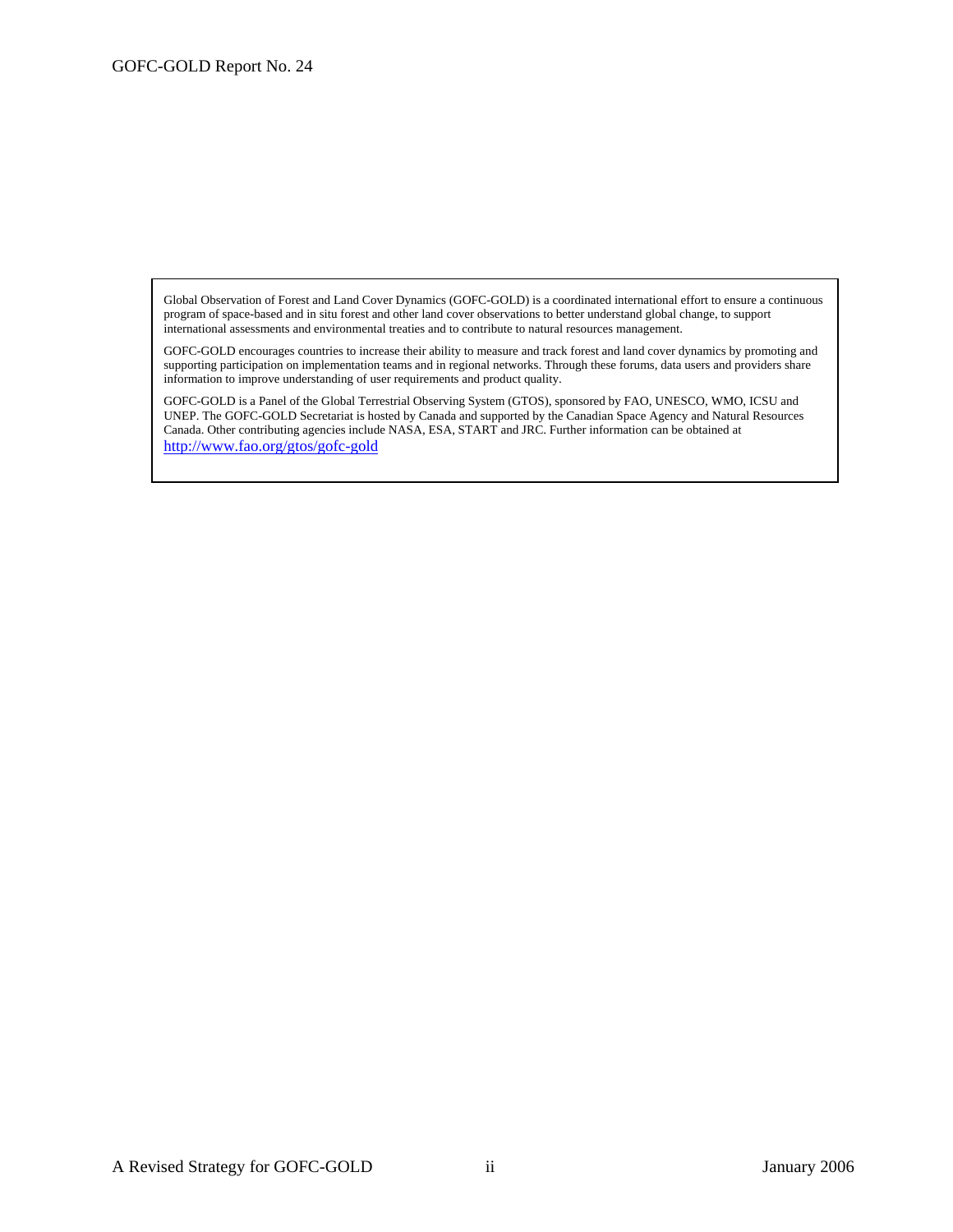### Executive Summary

GOFC-GOLD is an organization with an ambitious, multifaceted international strategy to bring the Earth's land cover including forests under continuous observation. It has a vision to share data, information and knowledge, leading to informed action and decision making. It consists of a coordinated program of activities to ensure that earth observation and other data are used effectively for global monitoring of terrestrial resources and the study of global change.

This document presents a revised strategy document for GOFC-GOLD. It contains many of the components of the first strategic document prepared in 1999. It differs, however, from the earlier document in identifying more specifically the roles that GOFC-GOLD, as an international coordination organization, should play.

As an international coordination body for observations it is essential to distinguish the roles of GOFC-GOLD from those of the predominantly national bodies that actually collect the observations. The strategy outlines the primary roles essential to ensure the global systematic collection of observations for the two main themes of land cover characteristics and change, and fire mapping and monitoring. It attempts to provide, as part of the revised strategy, a comprehensive list of the types of functions that GOFC-GOLD has carried out or could potentially carry out.

The principal goals for GOFC-GOLD were set out approximately 5 to 6 years ago. The revised strategy summarizes the extent to which these goals have been met. Substantial advances have been made in recent years. In some cases there is already a commitment to long term operational measurement and product generation as a result of GOFC-GOLD activities.

GOFC-GOLD initially focused on defining the requirements for observational products and their specifications, mainly for the needs for global change science and the natural resources communities. More recently, GOFC-GOLD has also directed its efforts towards addressing the needs for terrestrial observations for the following initiatives:

- International environmental conventions such as United Nations Framework Convention on Climate Change, United Nations Convention to Combat Desertification, Convention on Biological Diversity, Ramsar Convention on Wetlands
- Implementation Plan for the Global Climate Observing System
- Land theme of the Integrated Global Observing Strategy
- Societal benefit areas of the Global Earth Observation System of Systems
- Proposed international Land Earth Observation Satellite network composed of multiple satellites with 30-m (or better) capabilities

The goals of GOFC-GOLD, revisited and reported in the strategy document, are to be progressed further largely through Regional Networks, i.e. voluntary groups of scientists within a specific geographic region, whose work is directly relevant for GOFC-GOLD's mission. In addition, GOFC-GOLD has two so-called Implementation Teams, dedicated to globally implement relevant activities on Land Cover and Fire, respectively.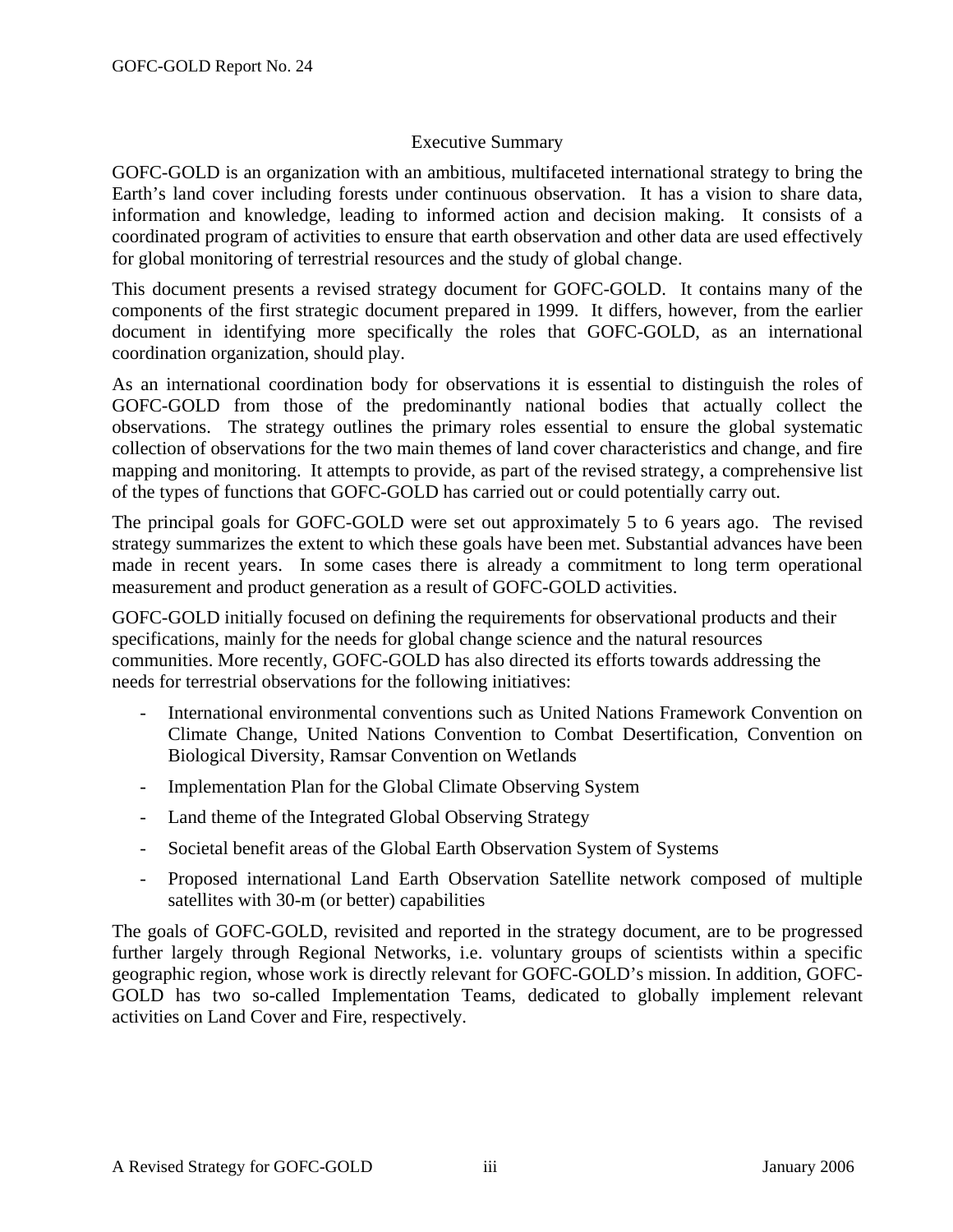#### Acknowledgements

The revised strategy document was discussed at length during the GOFC-GOLD Third Scientific and Technical Board meeting held from 19-22 April 2005 at Beijing, China. We are grateful to the following participants who reviewed the document: Alfred De Gier, Ashbindu Singh, Garik Gutman, John Latham, Paul Briand, Laura Frulla, Sergey Bartalev, Gowda S.K. Ramalinge, Alan Belward, Didier Devers, Pauline Dube, Paul Desanker, Mastura Sharifah, Tsolmon Renchin, Olga Krankina, Toshio Koike, Congbin Fu, Jiyuan Liu, Liu Rui, Cao Chunxiang, Zhu Zhongli, Zhang Guocheng, Li Zengyuan, Pei Jun Shi, Shao Liqin, Jing Guifei, Joon Kim, Kim Song Chol, Vladimir Gershenzon, Jiaguo Qi, Shuming Bao, and Li Mengxue. Appreciation goes to the National Remote Sensing Centre of China for hosting the meeting.

We wish to express our gratitude to the following principal sponsors of GOFC-GOLD for their financial support and guidance: Canadian Space Agency; Natural Resources Canada, Canadian Forest Service; Center for Global Change and Earth Observations, Michigan State University; Committee on Earth Observation Satellites, Land Product Validation Subgroup of the Working Group on Calibration and Validation; European Commission Joint Research Centre; European Space Agency; Global Terrestrial Observing System; Food and Agriculture Organization of the United Nations; Friedrich-Schiller University, Jena; Global Fire Monitoring Center; International Strategy for Disaster Reduction; National Aeronautics and Space Administration; United States; SysTem for Analysis, Research and Training; and the University of Maryland.

Citation of the report:

Townshend, J.R. and M.A. Brady 2006. A Revised Strategy for GOFC-GOLD. Report no. 24. Edmonton: Natural Resources Canada-Canadian Forest Service. 47 pp.

The GOFC-GOLD document series and other information can be found at the Web site: http://www.fao.org/gtos/gofc-gold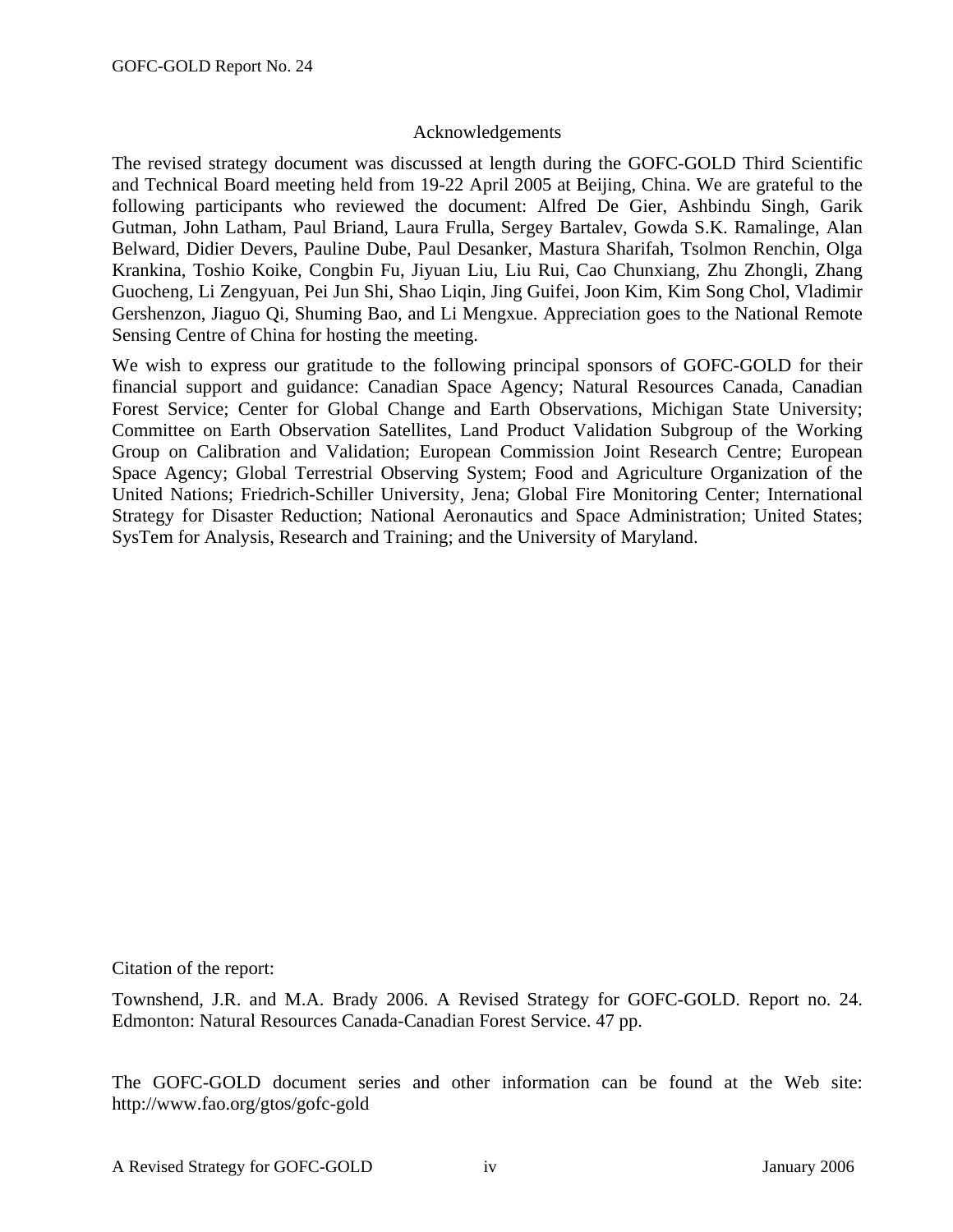# A Revised Strategy for GOFC-GOLD

#### Contents

| 1.    |                                                                              |  |
|-------|------------------------------------------------------------------------------|--|
| 2.    |                                                                              |  |
| 2.1.  |                                                                              |  |
| 2.2.  |                                                                              |  |
| 2.3.  |                                                                              |  |
| 2.4.  |                                                                              |  |
| 3.    |                                                                              |  |
| 4.    |                                                                              |  |
| 5.    |                                                                              |  |
| 6.    |                                                                              |  |
| 7.    |                                                                              |  |
| 7.1.  |                                                                              |  |
| 7.2.  | Evaluation and Assessment of Algorithms and Data Assimilation Procedures  11 |  |
| 7.3.  |                                                                              |  |
| 7.4.  | Harmonization and the Development of Protocols and Standardization 13        |  |
| 7.5.  |                                                                              |  |
| 7.6.  |                                                                              |  |
| 7.7.  |                                                                              |  |
| 7.8.  |                                                                              |  |
| 7.9.  |                                                                              |  |
| 8.    |                                                                              |  |
| 9.    |                                                                              |  |
| 9.1.  | The Fundamental Goals of GOFC-GOLD Land Cover Implementation Team  20        |  |
| 9.2.  |                                                                              |  |
| 9.3.  |                                                                              |  |
| 9.4.  |                                                                              |  |
| 9.5.  |                                                                              |  |
| 9.6.  |                                                                              |  |
| 10.   |                                                                              |  |
| 10.1. | The Fundamental Goals of the GOFC-GOLD Fire Implementation Team 25           |  |
| 10.2. |                                                                              |  |
| 10.3. |                                                                              |  |
| 10.4. |                                                                              |  |
| 10.5. |                                                                              |  |
| 10.6. |                                                                              |  |
| 11.   |                                                                              |  |
| 12.   |                                                                              |  |
| 13.   |                                                                              |  |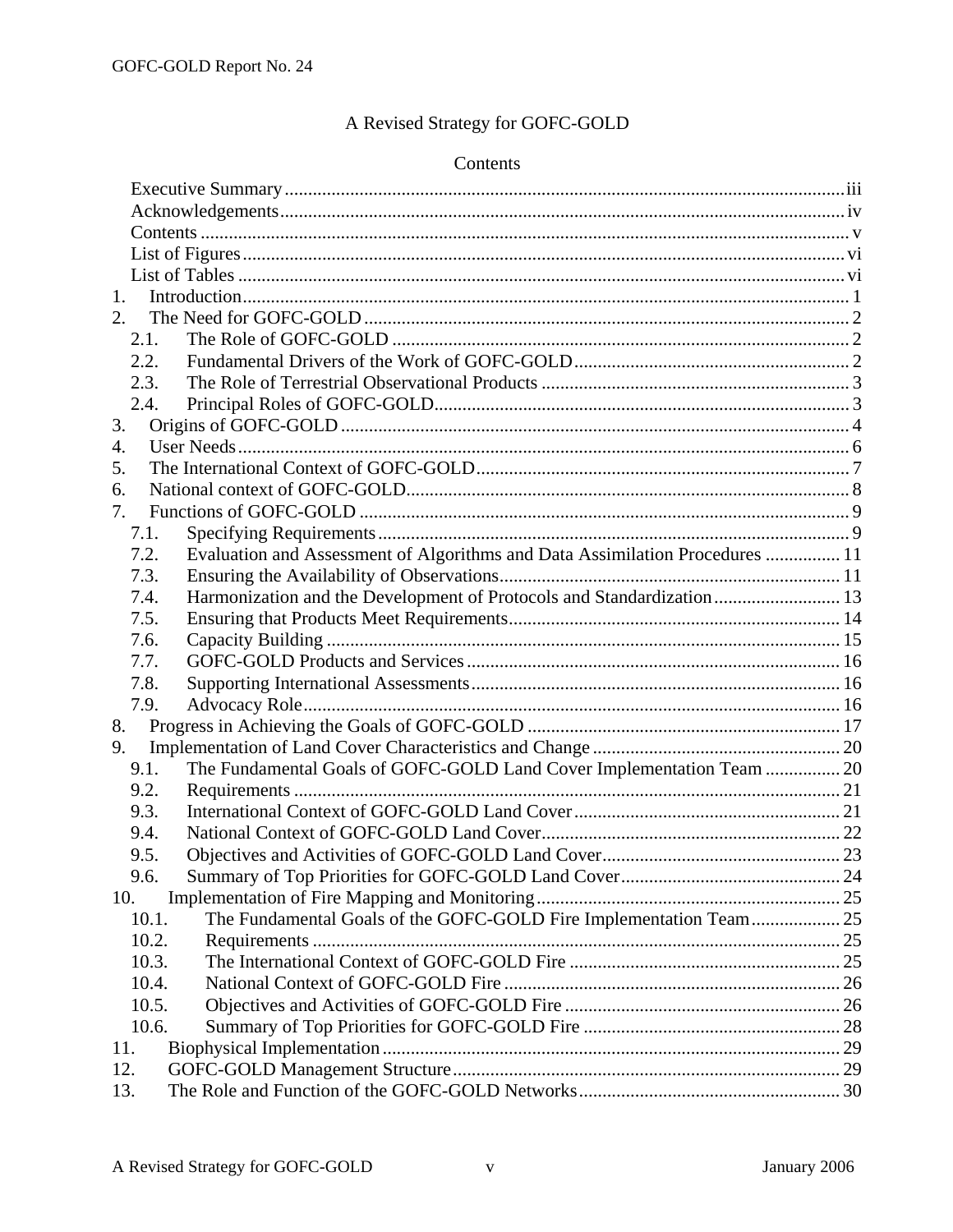## List of Figures

| Figure 1. Template of the main stages in the development of capabilities within the framework |  |
|-----------------------------------------------------------------------------------------------|--|
|                                                                                               |  |
| Figure 2a,b,c. Progress in meeting the goals of GOFC-GOLD (Dark gray indicates substantive    |  |
|                                                                                               |  |

### List of Tables

| Table 2. Main user communities for forest and other land cover information (adapted from Janetos |  |
|--------------------------------------------------------------------------------------------------|--|
|                                                                                                  |  |
|                                                                                                  |  |
|                                                                                                  |  |
|                                                                                                  |  |
|                                                                                                  |  |
|                                                                                                  |  |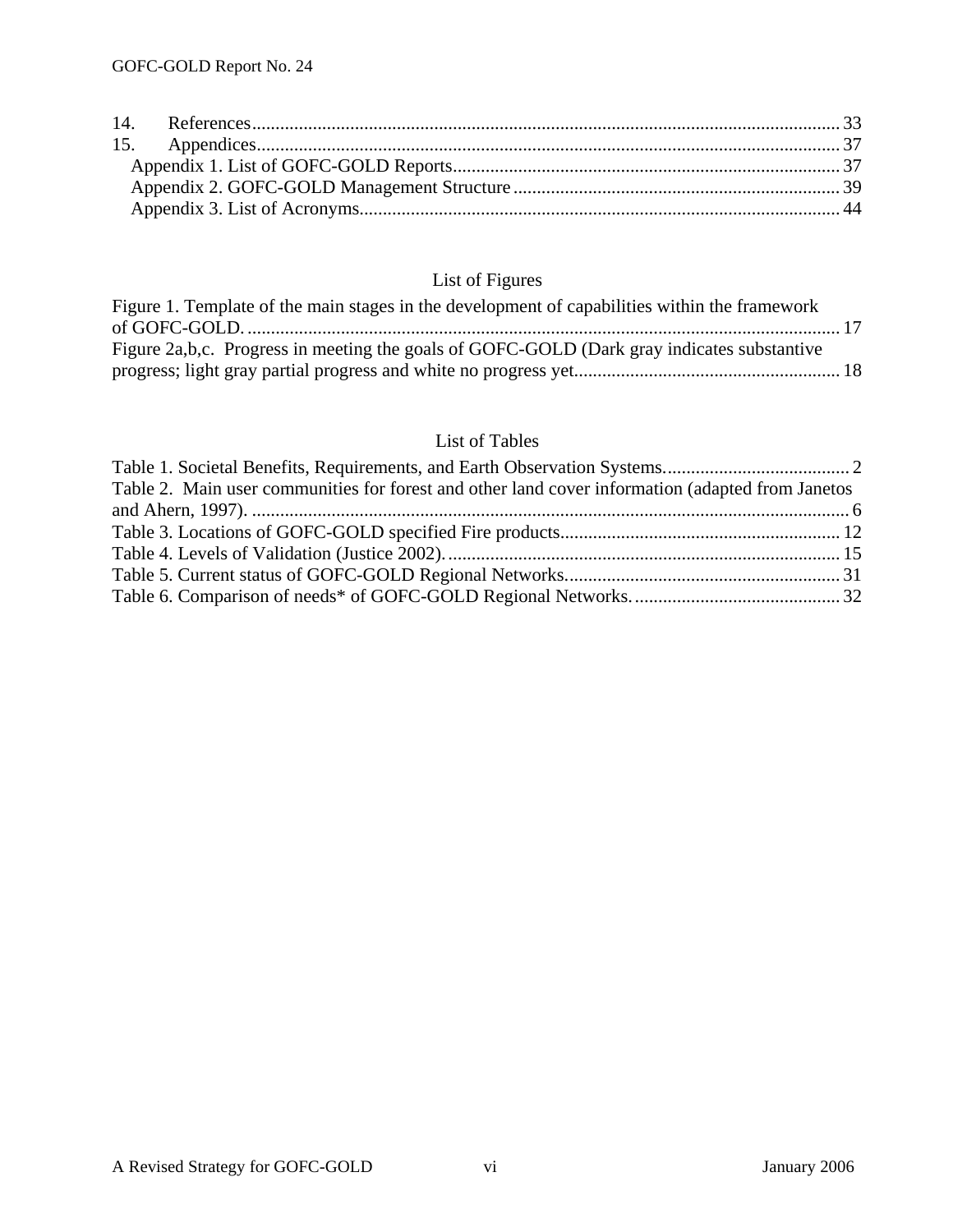### **1. INTRODUCTION**

At the beginning of the  $21<sup>st</sup>$  century, there is a growing global consensus that the cumulative effects of past and present human activities are having a global impact on the Earth's ecosystems, atmosphere, and climate, and on the ability of environmental systems to support sustainable development. We need to improve our knowledge of biophysical and social systems and change policies and management practices throughout a broad range of human activities. A key, underpinning requirement to support these activities is to have systematic long-term observations of the environment.

Global Observation of Forest and Land Cover Dynamics (GOFC-GOLD) as an organization, has as its mission the international coordination needed to ensure systematic long-term observations of land cover and forest change, including the role of fire. Originally it was set up to coordinate the monitoring of forests and hence the original name of Global Observation of Forest Cover (GOFC) but has been extended to all land cover types (see section 4.3). Its remit was broadened at the  $2<sup>nd</sup>$ meeting of its Scientific and Technical Board to include all types of land cover. One significant practical reason for this is that some definitions of forests, such as that of the FAO, include canopy cover as low as 10%, so that to include all land cover types represents a relatively modest extension in areal terms of the organization's scope. The organization's name reflects both its original focus on forests and its remit to consider all land cover types.

GOFC-GOLD works largely through Regional Networks, i.e. voluntary groups of scientists within a specific geographic region, whose work is directly relevant for GOFC-GOLD's mission. In addition, GOFC-GOLD has two so-called Implementation Teams, dedicated to globally implement relevant activities on Land Cover and Fire, respectively.

GOFC-GOLD is now one of the Panels of the Global Terrestrial Observing System (GTOS), an organization sponsored by four UN bodies, namely the Food and Agricultural Organization (FAO), the United Nations Educational Scientific and Cultural Organization (UNESCO), the United Nations Environmental Programme (UNEP) and the World Meteorological Organization (WMO) and also the International Council for Science (ICSU), which is non-governmental.

This document presents a revised strategy document for GOFC-GOLD. It contains many of the components of the earlier strategic document written some 6 years ago (Ahern et al 1999)<sup>1</sup>. However it differs from the earlier document in identifying more specifically the roles that GOFC-GOLD, as an international coordination organization, should play.

In reading this document those less familiar with GOFC-GOLD should also consult the GOFC-GOLD planning documents listed in Appendix 1 and found at http://www.fao.org/gtos/gofcgold/series.html. Report 2 provides the initial strategy document (Ahern et al 1999) accompanied by separate documents on coarse and fine resolution product design strategies (Skole et al 1998, Loveland et al 1998). This site also contains reports of the development of regional networks and of the Land/Forest Cover and Fire Implementation Teams.

1

<sup>&</sup>lt;sup>1</sup> When the original strategy document was written there were extensive references to CEOS since at that time the organization was subsidiary to CEOS. Now it is a Panel of the Global Terrestrial Observing System and hence these references have been largely replaced.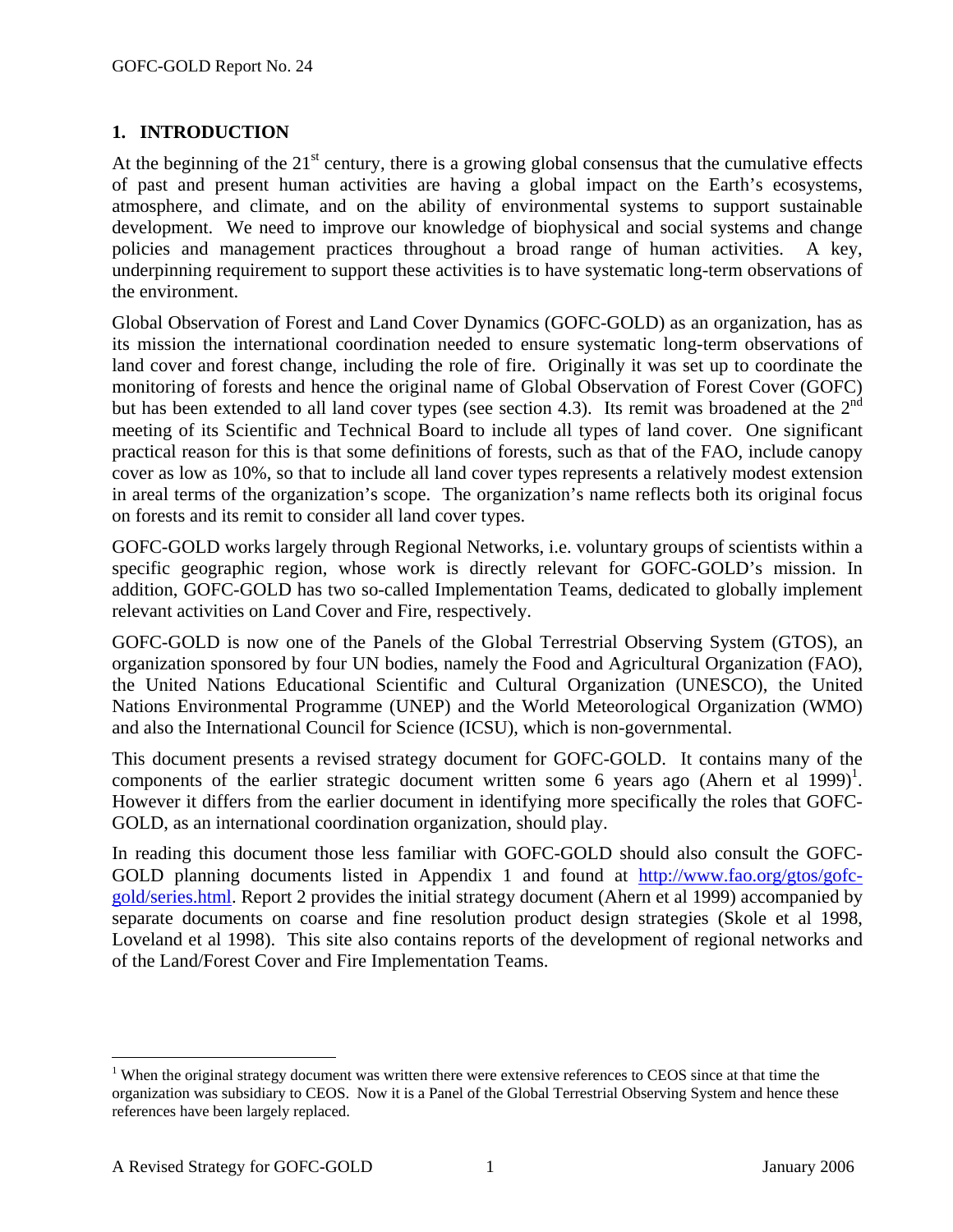### **2. THE NEED FOR GOFC-GOLD**

### **2.1. The Role of GOFC-GOLD**

GOFC-GOLD is an organization with an ambitious, multifaceted international strategy to bring the Earth's land cover including forests under continuous observation. It has a vision to share data, information and knowledge, leading to informed action and decision making. It consists of a coordinated program of activities to ensure that earth observation and other data are used effectively for global monitoring of terrestrial resources and the study of global change. It represents an international organization bringing together space agencies, international coordinating organizations, researchers and end users. It operates through a network of scientific groups and participants implementing coordinated demonstration and operational projects. Its goals will be achieved through a long-term process of building an improved match between data products and services compatible with user needs.

### **2.2. Fundamental Drivers of the Work of GOFC-GOLD**

Observations are not collected for their own sake. The expense and effort to make globally representative observations can only be justified because they contribute to high-level goals relating to societal benefits. Table 1 summarizes some of the beneficial outcomes associated with a subset of the societal benefits identified under the recently agreed Global Earth Observing System of Systems (GEOSS). It is little exaggeration to state that there are few uses of the terrestrial environment where reliable information on land cover and land cover change is not needed. We would add to the high level societal benefits identified through GEOSS the importance of forests for the material well-being of societies and the significance of ecosystem services relating to areas as diverse as climate change, water quality and aesthetic values that they provide as well as their importance in understanding the operation of the Earth system.

| <b>GEOSS</b> Topic                                                                                    | Examples of specific GOFC-GOLD products                                                     |
|-------------------------------------------------------------------------------------------------------|---------------------------------------------------------------------------------------------|
| Reducing Loss of Life and Property from<br>Natural and Human Induced Disasters                        | Early warning systems for fires                                                             |
| Understanding, Assessing, Predicting,<br>Mitigating and Adapting to Climate<br>Variability and Change | Role of forest change on carbon sequestration;<br>monitoring compliance with Kyoto Protocol |
| Improving the Management and Protection<br>of Terrestrial, Coastal and Marine<br>Ecosystems           | Monitoring of terrestrial ecosystems using satellite<br>observations                        |
| Supporting Sustainable Agriculture and<br><b>Combating Desertification</b>                            | Identifying changes in agricultural land cover                                              |
| Understanding, Monitoring and Conserving<br><b>Biodiversity</b>                                       | Monitoring protected areas and the landscapes<br>within which they are found                |

Table 1. Societal Benefits, Requirements, and Earth Observation Systems.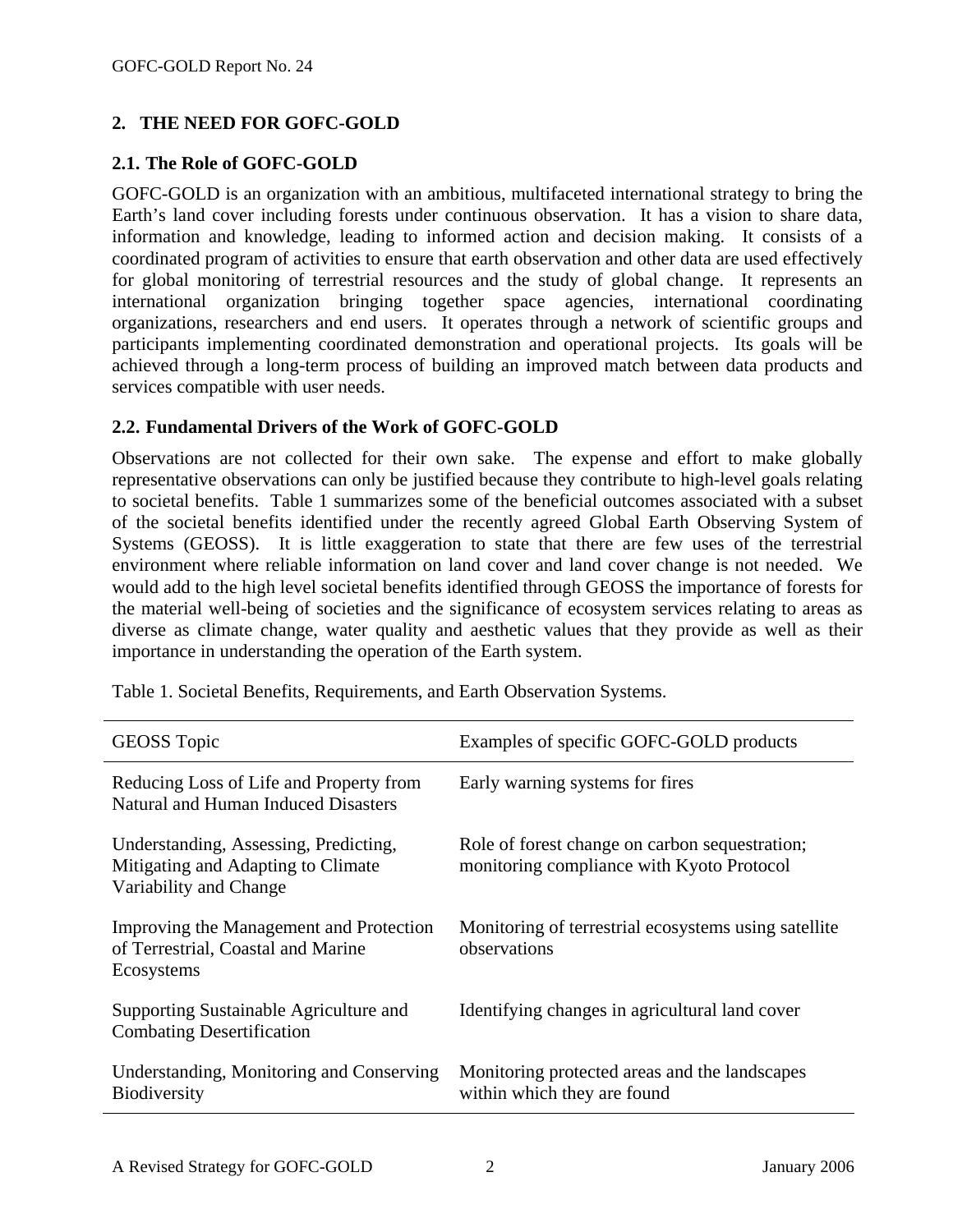### **2.3. The Role of Terrestrial Observational Products**

Realizing the benefits outlined in section 2.2 relies on an integrated use of observations, their transformation into products, their assimilation into models, effective model design and their use in assessments, decision-support systems for managers of the environment, and the presentation of the information into clear and user-friendly products, suitable to support policy making. Success depends on a balance between all these components. Sometimes improved observations may be needed; sometimes it may be an issue of improved models. In general although there are enormous numbers of observations collected both from remote sensing and in situ observations there are relatively few observations collected that are consistent at global or regional scales and are suitable for reliable detection of change. GOFC-GOLD needs to focus on the improvements in terrestrial observations crucial to achieving societal benefits such as those outlined in table 1.

Scientists investigating of global change require global, regional, and local observations of forests and other land cover types to develop a better understanding of the complex, inter-related processes involved. At the same time, policy makers need to realize that we cannot afford to wait until all of the scientific questions are solved.

### **2.4. Principal Roles of GOFC-GOLD**

Ultimately the goal is to ensure the long-term spatially and temporally consistent land cover information. The principal roles of GOFC-GOLD in this goal are to increase international cooperation in the standardization, integration and use of data from multiple earth observation satellites, in conjunction with in-situ data, for mapping and monitoring the earth's forests, and to provide feedback to agencies responsible for space and in situ observations to enable them to improve the quality of observations. GOFC-GOLD is working to develop the means to undertake sustained, operational inventories of land cover, fire and selected biophysical characteristics.

As part of this process, GOFC-GOLD assembles teams to execute prototype projects, develop consensus algorithms and standard methodologies for product generation and product validation in conjunction with in-situ measurements, and develop and demonstrate procedures for improved data access for the user community.

As a consequence, GOFC-GOLD identifies gaps and overlaps in earth observation data, ground systems, methods, and scientific knowledge from the experience gained in developing and executing GOFC-GOLD prototype projects. Additionally, GOFC-GOLD seeks to achieve the following:

- creating and strengthening partnerships between space agencies and user agencies;
- identify gaps and overlaps in space agency programs and make recommendations how these might be resolved;
- increase operational use of earth-observation data for policy decision making at national, regional, and global levels;
- ensure the provision of validated products which can be used to derive credible information concerning the forest/land cover component of the carbon budget for research and policy use;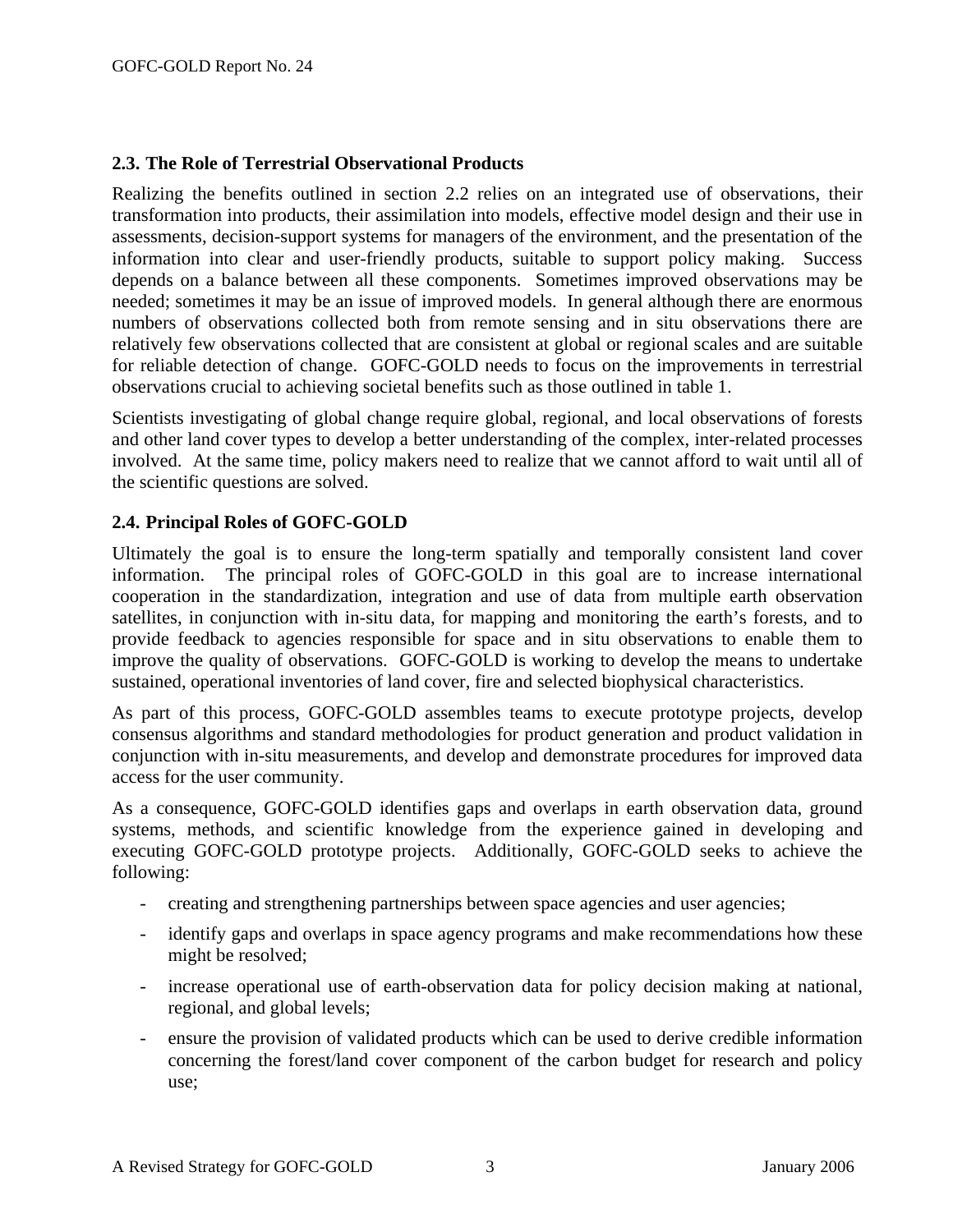- promote common data processing standards and interpretation methods, which are necessary for inter-comparison of regional studies;
- stimulate advances in the state of the art in the management and dissemination of large volume datasets and information from multiple sensors;
- use data from multiple sensors, in combination with in-situ data, to produce validated prototype information products, which satisfy clearly identified requirements of user agencies;
- enhance the use of earth-observation information products for forest land use and that other and cover types and enhance scientific research concerning forest biophysical processes; and
- strengthen capacity building, at both science and at user level in the application and use (policy and management level) of remote sensing, in-situ and GIS products.

### **3. ORIGINS OF GOFC-GOLD**

The design of GOFC-GOLD arose from substantial earlier efforts to monitor the earth's land cover and especially its forests. The following are some of the important precursor activities identified in the original strategy document for GOFC prepared for CEOS (Janetos and Ahern, 1997). The remainder of this section is based closely on this document.

The World Forest Watch Conference held in São José dos Campos, Brazil (June 1992) provided an initial high-level international forum for the assessment of current approaches to satellite-based monitoring. This meeting also served as a basis for forwarding recommendations from the technical and scientific communities to the policy makers and government leaders at UNCED, and the international global change research community through IGBP. The conference concluded that significant technical and methodological advances have been made in recent years, and they were sufficient to proceed with an observation system, which could satisfy both scientific and nationallevel forest management requirements.

NASA, in conjunction with the US-EPA and USGS, undertook a prototype procedure for using large amounts of high resolution satellite imagery to map the rate of tropical deforestation, one of the most important land cover changes. This activity, called the Landsat Pathfinder Project built on experience gained during a proof-of-concept exercise as part of NASA's contribution to the International Space Year/World Forest Watch Project (Skole and Tucker, 1993) (Townshend et al., 1995). It focused initially on the Brazilian Amazon, and was expanded as part of NASA's Earth Observing System activities to cover other regions of the humid tropical forests. In principle, it provided an initial large-scale prototype of an operation program.

The TRopical Ecosystem Environment Observations by Satellites (TREES) project was implemented as a demonstration of the feasibility of applying space observation techniques to monitoring of land cover and biomass burning (Malingreau et al., 1993). This project utilized global coverage with a wide range of sensors including AVHRR, ERS-SAR, JERS-1 SAR, ATSR, Resurs, Landsat, and SPOT. It also focused on the use of thermal sensors for the detection of fires, and incorporated other indicators of deforestation.

In conjunction with NOAA and the USGS, NASA supported an IGBP project to acquire global, daily coverage with the AVHRR sensor at 1 km resolution (Eidenshink and Faundeen, 1994; Townshend et al., 1994). This project was the first of its kind to acquire global, daily coverage at this resolution. The resultant dataset was processed at the EROS Data Center and provided the basis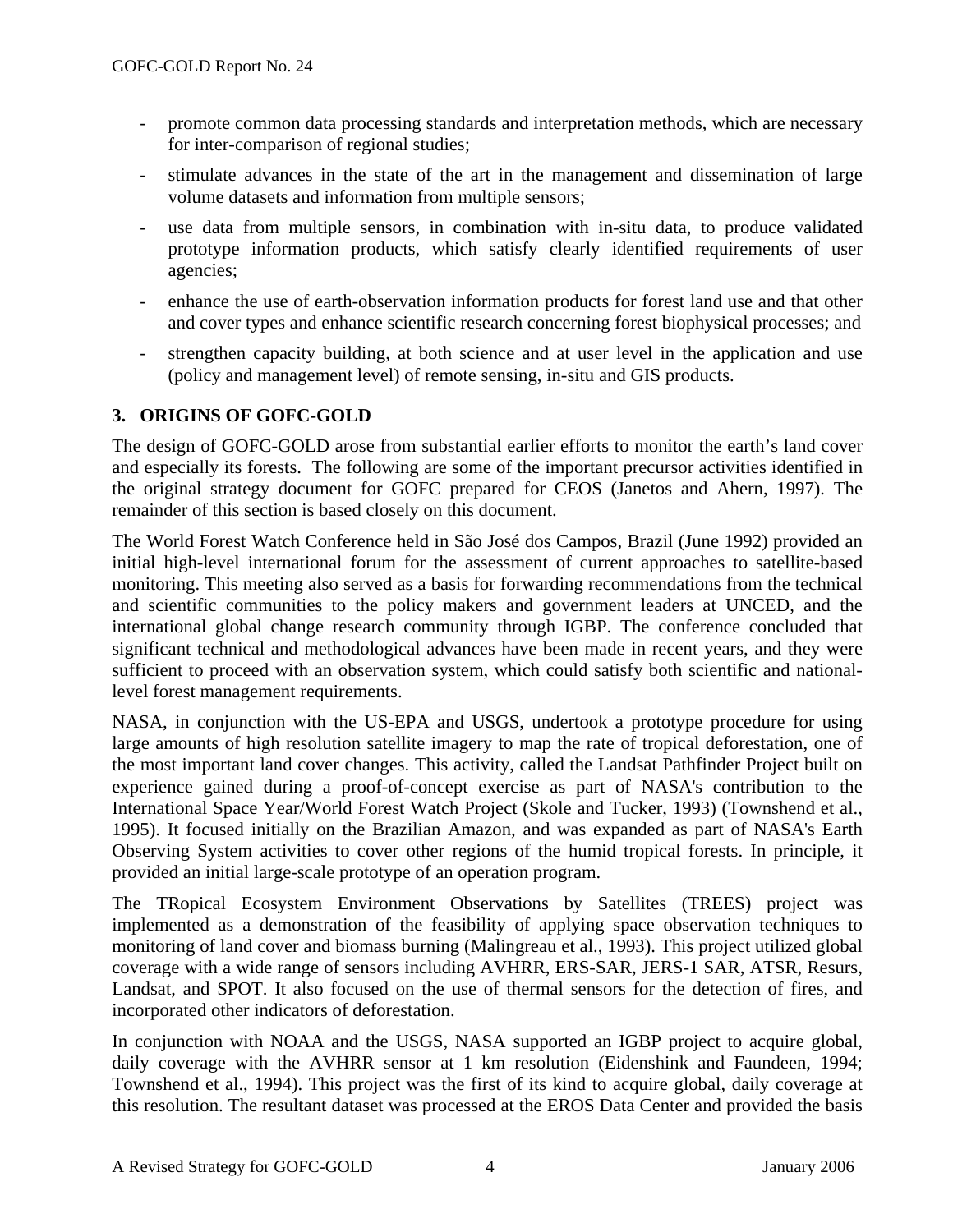for globally mapping land cover, vegetation phenology and fires. As part of a land-cover mapping exercise, this project eventually led to the DISCover global land cover data set (Belward et al., 1999; Loveland et al., 2000).

The FAO Forest Resource Assessment for the 1990 period (FRA-90) used a combination of earth observation data and national statistics to derive statistics about forest cover for the 1990 datum, and forest cover change for the period 1980 to 1990 (FAO 1995). For tropical forests, FAO developed a technique called the Interdependent Interpretation Procedure, which relied primarily on a two-date interpretation of large-scale photographic prints of full Landsat scenes. Using training centers in Latin America, Africa, and Asia, FAO was able to train local interpreters and obtain consistent results. The resulting change classes also allowed FAO to estimate transitions between several woody biomass categories for Africa, Latin America and Asia (FAO 1996). Subsequently the FRA 2000 assessment has been reported (FAO 2001), though with concern expressed about its accuracy (Matthews 2001).

An early major example of a regional /continental scale land cover mapping study was the USFS /USGS US Forest Cover Map. This map was produced using the 1km AVHRR data set generated by (Loveland et al., 1991). A similar effort was undertaken in Mexico with the help of in-country collaborators. An Interagency Multi-Resolution Land Characterization (MRLC) project, implemented by the USGS on behalf of a number of federal agencies, subsequently generated land cover data sets for the conterminous US. This data set included products from coarse and high spatial resolution satellite sensors. This project also provided complete coverage of the United States with Landsat Thematic Mapper data.

Within the framework of NASDA's Global Forest Mapping Program, the Global Rain Forest Mapping project was a collaboration between NASDA, JPL and the Joint Research Centre with the aim of generating JERS-1 L-band SAR data sets of the global tropical forests. A complete SAR coverage over the tropical belt - in total some 13,000 scenes - was acquired in 1995-96, including multi-temporal coverages over the Amazon and Congo river basins to capture season effects and to map inundation in flooded forests. SAR mosaics at 100 m resolution were generated to cover the tropical region in all three continents. The mosaics were radiometrically and geometrically corrected, though not for topographical effects.

Starting in 1997, the Global Boreal Forest Mapping Project (GBFM) formed a follow-on project to the GRFM. The GBFM project aimed at covering the boreal forests in Siberia, Northern Europe and North America with JERS-1 SAR Also the GBFM project is a joint effort by NASDA, NASA/JPL/ASF and the JRC, with collaboration from DLR, the National Swedish Space Board, CCRS, and CSA.

The Canadian Radarsat program acquired complete global coverage in the ScanSAR mode during its initial phase of operations (Mahmood et al., 1998). An associated research program was initiated to demonstrate applications, including applications to forest are research. Research showed that Radarsat held promise for mapping logging and deforestation in tropical and boreal forests (Ahern et al., 1997; Kux et al., 1997; Shimabukuro et al., 1997) and for monitoring macrophyte growth in tropical reservoirs and floodplains (Costa et al., 1997).

Many regional land cover mapping activities were initiated in the 1990s. Within the IGBP System for Analysis, Research and Training (START) a number of regional activities focusing on the land cover change question were begun. Most notable were the Southeast Asian and Southern Africa regional activities (IGBP 1997).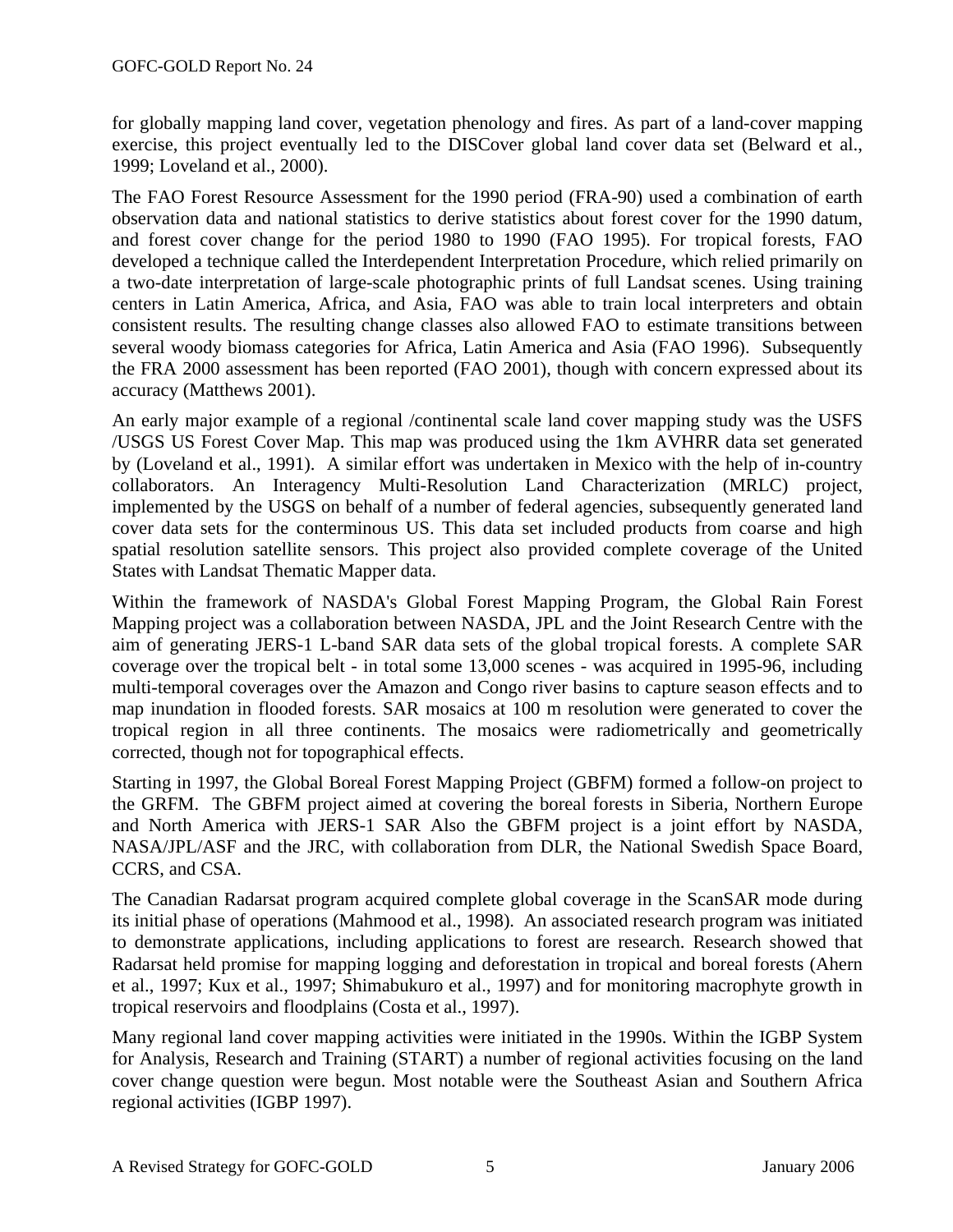These various initiatives led to the formulation of an overall observational strategy for the monitoring of land cover change (Skole et al., 1997), which contains many of the elements of the subsequent GOFC-GOLD programs.

### **4. USER NEEDS**

The user needs for consistent and reliable information on land cover are summarized in Table 2, taken from the early strategy documents of GOFC-GOLD. Note that different user groups may have different needs even for the same variable. (e.g. annual monitoring for natural resource managers is often needed whereas semi-decadal monitoring is likely sufficient for some global change scientific problems.)

Table 2. Main user communities for forest and other land cover information (adapted from Janetos and Ahern, 1997).

(1) Timber, fuel, and fiber. For centuries, human society has depended critically on the continued supply of wood and fiber from forest land. Many societies have declined after depleting their forest resources (Perlin 1991). The twentieth century produced substantial improvements in the efficiency of production of wood and fiber from forests. Increasing populations and increasing literacy and affluence in the twenty-first century will continue to put increasing demands on the forests of the world. Continued improvements in forest management will be necessary to meet these demands without depleting the forest resource (Nyland 1996)

(2) Watershed Protection. Forested areas and other wooded lands play a crucial role for terrestrial hydrological systems (Hammond 1991; Nyland 1996). These areas constitute the most important buffer zones for both runoff and infiltration to ground water reserves. The actual location and size of forests in relation to the watershed often determines the run-off fraction of the precipitation and becomes the dominant factor in flood and erosion prevention. Close monitoring of forests in relation to the hydrographic network thus becomes a critical issue in physical planning, landscape planning, and environmental protection in all regions of the world.

 (3) Biodiversity. Concern over the rapid, human-driven loss of biodiversity worldwide is rapidly mounting, culminating in the International Convention on Biological Diversity. The extent and condition of forested lands are central issues to the preservation and sustainable use of biodiversity. The scientific community has implicated both forest loss and forest fragmentation in losses of biodiversity. On the other hand, many national programs for sustainable forest management are now incorporating biodiversity as one of the attributes to be enhanced and maintained.

(4) FCCC and other environmental treaties. As a result of the FCCC and its Kyoto Protocol, particular emphasis is placed on reforestation, afforestation, and deforestation. Several other international environmental agreements apart from the CBD require reliable land cover and fire information the Convention to Combat Desertification and Ramsar among others.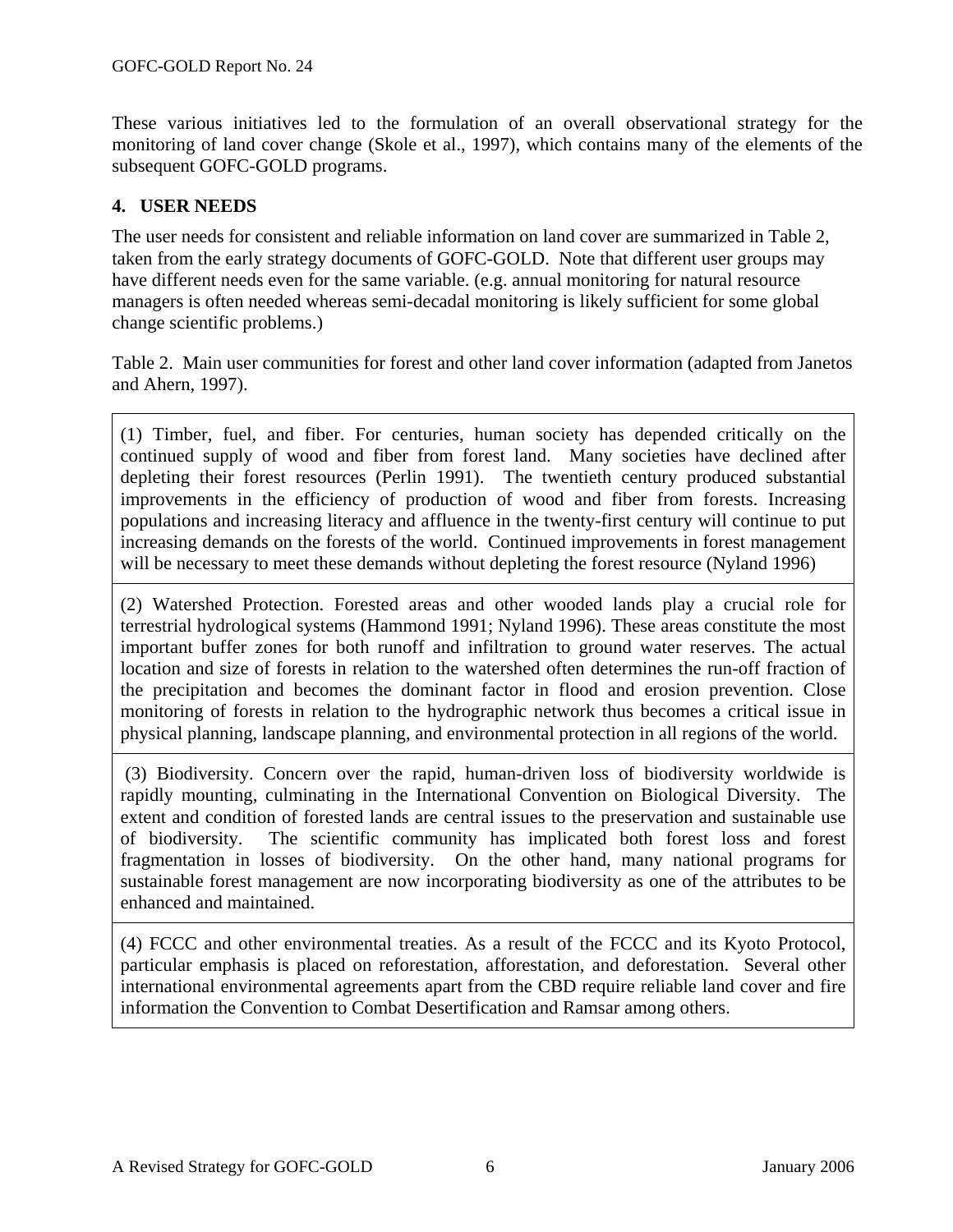### Table 2 continued

(5) Recreation and Tourism. Forests provide habitat for wildlife, and opportunities for recreation and tourism. In many countries, the direct economic return from these activities approaches the return from extraction of wood and fiber. Many other countries want to increase the benefits they derive from recreation and tourism. Information obtained from Earth observation data can aid in the strategic planning for recreation and tourism in forested areas.

(6) Sustainable Forest Management. Sustainable forest management has become an extremely important philosophy, along with ecosystem management, to guide the plans of land-managers (both public and private) for the use of forested lands over the next several decades. Sustainable forest management recognizes the multiple benefits provided by forests, and strives to respond to the needs and wants of the multiple stakeholders who benefit from the forest, while conserving its resources so future generations can also benefit from the forest. Earth observation data, in conjunction with geographic information systems, provides exciting new opportunities to engage a broad spectrum of stakeholders in long-term forest management planning.

(7) Fire response systems. Increasing use of near real time information from satellites is being made primarily reliant on data from MODIS at present but with the potential to be used by many other systems. Primarily information is used for strategic allocation of human and material assets in fire fighting but they are also used tactically as well for example in South Africa.

(8) Global Change. There are three pathways of relevance for global change and forest lands with implications. (Turner II et al. 1995). The first is the interaction of forests and the atmosphere: regulation of the hydrologic cycle and energy budget, with implications for weather and climate prediction. Understanding these interactions is a crucial part of the global change science agenda. The second is both a scientific and policy issue: the implications of changes in forest land for the atmospheric carbon dioxide budget. Are forested lands net sources of carbon or net sinks of carbon? What are the rates of deforestation and reforestation? What are the implications of changes in fire frequency? The third pathway is the potential impacts of climate change: what effect will changes in temperature, precipitation, and concentrations of carbon dioxide and other radiatively active gases have on forest composition, productivity, health, and distribution, and therefore on the economic activities that are generated by forested lands? What feedbacks might these changes have to the climate system itself?

Capacity building is a necessary component of the above user needs in order to facilitate the acquisition and processing, as well as the uptake and effective use of the information.

### **5. THE INTERNATIONAL CONTEXT OF GOFC-GOLD**

The current international organization of panels, committees and commissions relating to earth observations is quite complex and in a state of flux. It is beyond the scope of this document to articulate the eventual arrangements and it has to be recognized that some of the roles of the organizations described below may change and that GOFC-GOLD may also have changing responsibilities.

GOFC-GOLD (initially named GOFC) was originally set up by CEOS as a prototype IGOS activity. With the setting up of the IGOS Partnership after the prototype phase, the latter sought broader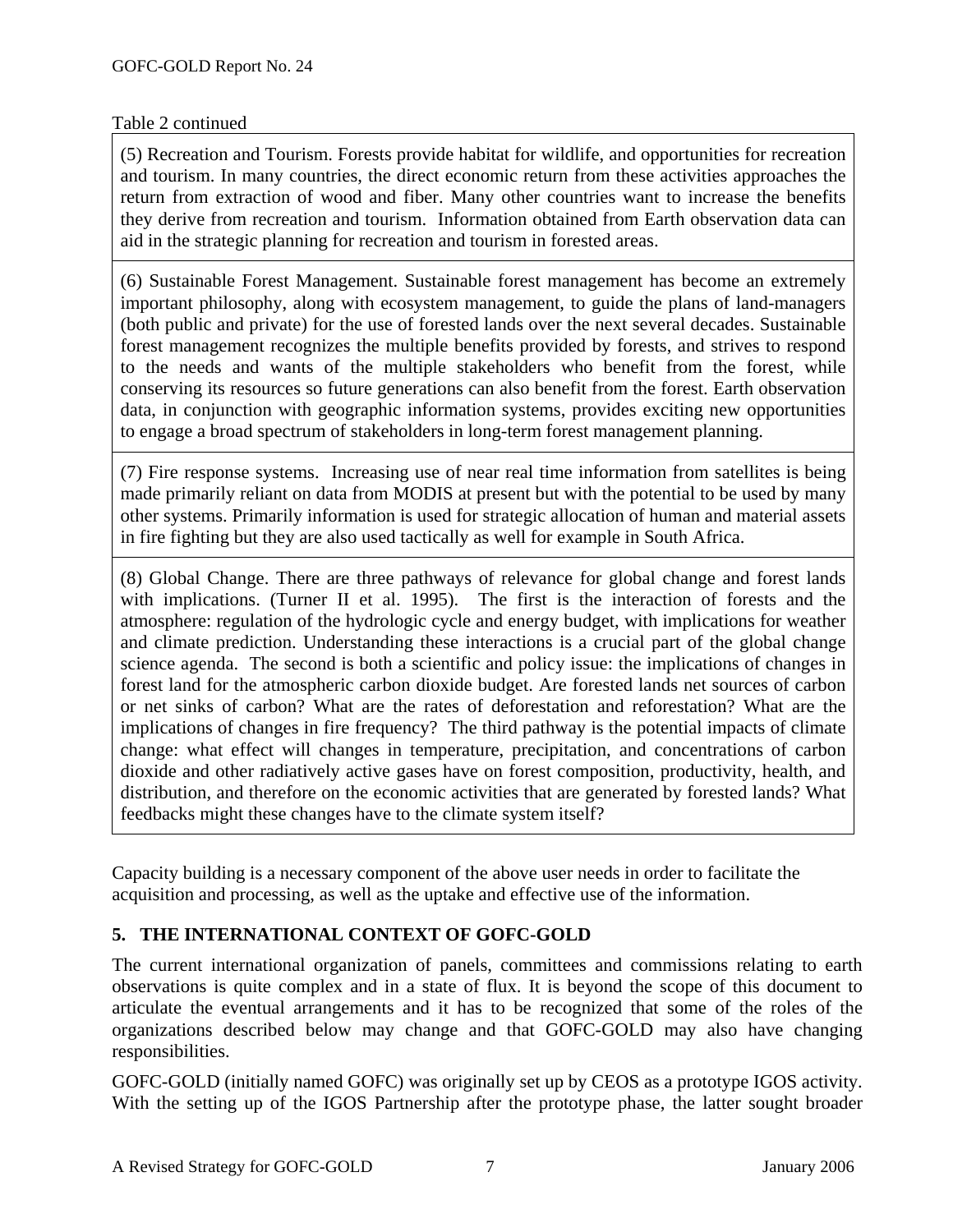themes and GOFC-GOLD found its home as a panel of the GTOS, whose main sponsor is FAO and which is also sponsored by UNEP, WMO and ICSU. GTOS has other panels including the Terrestrial Observing Panel for Climate and the Terrestrial Carbon Observing (TCO) panel.

GOFC-GOLD has at various times, as appropriate, worked closely with Working Groups of CEOS, notably the Working Group on Calibration and Validation's Land Product Validation sub-group and the Working Group on Information Systems and Services.

At a high level, observations are coordinated through the Integrated Global Observing Strategy Partnership (IGOS-P) and the recently founded Global Earth Observing System of Systems (GEOSS).

IGOS-P's work is organized through a series of Themes, including Oceans, Carbon, Water Cycle Coasts and Natural Hazards. In 2004 it was decided that IGOS-P should have an additional theme so that international agreement could be reached concerning all land requirements outside of those covered by other established themes. This new theme is known as Integrated Global Observations for the Land (IGOL): its work has involved considerable participation by members of GOFC-GOLD

At the present time while GEOSS is being set up, there is clearly considerable overlap between IGOS-P and GEOSS, and that given the national backing for GEOSS, the latter is likely to dominate. GEOSS is structured in terms of a number of major societal benefit areas and if the themes of IGOS-P are to continue to play a role, then some reorientation with the GEOSS benefit areas will likely become necessary. Whatever the outcome of these changes it is clear that GOFC-GOLD as an organization and its component Implementation Teams and Regional Networks have important roles to play.

A further role of GOFC-GOLD relates to the GCOS Implementation Plan now accepted by the FCCC's COP. Within this plan there are several actions assigned to GOFC-GOLD. GOFC-GOLD should also play a role in relation international environmental conventions especially the assessments (IPCC and MA) as well as broader implementation and compliance with Kyoto. In the new international coordination commission for land proposed in the GCOS Implementation Plan, GOFC-GOLD will also expect to play a role.

GOFC-GOLD should also expect to work directly with UN agencies notably with UNEP, FAO (GLCN, FRA Africover), and WMO.

### **6. NATIONAL CONTEXT OF GOFC-GOLD**

It is ultimately nations that are responsible for the collection of observations. Considerable diversity exists in the way that observations are collected and in terms of the definition of terms such as forest cover. Such differences arise in part because of the different priorities of nations in relation to their resources.

GOFC-GOLD currently has no direct interactions with nations but achieves interactions through other inter-governmental organizations such as the FAO. In addition, the scientific members of the Regional Networks also have direct contacts with their respective governments, which will also contribute to data and information harmonization in a regional context. GTOS has no formal structure for directly interacting with nations unlike GOOS, which has a formal structure (I-GOOS) where national representatives have the opportunity to influence the strategy of GOOS and to respond to its goals.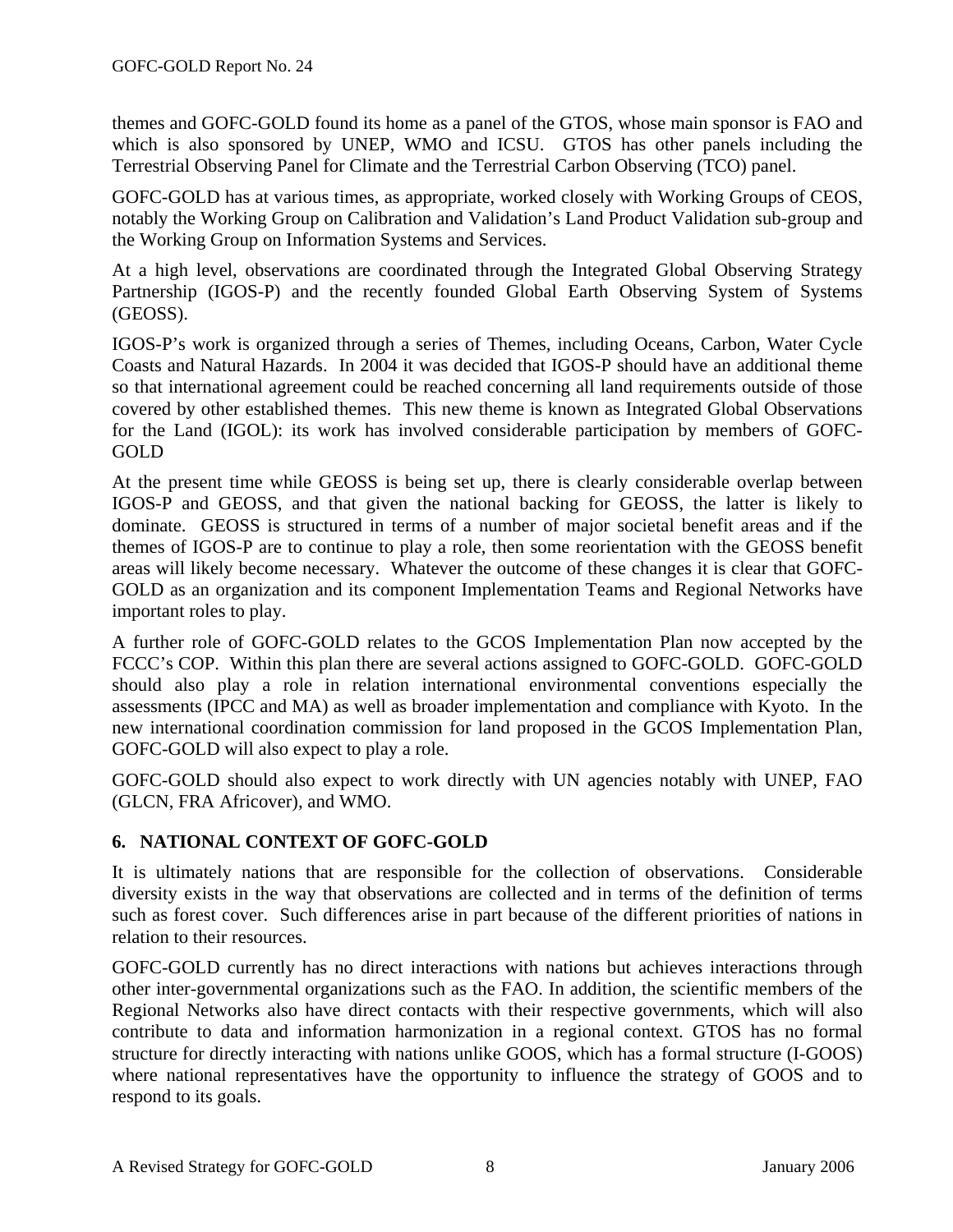The proposed inter-governmental terrestrial commission proposed in the GCOS Implementation Plan may provide a more direct route for GOFC-GOLD and GTOS as a whole to interact with national representatives.

In the case of remote sensing where most assets for operational observations are controlled by a relatively small number of nations, GOFC-GOLD has had success in encouraging improved collection of observations by the involvement of representatives from national space agencies in implementation teams, for example in relation to the work of the Fire Implementation Team's efforts to coordinate the processing of geostationary satellite data.

### **7. FUNCTIONS OF GOFC-GOLD**

As an international coordination body for observations it is essential to distinguish the roles of GOFC-GOLD from those of the predominantly national bodies that actually collect the observations. This section outlines the primary roles essential to ensure the global systematic collection of observations of land cover and fire. It attempts to provide, as part of the revised strategy, a comprehensive list of the types of functions that GOFC-GOLD has carried out or could potentially carry out.

### **7.1. Specifying Requirements**

The requirements for products need to be clearly stated in quantitative terms. They should arise from wide consultation with user communities and they should be grounded in the refereed scientific literature so far as possible. It is also desirable that the consequences of not achieving a particular specification also be clearly articulated where possible. Does the failure to reach a given accuracy level or a stated required precision mean that the observations otherwise have no value? Ideally what is needed is a statement of the reduction in value of an observation as its quality declines, but in practice this may be difficult to provide.

Many of the requirements of GOFC-GOLD arise from statements of needs derived before the organization was set up. Several derive from the work of the Data and Information System of the International Geosphere Biosphere Program (e.g., Townshend 1992). Given that most of the requirements were articulated over 5 years ago it is advisable they are all systematically revisited in the near future. An additional complication is that different users may require similar sounding products, but with different specifications. This has already been recognized to a degree by the Land Cover Implementation Team which has identified a suite of products which are similar in most respects but with very different spatial resolutions.

It is important to avoid very lengthy lists of products tuned to the needs of every conceivable stakeholder, since the result is unlikely to be persuasive to agencies responsible for generating products. It is also clear that different end-users will require products with different specifications. Those concerned primarily with observations for biophysical models may require very different inputs than those concerned with natural resources managers or governmental decision-support systems.

It is desirable to define a relatively small number of basic products, which can then be transformed to specific products tuned to particular user needs. For example, an annual land cover product at 250m resolution, which might be used to assist national forest inventories, can also be transformed into products at coarser resolutions, to suit the needs of regional and global modelers who need products at much coarser resolutions. It will be important to ensure that well-defined rules of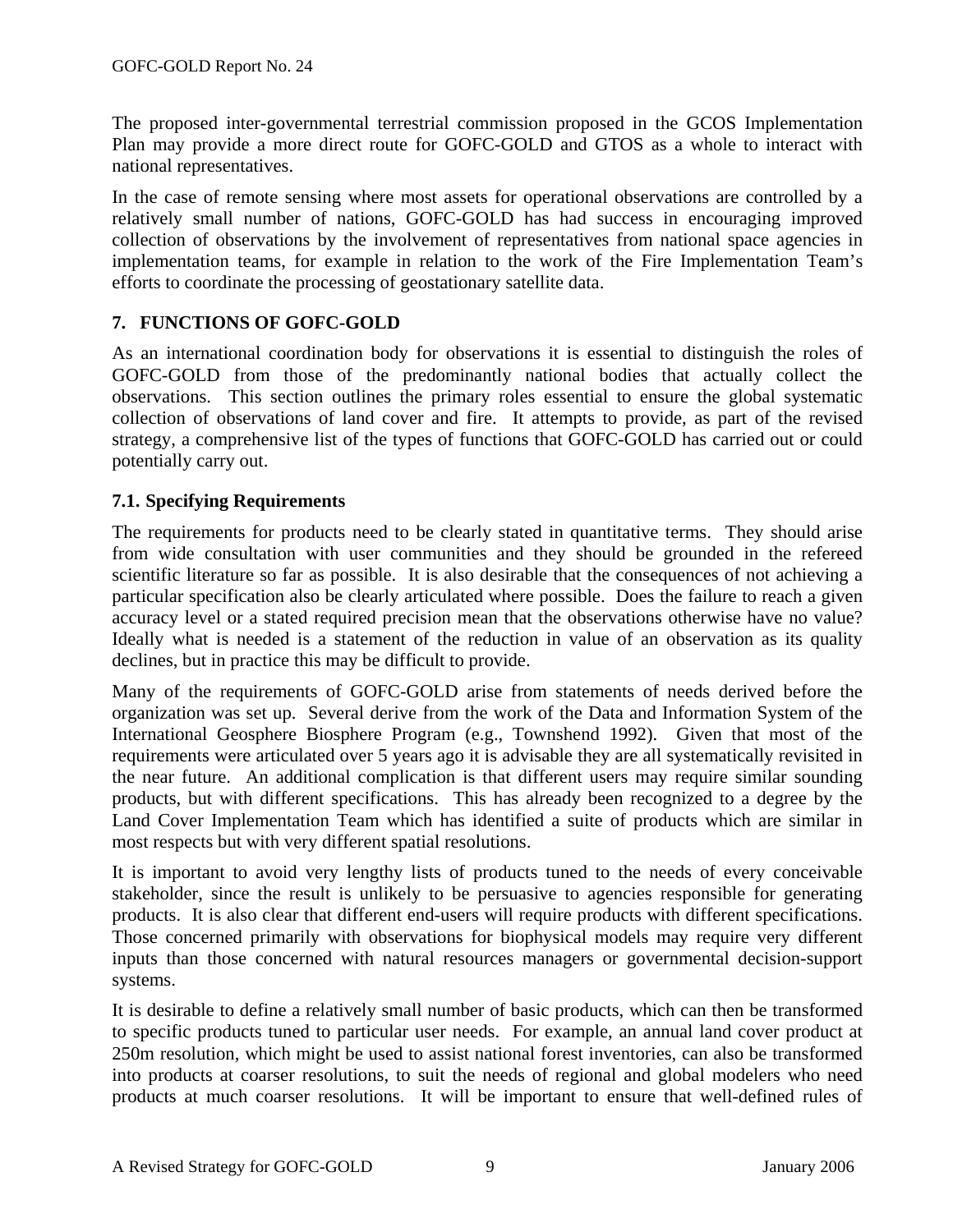aggregation are defined to ensure that such users obtain the products they need. A further example from land cover is the possibility of creating products defining physiognomic characteristics as continuous fields (DeFries et al. 1999). These can then be broken out into arbitrary classes by applying user-defined thresholds.

In assessing requirements there will always be need for a practical concern with what is feasible both in technological terms and in terms of resources. A key role of GOFC-GOLD is therefore to identify the capabilities of current observational assets in meeting requirements and in assessing what improvements may be needed to match the requirements more closely. This will allow technical challenges to be clearly identified. A further important task will be to assess whether sufficient continuity of observations is guaranteed: this will allow continuity challenges to be identified. Finally in relation to requirements there needs to be an assessment of whether there are access or availability challenges, which need to be overcome for users to gain ready access to products (see section 7.3).

To ensure that the requirements of GOFC-GOLD are clearly stated and communicated a standard template should be completed and maintained for each product containing, but not limited to, the following categories:

- Name of product and units of measurement
- Spatial resolution/minimum size of mapping unit
- Temporal resolution/frequency of collection
- Accuracy and precision
- Methods of measurement/estimation, including integrated use of remote sensing and in situ observations

### Defining Improved Acquisition Strategies

One of the key issues for many types of observations is in ensuring that acquisitions strategies are optimized in time and space. As an example of the importance of this issue, we point to the Long Term Acquisition Plan (LTAP) of Landsat 7, which ensured for the first time in the 25-year history of this program that global, seasonal coverage of fine-resolution data were collected. Another key issue in terms of in situ observations is what should be the spatial distribution of operational  $CO<sub>2</sub>$ flux towers as opposed to the current distribution of research towers.

### Monitoring Progress in Meeting Requirements

GOFC-GOLD needs to monitor its own progress as described in the next section. But there is also a need for regular monitoring to determine whether key observations are being regularly collected especially where nations have agreed to do this. For example the European Medium Range Weather Forecasting Center monitors national collection of key GCOS observations such as those of the GCOS Upper Air Network (GUAN). What is less clear strategically is what is to be done when countries having agreed to collect and deliver certain sets of observations fail to do so. Neither the GCOS Surface Network (GSN) for measuring surface temperature, nor the GCOS Upper Air Network (GUAN) has as yet achieved satisfactory performance despite formal long-term commitments made by national governments (GCOS 2003).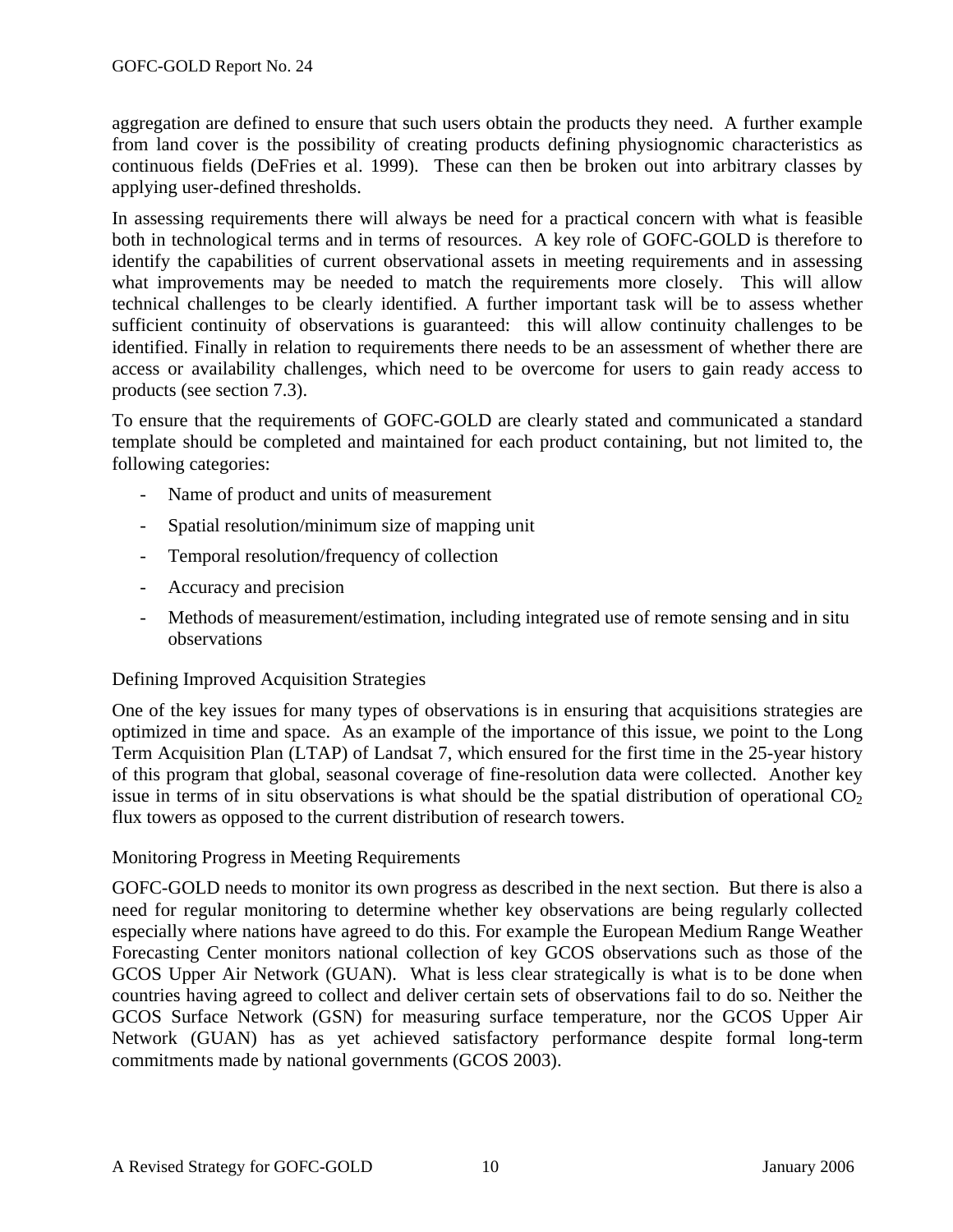### **7.2. Evaluation and Assessment of Algorithms and Data Assimilation Procedures**

Raw data sets are often of limited value to most users who require higher-level products. This requires the use of algorithms to convert the data into geophysical variables. For an algorithm to be regarded as acceptable it should have been subject to independent scientific scrutiny usually through publication in the scientific literature.

For many products there has been relatively little scrutiny of the algorithms themselves, and relatively limited subsequent validation is usually carried out. For some products there has been active consideration of the algorithms used in generating products, notably in algorithms for active fire detection, especially contextual ones and also in estimating proportional cover estimation (Giglio et al., 1999). But other products and algorithms have received little consideration, as in the case of land cover change. Although the current emphasis on the quality of the end product is appropriate, there are will be benefits from a more organized consideration of the relative merits of different algorithms in particular in relation to their physical soundness.

One other issue deserving comment is that of data assimilation in part to serve the needs of modelers but also to lead to improved synthetic fields of observations. Currently assimilation for terrestrial processes is in its infancy but comparisons with atmospheric and oceanographic domains show that it is likely to become much more important in the future and that there is a need to establish improved procedures for assimilation from the numerous ones available (Liang 2003). This is undoubtedly a major future issue in the creation of improved products and GOFC-GOLD's Implementation Teams should develop plans to evaluate products derived by data assimilation and should use the results of such assimilations to guide the refining of requirements in a similar way carried out for physical oceanographic observations by the Global Ocean Data Assimilation Experiment (GODAE) (http://www.bom.gov.au/bmrc/ocean/GODAE/frames.html ).

Given the proposed revised role of TCO to increase its role in data assimilation for carbon observations, GOFC-GOLD should pay close attention to its activities.

#### **7.3. Ensuring the Availability of Observations**

Assessing whether observations once collected are available can be a relatively complex issue. First there is the question of whether the observational assets are in place to provide the needed data stream. One of the continuing goals of GOFC-GOLD is to try and ensure the latter happens. However it is not until an operational agency takes responsibility that this can be considered certain. Even then unless redundancy is built into the system there may still be gaps in the record as occurred in the mid 1990s for the afternoon AVHRR.

There is a wide range of factors, which inhibit free unfettered access to useful data products. Data policy especially as it relates to costs and copyright is one major issue. The liberalization of copyright and lower costs of Landsat Enhanced Thematic Mapper data compared with products from earlier Thematic Mappers have greatly increased their use throughout the world (Goward et al., 2001). While the pricing is drastically reduced to reflect marginal cost recovery, access to large number of individual scenes adds up to a very large, possibly prohibitive, allotment of resources by the end user. Similarly, many in situ data also have to be paid for and although not necessarily individually expensive may be costly for a comprehensive data set. The current US government policy of making most satellite data available for the incremental costs of reproduction or even free if electronic means are used for acquisition is a worthy goal for all those responsible for distributing environmental data, but attention also needs to be paid to creative mechanisms to provide large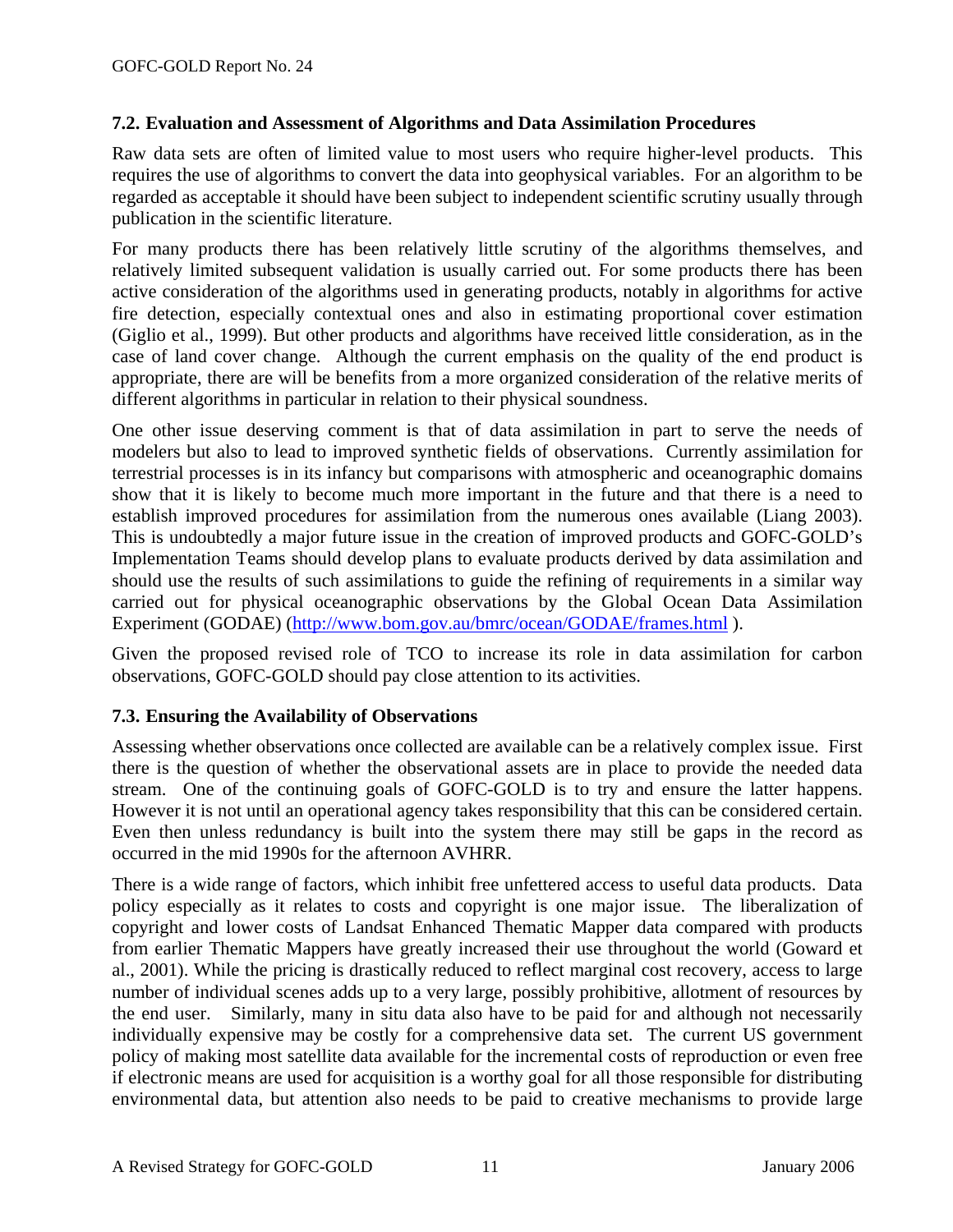quantities in bulk, or to provide resources to directly support those laboratories or institutions which can provide large quantities to many users cost-free.

The formats of data can also hinder availability. Apart from ensuring that appropriate data standards are adhered to, including the provision of high quality meta-data, different user communities may have very different technological abilities in handling data. One recent example was the supply of MODIS products in HDF format using an integerized sinusoidal (ISIN) projection. Many users found both the format and projection sufficiently problematic to make them reluctant to move from the lower quality AVHRR products to the MODIS ones. Many data are now being made available in alternative formats and projections and software has been provided to facilitate conversion to different projections.

To ensure that appropriate products are available for all of GOFC-GOLD's user communities, the organization should work with agencies to ensure that appropriate products are being made available. It should also attempt to capitalize on existing assets such as the Global Land Cover Facility and the Tropical Rain Forest Information System in ensuring that improved optimized data products are made available. Attention should also be paid to the burgeoning GRID technologies which with their increasingly powerful middleware tools bring the prospect of providing for the user integrated data systems based on distributed, heterogeneous data systems (Foster and Kesselman, 1998).

GOFC-GOLD should also work to ensure that users have information on where products, conforming to the requirements and standards of GOFC-GOLD can be obtained. Table 3 illustrates the way in which such information can be provided for Fire products.

Table 3. Locations of GOFC-GOLD specified Fire products.

Active fire detection daily (polar):

NASA (MODIS) http://modis-fire.umd.edu/

ESA (ATSR) http://odisseo.esrin.esa.it/ionia/FIRE/AF/ATSR/

Canadian Forest Service http://cwfis.cfs.nrcan.gc.ca/en/index\_e.php

Avialesookhrarna (Russia) http://www.nffc.aviales.ru/engl/main.sht

INPE (Brazil) http://www.cptec.inpe.br/products/queimadas/queimap\_i.html

Sukachev Forest Institute (Russia) http://gofc-fire.umd.edu/projects/sukachev.asp

CONABIO (Mexico)

http://www.conabio.gob.mx/conocimiento/hotspots/doctos/puntos\_calor.html

Sentinel (Australia)

http://www.sentinel.csiro.au/sentinel.html

National Environment Agency (Singapore) http://app.nea.gov.sg/cms/htdocs/article.asp?pid=1674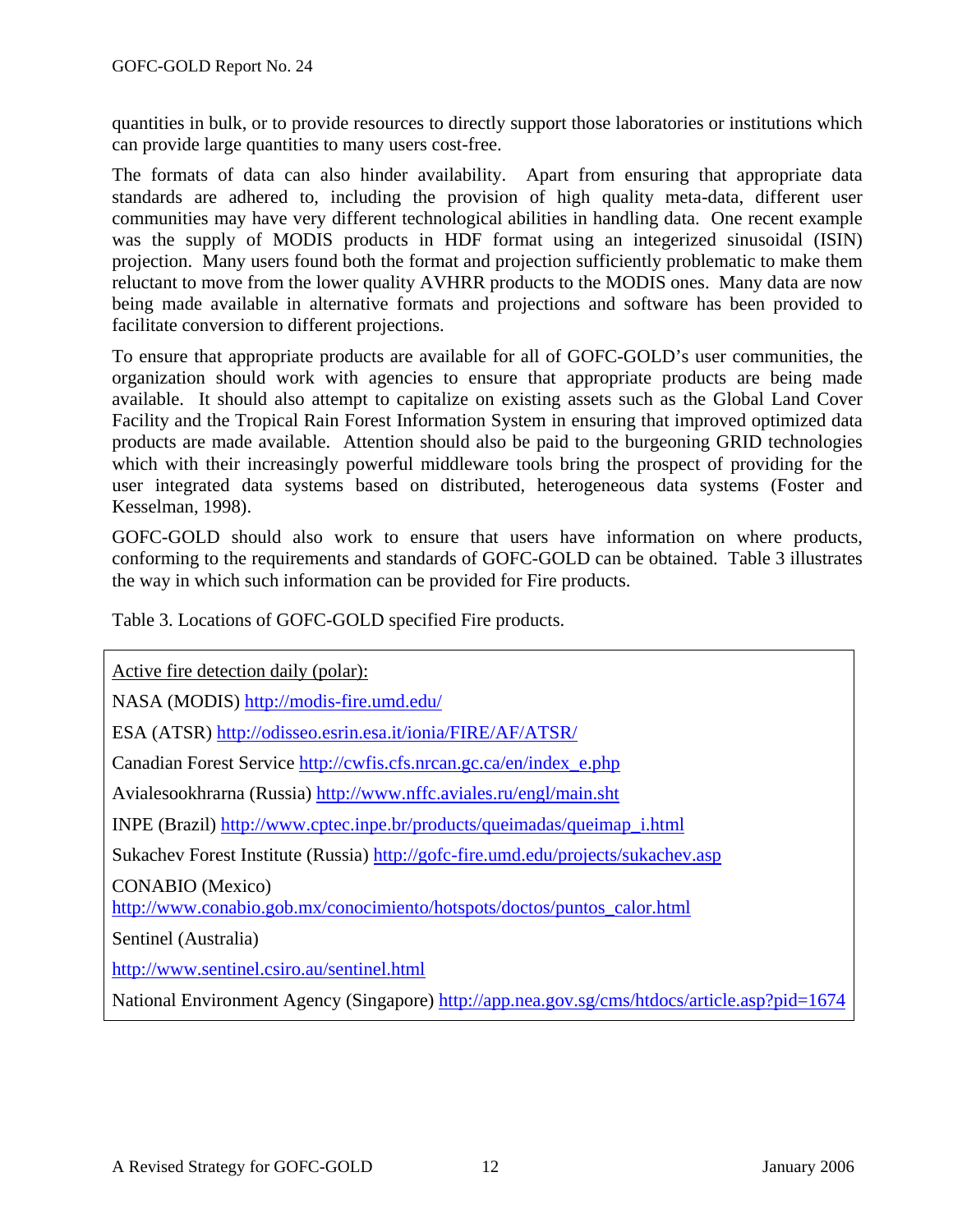Table 3 continued

| <u>Active fire detection – diurnal cycle (geostationary and polar):</u>                                                                            |
|----------------------------------------------------------------------------------------------------------------------------------------------------|
| UW/NOAA (GOES) http://cimss.ssec.wisc.edu/goes/burn/wfabba.html                                                                                    |
| <b>NASA (TRMM/VIRS)</b><br>http://daac.gsfc.nasa.gov/CAMPAIGN_DOCS/hydrology/TRMM_VIRS_Fire.shtml<br>NOAA http://www.ssd.noaa.gov/PS/FIRE/hms.html |
| Burnt area:<br>ESA http://shark1.esrin.esa.it/ionia/FIRE/BS/ATSR/                                                                                  |
| JRC http://www.grid.unep.ch/activities/earlywarning/preview/ims/gba/                                                                               |
| Emission product suite:                                                                                                                            |
| Naval Research Laboratory http://www.nrlmry.navy.mil/flambe/                                                                                       |
| INPE/CPTEC (Brazil) http://tucupi.cptec.inpe.br/meio_ambiente/                                                                                     |
| NOAA http://www.arl.noaa.gov/smoke/forecast.html                                                                                                   |
| National Environment Agency (Singapore)<br>http://app.nea.gov.sg/cms/htdocs/article.asp?pid=1195                                                   |
| Fire danger rating:                                                                                                                                |
| Canadian Forest Service http://cwfis.cfs.nrcan.gc.ca/en/index_e.php                                                                                |
| Canadian Forest Service (SE Asia) http://nofc.cfs.nrcan.gc.ca/seasia/en/index_e.html                                                               |
| US Forest Service http://www.fs.fed.us/land/wfas/wfas23.html                                                                                       |

Whereas there remain significant challenges in the availability of remotely sensed data, the difficulties associated with obtaining many in situ data are much greater because of their distributed nature, restrictive data policies including privacy issues as well as costs. Some initial steps have been taken. For example, GTOS is increasing awareness of the availability of in situ data through its TEMS data base (GTOS 2003) and through the US Global Change Master Directory (NASA 2003). As yet most of these efforts are at the directory or catalog level, rather than at the data base level, i.e. one can find out about data, but obtaining them normally requires interactions with multiple providers. For observational data sets to be regarded as being "available", GOFC-GOLD needs to set a minimum standard that they are openly available to any user without prejudice.

### **7.4. Harmonization and the Development of Protocols and Standardization**

Harmonization is a process to union similarities in existing definitions to allow intercomparability between heterogeneous data sets (Herold and Schmullius 2004). The process follows a "bottom up" perspective. Beginning from a state of divergence in data sets it seeks compatibility and comparability. Harmonization does not necessarily eliminate all inconsistencies.

Standardization, in contrast, is a "top down" process. It requires common definitions and standards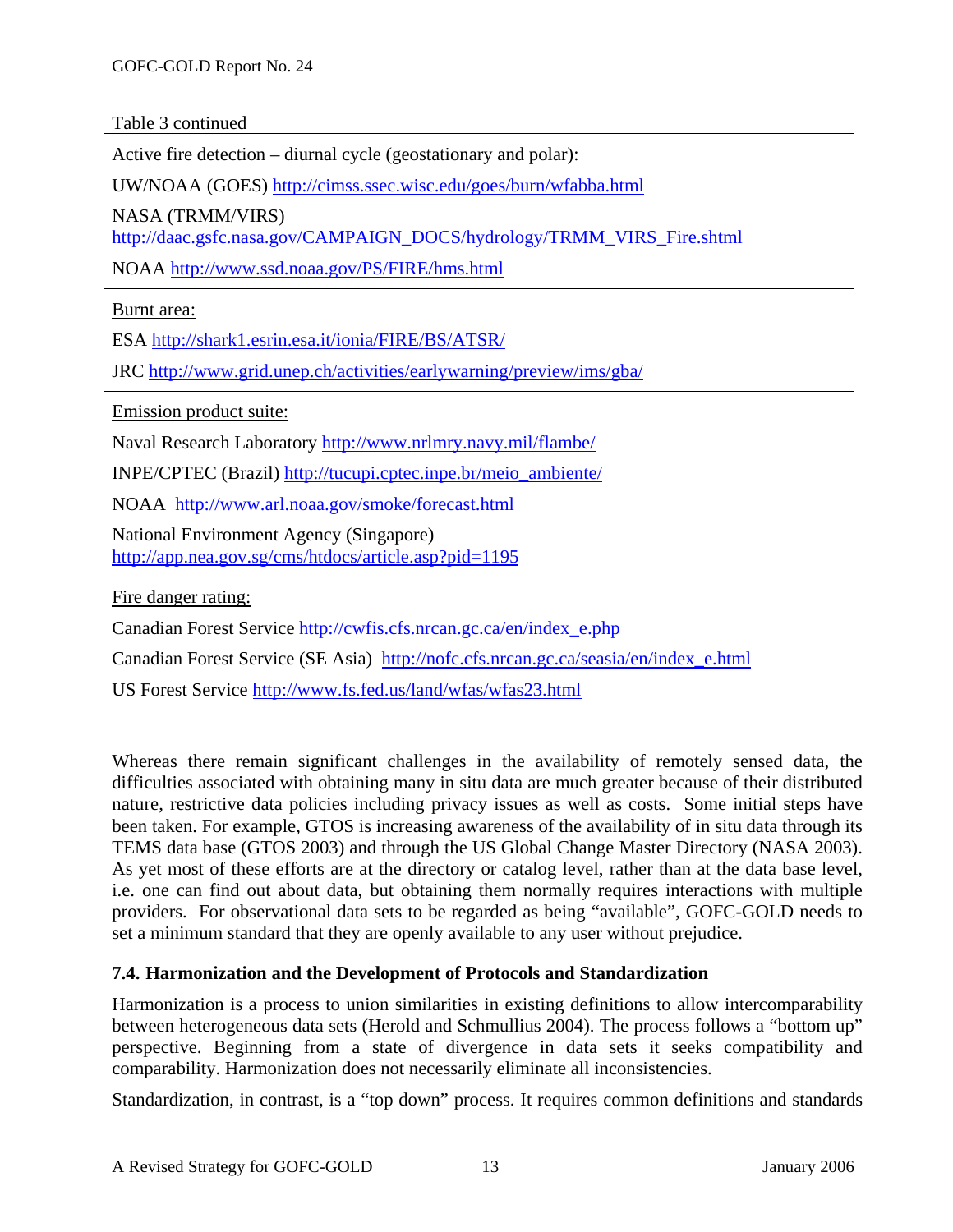to derive land cover and fire information and should eliminate all inconsistencies between the data sets. In general, data set heterogeneity in products results from different standards being used to derive them and is multifaceted. They include syntactic issues (e.g. logical data models: vector/raster), schematic heterogeneity (e.g. database models, spatial reference systems, cartographic standards) and semantic aspects.

GOFC-GOLD should ensure, by the adoption of existing procedures or in the absence of satisfactory procedures by their creation, that there is harmonization between observations, products, classification schemes, validation and QA to ensure the creation of internally consistent global and regional products.

As necessary it should also develop internationally agreed standards and protocols especially for validation. For example as part of the land cover activities a manual of procedures for validating land cover classification products is being developed. Efforts are also underway to develop agreed procedures for the validation of continuous fields products of land cover.

### **7.5. Ensuring that Products Meet Requirements**

Accuracy assessment of products, often called validation, is widely recognized as an important component in the development of operational observations, especially those from satellites, but related procedures to establish the quality of in situ observations are also routinely carried out. Comparison of satellite products is being continued by the CEOS Cal/Val Working Group on Land Product Validation (Morisette et al., 2002). Validation has always been regarded as a key activity for GOFC-GOLD and has formed the subject of a number of workshops, notably for active fires and burn-scars (http://gofc-fire.umd.edu/products/pdfs/events/Lisbon\_7\_01\_ExecSum.pdf ) and for LAI (http://modis.gsfc.nasa.gov/MODIS/LAND/VAL/CEOS\_WGCV/lai\_intercomp.html ). Whereas there has been agreement on the approaches that should be adopted, a routine set of procedures and implementation of a continuing validation programs have yet to be established. Nor has there been a structured comparison of the relative merits of different products of the same variable. In part this relates to the substantial costs of such work, but these costs are relatively small compared with the costs of space missions themselves.

Deciding on the relative merits of different products created that nominally meet requirements but which are derived either from different instruments or using different algorithms has the potential to be contentious. Differences between products may arise from differences in the time of sensing or due to diurnal variability. Other differences may arise due to instrument sensitivity or to differences in the performance of the algorithms. Users of these products need guidance concerning their different capabilities and merits.

Validation itself has its own challenges. Formal inter-comparisons between different products have been carried out in a number of areas including land cover and NPP. IGBP carried out extensive inter-comparisons of different NPP products (Cramer et al., 1999). Where complex models are used with different observational inputs and no universally accepted validation set then deciding on the relative merits of products and what leads to the observed differences can be very difficult.

In many respects the term "validation" is an unfortunate one since it implies that data sets are capable of being categorized as true or untrue, whereas almost all data sets hover somewhere between these two extremes. Additionally there are the practical difficulties of carrying out a comprehensive validation so we understand the reliability of a product for all geographic locations and for all time periods. In this respect it would be advisable if GOFC-GOLD adopted the scheme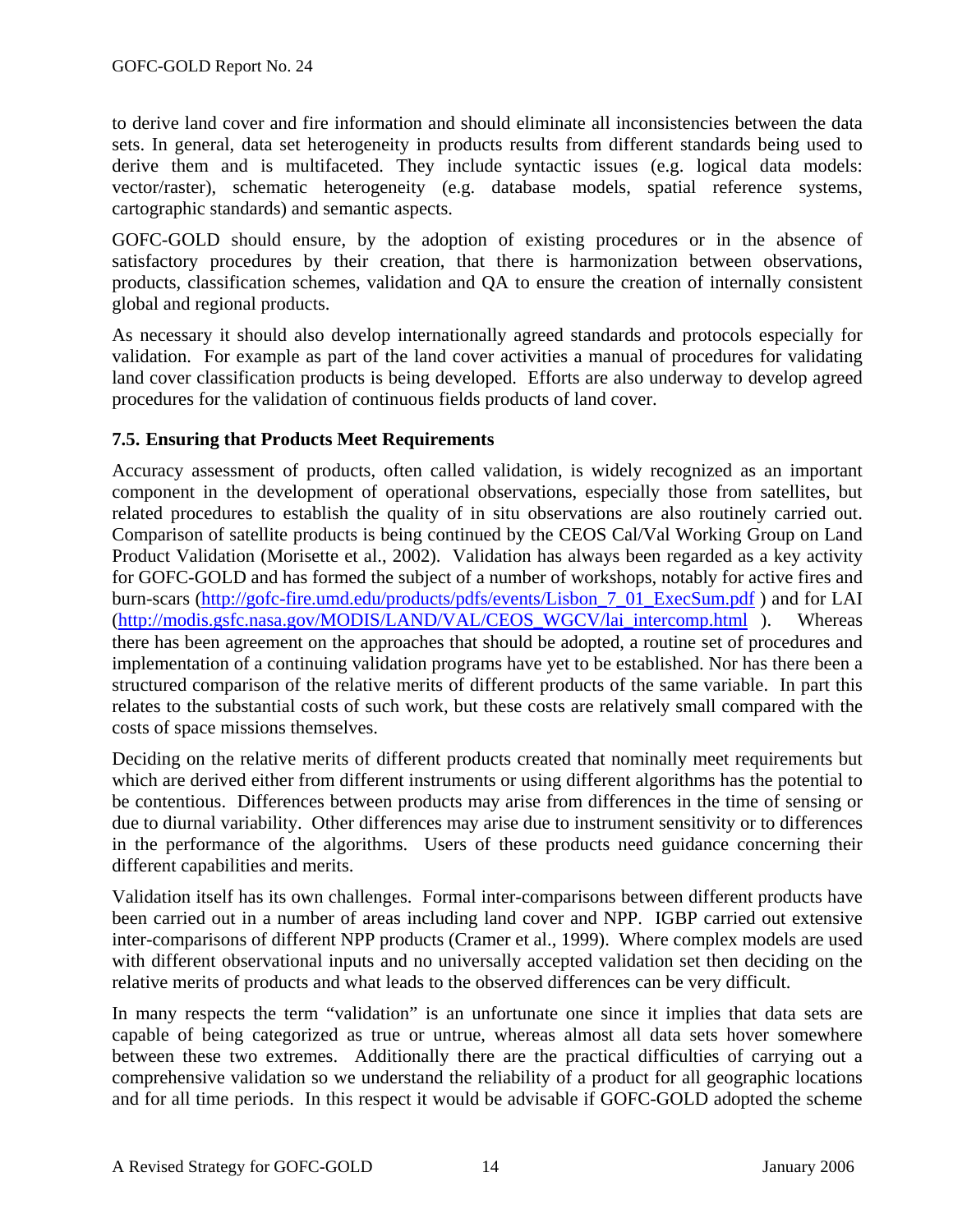proposed by the MODIS Land Team (Table 4), which represents different levels of effort (Justice 2002).

Assessing the accuracy of global products is an expensive and time consuming task and there are distinct advantages in international cooperation in terms of cost sharing and increasing the pool of available expertise for data collection (Justice 2002). Responsibility for validation lies primarily with the data producer and there is a need for accuracy assessment to be included in the overall costs of the satellite mission.

Table 4. Levels of Validation (Justice 2002).

Stage 1 Validation: product accuracy has been estimated using a small number of independent measurements obtained from selected locations and time periods. Validation assessed locally under a limited range of geographic conditions for a limited period of time.

Stage 2 Validation: product accuracy has been assessed over a widely distributed set of locations and time periods Validation assessed over a significant range of geographic conditions and for multiple time periods and seasons.

Stage 3 Validation: product accuracy has been assessed and the uncertainties in the product well established via independent measurements in a systematic and statistically robust way representing global conditions. Validation assessed over the full range of global conditions for all time periods.

GOFC-GOLD must work to ensure that all of the products it identifies as being central to its goals are validated using internationally agreed standards and that validation is carried out on a continuing basis, so that the reliability and usefulness of products are understood.

Validation, although essential, is not the ultimate way of assessing the usefulness of a given set of observations. What one really wishes to know is how much difference a product makes to the enduser. In this context "field-testing", by incorporating new observational products into actual models or decision-making systems, may reveal the most relevant guidance of their quality.

GOFC-GOLD must work to ensure that quality assurance flags are assigned to all key products based on internationally agreed standards.

Quality assurance and continuing validation need to be a continuing effort if the long-term internal consistency of products and their relation to defined standards is to be maintained. Ideally this also should be carried out by an operational agency. In addition periodic scientific assessment of the results is also necessary. Examples of the required approach can be found in a critical review of measurements for long-term climate monitoring (Karl 1996).

### **7.6. Capacity Building**

The Role of the Regional Networks

The Regional Networks form an important venue through which capacity-building can be achieved. Inter- and intra-regional capacity building activities should be continued and strengthened. User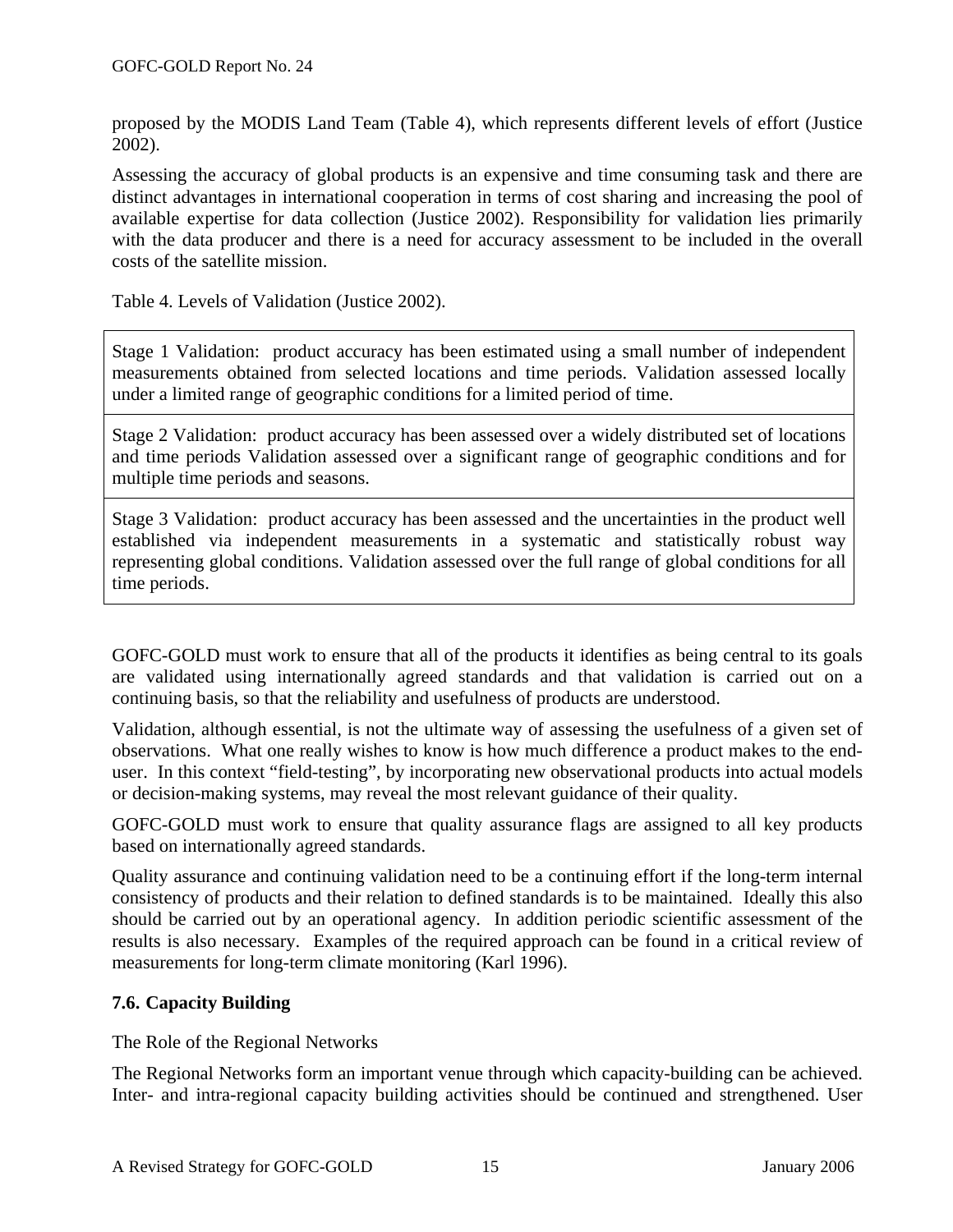driven training workshops can be organized, where current techniques are learnt. In addition to workshops, a mechanism for information exchange can be set up. Regional networks affiliated to universities or colleges in the region should provide the training that will ensure development of capacity in the long term. It is important to build capacity in all the projects related to GOFC-GOLD. Continued training where capacity exists should be maintained including study visits (Justice 1999). To ensure that capacity building is maintained the regional networks should form or strengthen their linkages and partnerships to international development agencies and organizations.

There is renewed interest in coordinating activities across regions, as well as cultivating the end-toend stream of capacity building from product generation to application in decision support. Regional Networks have played a unique role in GOFC-GOLD. It is suggested that key products and outputs be collated and listed visibly on the GOFC-GOLD website to ensure access by all users.

The status needs of the GOFC-GOLD Regional Networks are described further in section 13.

### **7.7. GOFC-GOLD Products and Services**

Usually it is anticipated that GOFC-GOLD will not be directly responsible for creating products. But there may be situations where this is appropriate. "GOFC-GOLD" products or services should have value-added in some way, i.e. it does not make sense for us to claim products as those of GOFC-GOLD, simply because we identified them as a requirement. Possible types of GOFC-GOLD products include the following:

- Creation of products in which there is improved detection of trends: International Satellite Cloud Climatology Product of WCRP is one such product even though it is largely funded through one agency (NASA) at one institution (GISS).
- Creation of collections of integrated data sets e.g. ISLSCP data set of GEWEX.
- Creation of specific subsets and delivery them in a timely fashion, e.g. the fire products of the GOFC-GOLD Fire IT.
- Assembly of fine resolution data sets from multiple sensors to create global coverage in anticipation of the demise of Landsat.

The Implementation Teams should consider whether the creation of GOFC-GOLD products and services is necessary for them to achieve their goals and what funding mechanisms are available to support such ventures.

### **7.8. Supporting International Assessments**

GOFC-GOLD should provide information to assist international environmental assessments. Working with IGBP it carried out this role in relation to the Millennium Ecosystem Assessment.

It likely should play a similar role with respect to the next IPCC. To carry out such work competently this almost certainly means the raising of funds to conduct the work.

The Implementation Teams should consider the inputs they can provide to the IPCC and should work with the TOPC in relation to its interactions through GCOS to the FCCC.

### **7.9. Advocacy Role**

GOFC-GOLD should seek to influence international and national agencies and other stakeholders to help it achieve its goals, especially in relation to the continuity of observations and validation. This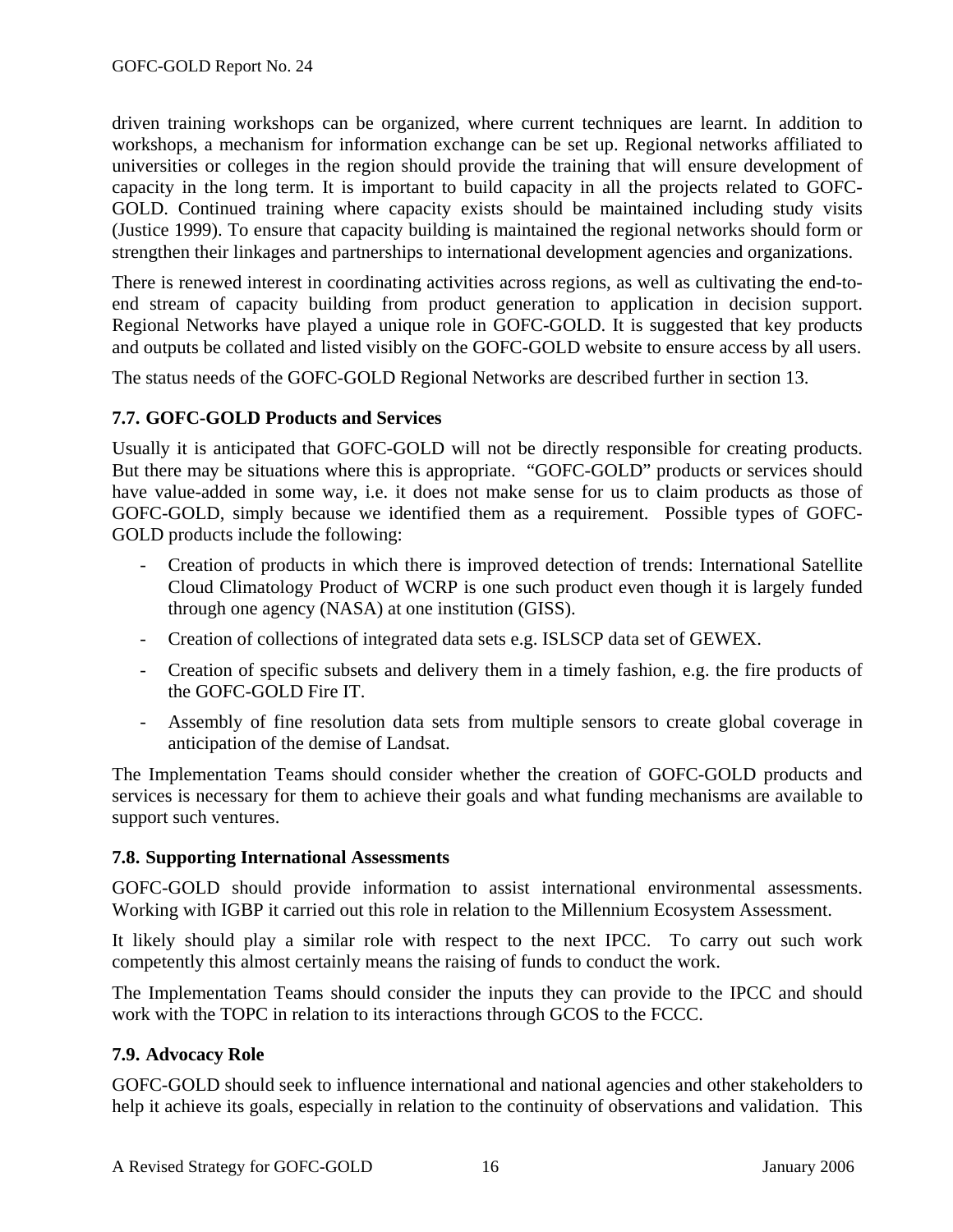will be achieved through participation in national and international meetings and through the publication of documents describing its work. The latter will include:

- reports of its meetings (Current series of GOFC-GOLD reports see Appendix 1);
- publications in the scientific refereed literature;
- brochures and similar materials highlighting the needs for systematic long-term land cover and fire observations; and
- creation and maintenance of web resources.

These efforts should be conducted through the work of the Implementation Teams and the Regional Networks.

### **8. PROGRESS IN ACHIEVING THE GOALS OF GOFC-GOLD**

To move from a set of plans to the operational collection of a set of systematic long-term observations is always very challenging however important the observations (Karl 1996). In Figure 1 we provide a template showing the main stages, which have to be gone through. It should be noted that the process is almost always an iterative one. Once observational products are created and used on a regular basis they are rarely optimal for all users, nor will requirements normally remain static. It also needs to be recognized that in achieving such goals, implementation usually remains largely with specific programs in national agencies rather than with resources channeled through international organizations. Thus international observing programs need both formal and informal mechanisms to influence national agencies in terms of implementation. For example, currently the operation of all environmental satellites remains with individual space agencies. One notable exception to this is EUMETSAT, which acts on behalf of Europe's meteorological agencies and has a governing council of the member nations. The difficulties in trying to influence several different space agencies is in many respects quite minor compared with getting national agencies to become responsible for in-situ observations.



#### **Template for GOFC/GOLD to operationalize its products**

Figure 1. Template of the main stages in the development of capabilities within the framework of GOFC-GOLD.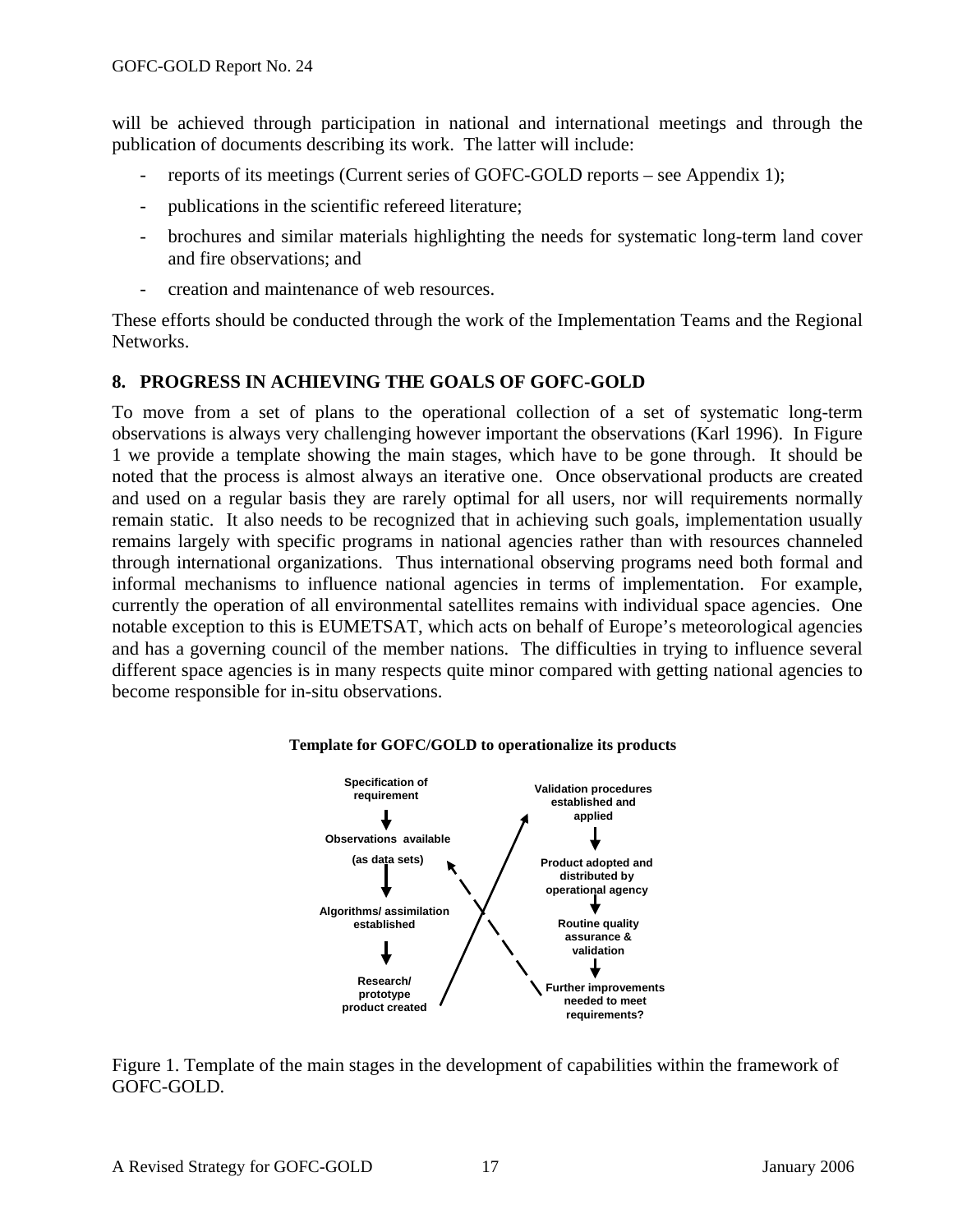As previously stated the principal goals for GOFC-GOLD were set out approximately 5 to 6 years ago. Figure 2 summarizes the extent to which these goals have been met using a simple coding scheme to indicate whether substantive progress has been made for each of the stages outlined in figure 1.

It is clear that substantial advances have been made in recent years. Few if any of the boxes would have been colored when the planning documents were first created. In some cases there is already a commitment to long term operational measurement and product generation as a result of some properties being accepted as environmental data records for NPOESS (Townshend and Justice, 2002). However it needs to be recognized that although they will be generated regularly they may not have the long-term internal consistency needed for detecting long-term change (NRC 2000).

The GOFC-GOLD effort has stimulated advances in both science and applications, hence the recognition of the important role of observations to support LCLUC research on two important fronts: research and natural resource management/policy. In its report on Grand Challenges in Environmental Science, the NRC (NRC 2001) has identified land use dynamics as one of the emerging key research domains as a result of significant advances in the community readiness through increased observational capacity. Similarly, the NRC report, Down to Earth (NRC 2002), has pointed to new and increased opportunities for the use of geographic information to support sustainable development. Moreover, international agencies, in particular the UN Food and Agriculture Organization are beginning to develop cooperative observation-intensive approaches to their operational mission for collecting data on the state of the world's forests through the Forest Resource Assessment.

Figure 2a,b,c. Progress in meeting the goals of GOFC-GOLD (Dark gray indicates substantive progress; light gray partial progress and white no progress yet.

|                                                                                        |                                                                             | Stages to operationalize products |                            |                   |                                |                   |             |             |                |
|----------------------------------------------------------------------------------------|-----------------------------------------------------------------------------|-----------------------------------|----------------------------|-------------------|--------------------------------|-------------------|-------------|-------------|----------------|
| GOFC-GOLD<br><b>Products</b>                                                           | GOFC-GOLD<br><b>Specifications</b>                                          | <b>Requirements</b>               | <b>Observations</b>        | <b>Algorithms</b> | Prototype                      | <b>Assessment</b> | Operational | QA<br>& Val | <b>Iterate</b> |
| <b>Land Cover</b><br>Classification                                                    | http://www.fao.or<br>g/gtos/gofc-<br>gold/docs/GOLD_<br>4.pdf (Table 1)     | Ÿ                                 | Y<br>Landsat<br><b>HRV</b> | Ÿ                 | N<br>(available<br>regionally) | N                 | N           | N           | N              |
| <b>Land Cover</b><br>Change<br>(RAD)                                                   | http://www.fao.or<br>g/gtos/gofc-<br>qold/docs/GOLD<br>$_4$ .pdf (Table 1)  | Y                                 | Y<br>Landsat<br><b>HRV</b> | Ÿ                 | N<br>(available<br>regionally) | P                 | N           | N           | N              |
| <b>Land Cover</b><br>Change<br>(harvesting,<br>insect and<br>disease,<br>regeneration) | http://www.fao.or<br>g/gtos/gofc-<br>gold/docs/GOLD<br>$\_4$ .pdf (Table 1) | Y                                 | P<br>Landsat<br><b>HRV</b> | P                 | N<br>(available<br>regionally) | P                 | N           | N           | N              |
| <b>Forest Cover</b><br>fragmentation                                                   | http://www.fao.or<br>g/gtos/gofc-<br>qold/docs/GOLD<br>$_4$ .pdf (Table 5)  | Ÿ                                 | Y                          | N                 | N                              | N                 | N           | N           | N              |

**a) Fine Resolution Cover Products** 

 $(Y = yes, completed; N = no progress; P = partial progress)$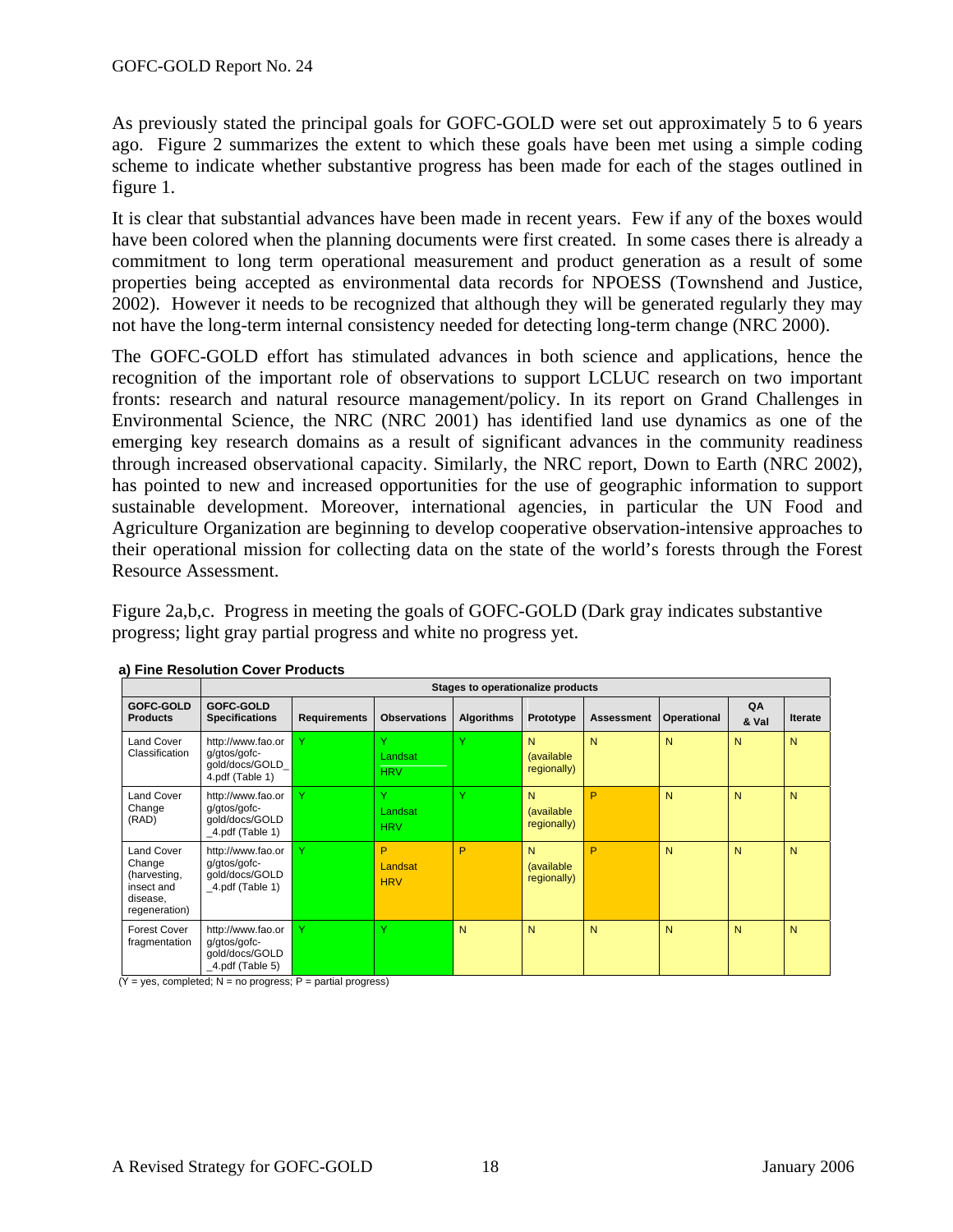#### **b) Coarse Resolution Land Cover Products**

|                                             |                                                                  | Stages to operationalize products |                                              |                   |                                                  |                   |                  |             |                |
|---------------------------------------------|------------------------------------------------------------------|-----------------------------------|----------------------------------------------|-------------------|--------------------------------------------------|-------------------|------------------|-------------|----------------|
| GOFC-GOLD<br><b>Products</b>                | GOFC-GOLD<br><b>Specifications</b>                               | Requirement                       | <b>Observations</b>                          | <b>Algorithms</b> | Prototype                                        | <b>Assessment</b> | Operational      | QA &<br>Val | <b>Iterate</b> |
|                                             |                                                                  |                                   |                                              |                   |                                                  |                   |                  |             |                |
| <b>Land Cover</b><br>Classification         | http://www.fao.or<br>q/qtos/qofc-<br>qold/docs/GOLD<br>$_3$ .pdf | $\checkmark$                      | <b>MODIS/</b><br>Vegetation/<br><b>AVHRR</b> | v                 | <b>MODIS</b><br>standard<br>product,<br>GLC 2000 | P                 | Y (VIIRS<br>EDR) | N           | N              |
| Forest<br>Density<br>(continuous<br>fields) | http://www.fao.or<br>q/qtos/qofc-<br>qold/docs/GOLD<br>$_3$ .pdf | $\checkmark$                      | MODIS/<br>Vegetation/<br><b>AVHRR</b>        | Y                 | <b>MODIS</b><br>product                          | P                 | N                | N           | N              |
| <b>Land Cover</b><br>Change<br>(indicator)  | http://www.fao.or<br>g/gtos/gofc-<br>qold/docs/GOLD<br>$_3$ .pdf | $\checkmark$                      | P (MODIS<br>$250m$ )                         | Y                 | N<br>(available<br>regionally)                   | N                 | N                | N           | N              |

 $(Y = yes, completed; N = no progress; P = partial progress)$ 

#### **c) Fire Products**

|                                                                            | Stages to operationalize products                                |                     |                          |                   |                                                    |                   |              |             |                |
|----------------------------------------------------------------------------|------------------------------------------------------------------|---------------------|--------------------------|-------------------|----------------------------------------------------|-------------------|--------------|-------------|----------------|
| <b>GOFC-GOLD</b><br><b>Products</b>                                        | GOFC-GOLD<br><b>Specifications</b>                               | <b>Requirements</b> | <b>Observations</b>      | <b>Algorithms</b> | Prototype                                          | <b>Assessment</b> | Operationa   | QA &<br>Val | <b>Iterate</b> |
| Active fire<br>$detection -$<br>daily (polar)                              | http://www.fao.or<br>g/gtos/gofc-<br>qold/docs/GOLD<br>$_3$ .pdf | Ÿ                   | Ÿ                        | Ÿ                 | MODIS.<br>AVHRR,<br>DMSP,<br>AATSR.<br><b>VIRS</b> | P                 | v            | P           | N              |
| Active fire<br>$detection -$<br>diurnal cycle<br>(geostationary<br>+Polar) | http://gofc-<br>fire.umd.edu/                                    | v                   | Y                        | Ÿ                 | GOES.<br><b>VIRS</b>                               | P                 | $\checkmark$ | N           | N              |
| Burnt area                                                                 | http://www.fao.or<br>g/gtos/gofc-<br>gold/docs/GOLD<br>$_3$ .pdf | Ÿ                   | Y                        | $\checkmark$      | Globscar.<br>GBA 2000<br><b>MODIS</b><br>Regional  | P                 | N            | N           | N              |
| Emission<br>product suite                                                  | http://gofc-<br>fire.umd.edu/                                    | v                   | P                        | $\overline{?}$    | N<br>(available<br>regionally)                     | N                 | N            | N           | N              |
| Fire danger<br>rating                                                      | http://gofc-<br>fire.umd.edu/                                    | Y                   | $\overline{\phantom{0}}$ | $\gamma$          | N<br>(available<br>regionally)                     | N                 | N            | N           | N              |

 $(Y = yes, completed; N = no progress; P = partial progress)$ 

Another key issue is the steps needed to ensure that the various products are made available to users in product delivery systems suited to their requirements and their technological level. Simply because archives exist holding data does not ensure that users will be able to utilize the products. Among the continuing challenges are: the provision of sufficient bandwidth for users; that products are available in easily readable formats; that the projections are compatible with commonly available software; and that the data sets have been subsetted so as not overwhelm the modest computing facilities of many users. There may be additional obstructions to use caused by charging policies and copyright.

The goals of GOFC-GOLD, revisited and reported in this strategy document, are to be progressed further through the ongoing and future activities within the two main themes of land cover characteristics and change, and fire mapping and monitoring. In the next two sections, the ongoing and future advancement of the themes is reviewed with respect to their fundamental goals,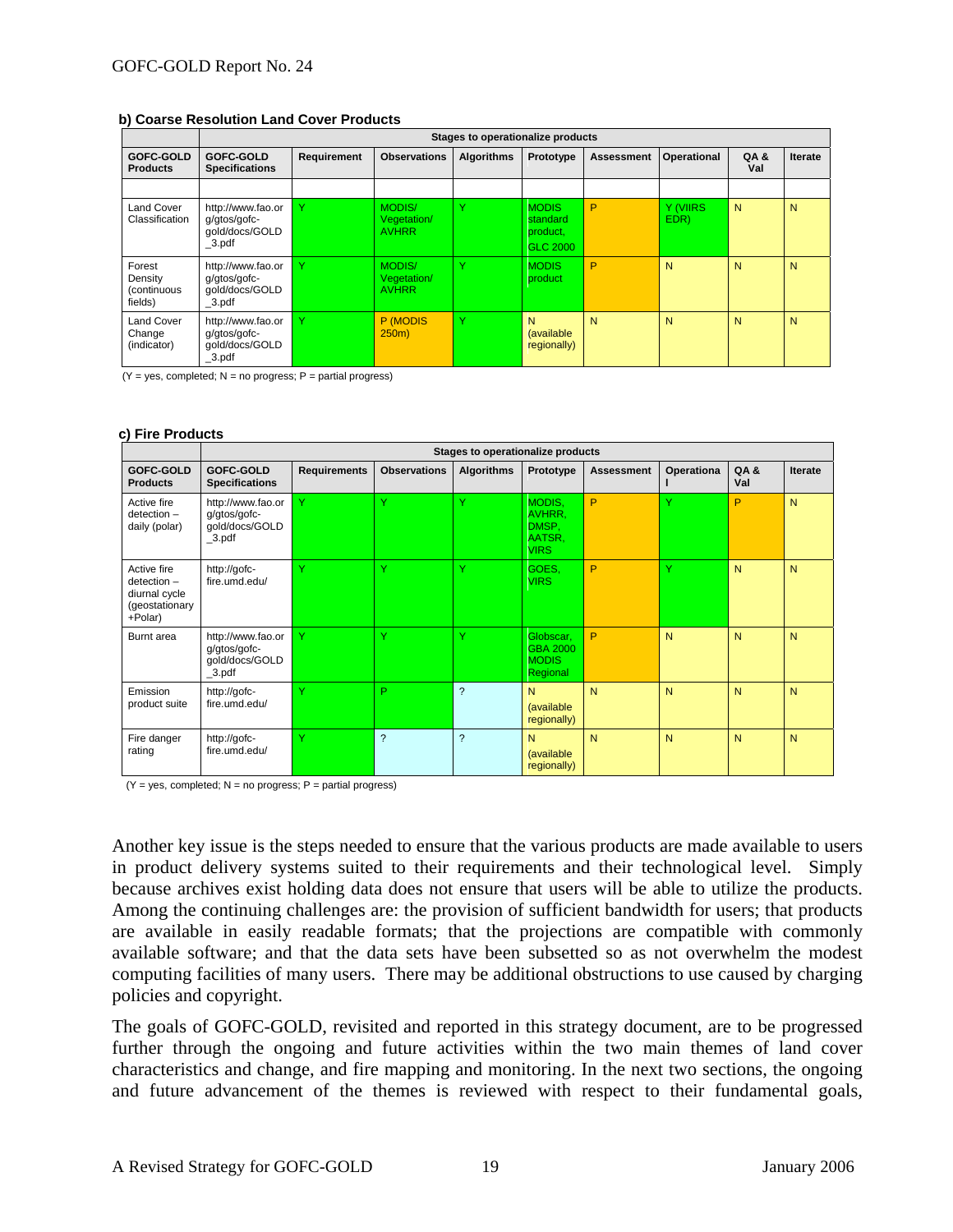implementation requirements, international and national context, and the key objectives and activities of the GOFC-GOLD implementation teams and regional networks. It should be noted that the work to advance the two themes, which is described below falls within the overall functions of GOFC-GOLD described previously.

### **9. IMPLEMENTATION OF LAND COVER CHARACTERISTICS AND CHANGE**

### **9.1. The Fundamental Goals of GOFC-GOLD Land Cover Implementation Team**

The GOFC-GOLD Land Cover theme is aimed at providing an international forum for identifying and developing consistent land cover data and information to support and global change science and applications. The aim is to simultaneously support the needs of the science community and the agencies and programs, which need information for decision support and policy.

GOFC-GOLD Land Cover is working on ensuring the provision of long-term, systematic satellite observations necessary for the production of a range of data and information products which are needed to understand the rates and magnitudes of land cover change and how these trends influence the carbon cycle, ecosystem services, water resources, and a host of other environmental factors of interest to improved scientific understanding for the earth system. In its activities, the land cover team follows guidelines of international conventions and treaties that emphasize the need for consistent, sustained, harmonized, and validated land cover observations.

GOFC-GOLD Land Cover is working on ensuring the provision of long-term, systematic satellite observations necessary for the production of the full suite of Land Cover products. The critical issue is to have series of directly comparable and consistent observations. The Implementation Team aims to establish observatories that are capable of assuring continuous data acquisition and processing that is of sufficient quantity and quality for global and regional evaluations of land cover characteristics. They are conceptual guidelines that provide specification of overall data acquisition strategies, necessary data sources, classification schemes, quality, and validation components necessary for the global effort.

The primary observing systems for Land Cover include:

- polar orbiters that will provide status data on the current extent of various land covers, with known and reported validation estimates;
- polar orbiters which will provide annual rates of change in the current extent of these land covers;
- both optical and microwave assessments of land cover density and its change, with advanced research leading to mapping of biomass estimates;
- a regular assessment of the rate of tropical deforestation and changes in boreal forests to be used for global carbon assessments;
- a focal point for international inquires for both raw data and derived products through online data and information systems;
- coordination of various international satellite assets for land cover monitoring at both fine and moderate resolution; and
- forwarding planning for new systems and space assets which will provide for routine global land-based observations.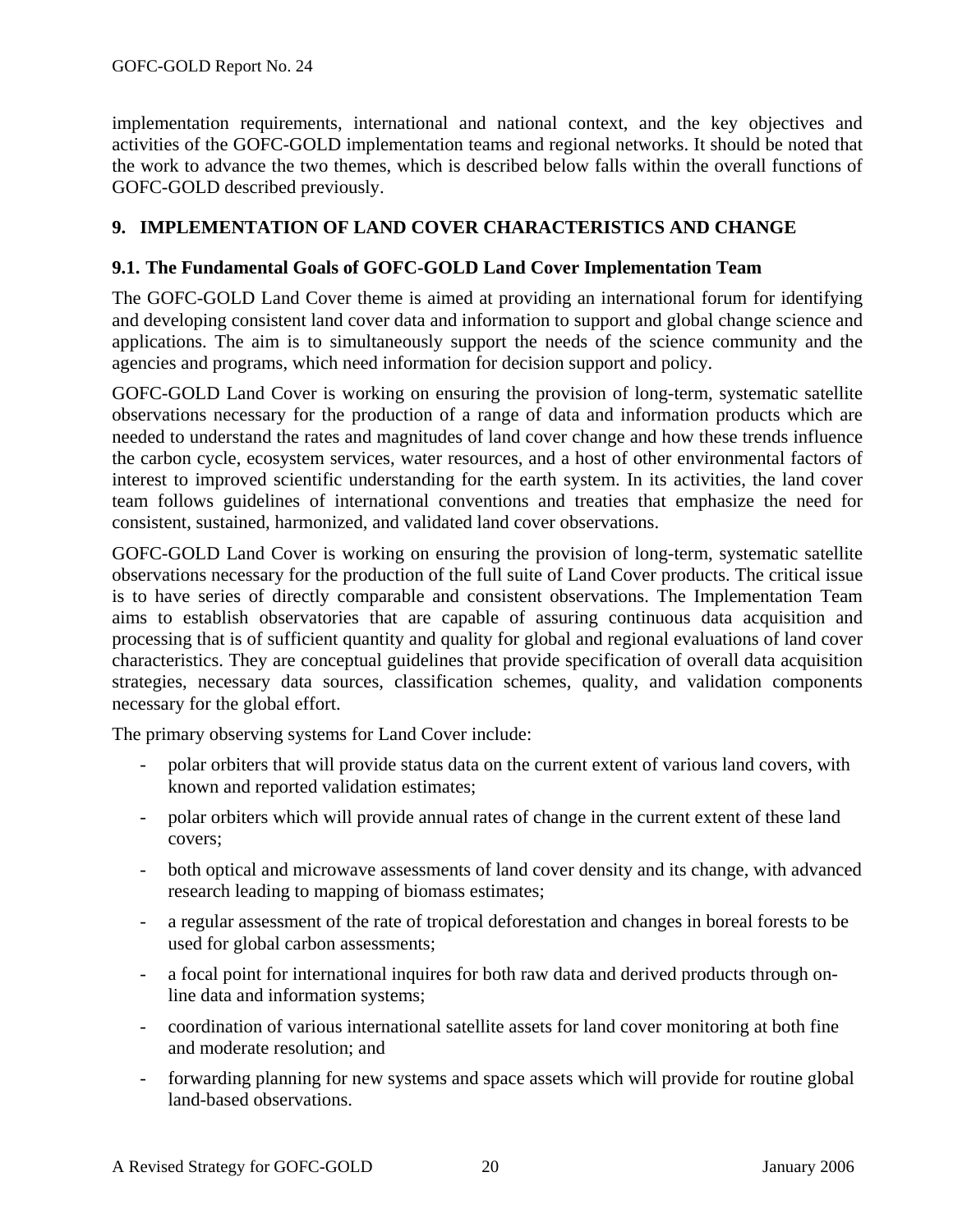#### **9.2. Requirements**

Both the science and applications user groups require land cover information. This has been articulated in numerous international documents and various national strategic plans. These requirements aim at long term goals but have to start and evolve from an international cooperation and consensus building efforts, both in on the strategic level and in implementation activities. Of particular importance are the requirements posed by UNCED's Agenda 21, UNFCCC and the Kyoto protocol, the World Summit on Sustainable Development (WSSD) in Johannesburg 2002 and the related Group of Earth Observations (GEO) formed in 2003 that has evolved to a Global Earth Observation System of Systems (GEOSS), the Millennium Ecosystem Assessment, the European GMES initiative, as well as the GCOS implementation plan calling on land cover. It is compelling that there is a convergence of requirements between the global science requirements and national needs/applications requirements. For instance, forest cover change and forest density and biomass are important to both communities.

There is a need to move from research to operational monitoring capabilities for land cover with operational data and product suites that are better defined, flexible, and openly available. Related implementation requirements are:

- coordinated and consistent land cover data acquisition, both from satellite and in situ observations;
- standardized mapping and derivation land mapping products;
- harmonization and synergy of existing land cover/forest maps;
- rigorous validation of map products;
- improve match between data, data products and user needs, i.e. ensure adequacy and advocacy to serve international conventions; and
- analysis, understanding and modeling of land change and spatial-temporal change processes.

GOFC-GOLD Land Cover emphasizes the needs to develop long term records of changes in global land cover, beginning with a baseline for 2000. To do this we strive to support the on going international efforts to derive a standard global land cover baseline using existing assets, and to advocate and support needs for on-going and future operational or routine missions.

#### **9.3. International Context of GOFC-GOLD Land Cover**

GOFC-GOLD Land Cover is aimed at increasing user awareness on the value of land cover information, the access to quality data, and expected observation improvements. Without coordinated and continuous observations, harmonization, interoperability, and validation some applications are not appropriately served (e.g. land change assessment). It is sometimes difficult to provide information for individual users to show which products are best suited to their needs. The Implementation Team cooperates with data producers (e.g. space agencies and land cover facilities), data users (e.g. UN organizations like FAO and UNEP), and the science community to overcome these limitations.

Recently, the adoption of the GEOSS 10 year implementation plan and the GCOS implementation plan has, again, tasked GOFC-GOLD to take efforts in coordinating improvement of land cover observations. The Land Cover Team engages in the development, review and implementation of international documents, i.e. the GTOS-Coastal implementation plan, the GLOBCARBON product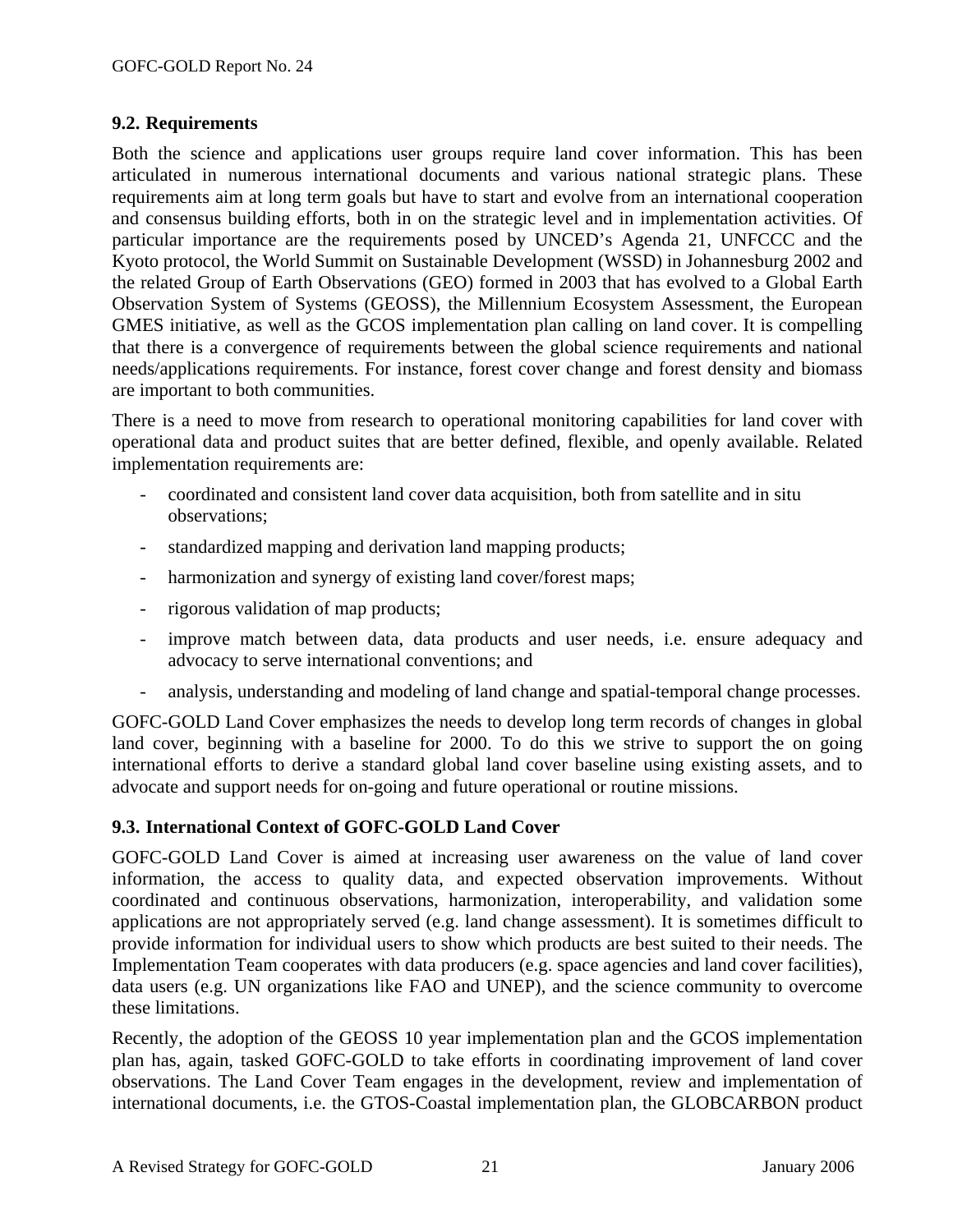validation plan, the CEOS Cal-Val 'best practice' document on validation of global land cover datasets, and the Integrated Global Observations of Land (IGOL) documents. In addition Land Cover will work closely with other land cover initiatives such as GLOBCOVER and follow-on activities related to GLC2000, as well as validation efforts in partnership with the CEOS group on Calibration and Validation.

Near term priorities are to support the efforts of the UN Global Land Cover Network (GLCN), which is a collaborative effort of various UN agencies. The role of GOFC-GOLD Land Cover has been identified in several GLCN meetings and is expected to grow with increasing GLCN implementation activities.

Lastly, GOFC-GOLD Land Cover will work within the framework of the international global change programs such as the IGBP Land Science Theme, and the upcoming Global Land Project sponsored by IGBP and IHDP.

### **9.4. National Context of GOFC-GOLD Land Cover**

Several countries have established land cover change observation systems (satellite and in situ), operational national mapping and monitoring programs, and comprehensive research programs. Examples are the USGS land cover facility, the Canadian EOSD land cover program, the European SIBERIA projects, to name a few. The main purpose of the GOFC-GOLD land cover team is to act as focal point in assistance to standardize mapping. There is a growing need and interest from national and regional actors involved in land cover assessment for guidance to ensure standardized development and validation of land cover data. The goal is to establish a communication platform, capacity building, and increased visibility of international strategies and requirements, and help to link land assessment efforts beyond the boundaries of individual countries and regions. In addition, national needs for land cover-derived products remain high and are an important source for economic development. Land Cover IT has long recognized in previous efforts the importance of integrating land cover change data with resource assessment and analysis.

The national and regional activities of the Implementation Team primarily evolve from a close cooperation with the GOFC-GOLD regional networks and the UN GLCN. They are targeted at improving land observations, data access, interoperability (profits from existing international mapping programs), and utilization of land cover information among different scales. Countries are encouraged to harmonize their efforts with international activities and make their regional information available and usable for the international community.

The Implementation Team supports an integrated system of coarse resolution (250-1000 m) and fine resolution (20-50 m) satellite, and in situ land observations. Most of these systems are developed and maintained by national agencies. A long term commitment of funding from individual countries and agencies is essential to provide continuity and consistency on all these observation scales. US systems like MODIS, AVHRR, and upcoming NPP/NPOESS along with European systems from SPOT VEGETATION and ENVISAT MERIS provide and will provide quality data for coarse scale land observations. Fine resolution land mapping has widely relied upon sensors like Landsat TM/ETM (US), SPOT (France), ERS 1+2 and ENVISAT-ASAR (ESA), and IRS satellites (India). Future systems will include ALOS-PALSAR (Japan), TERRASAR and RapidEye (Germany) and other national satellite programs (e.g. India, Russia, China, and Korea). However, there are strong concerns about the continuity of long term land observations from the LANDSAT and SPOT programs. Another key challenge remains for the standardized observation of in situ land cover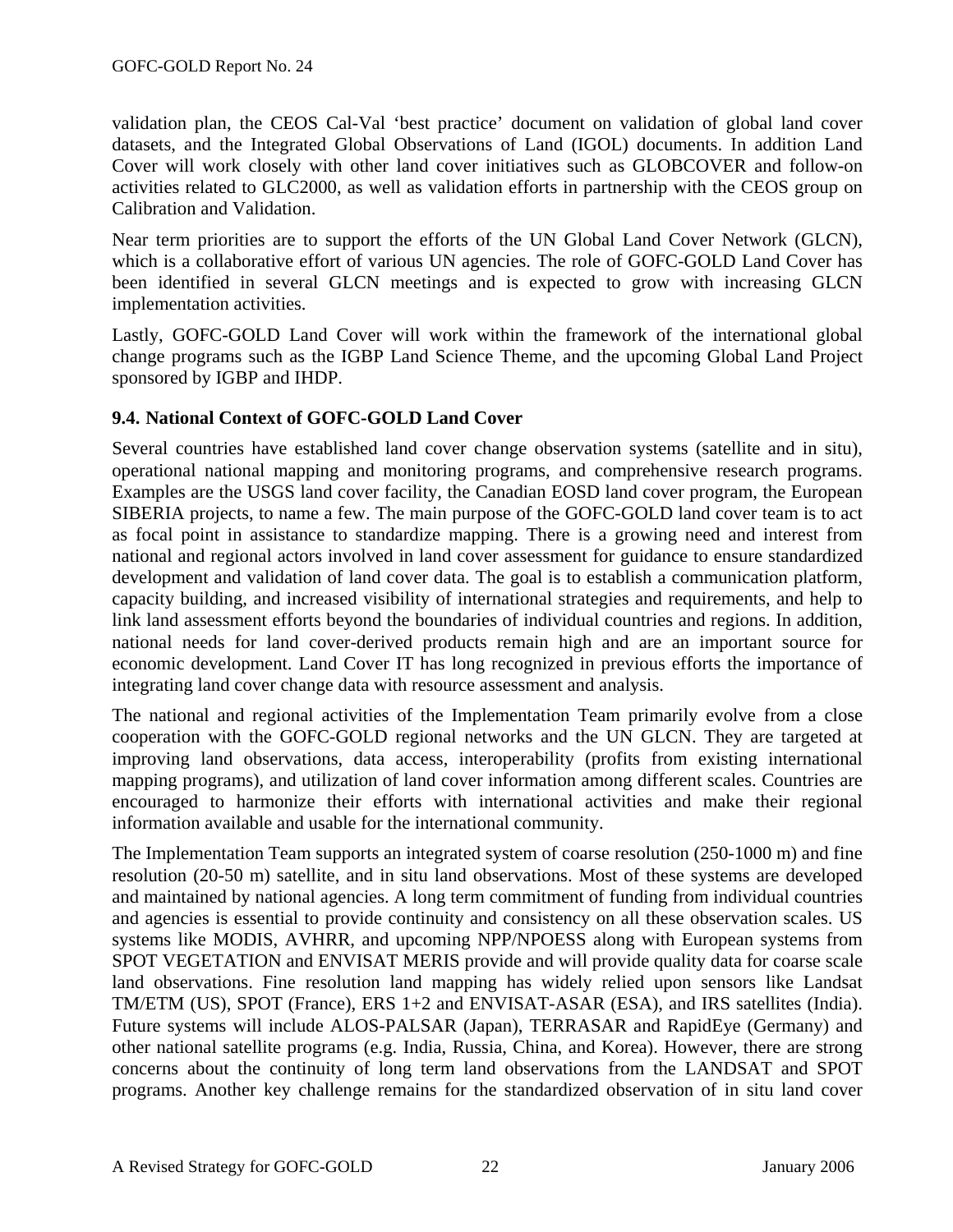information for calibration and validation of coarser scale satellite mapping. There seems to be the least amount of coordinated international cooperation to make such data accessible and usable in an international context.

### **9.5. Objectives and Activities of GOFC-GOLD Land Cover**

The primary goals of GOFC-GOLD Land Cover theme are to establish an operational observation system and protocols for land cover change monitoring, and to provide accuracy assessment for operational products and a test bed for new or enhanced products, which leads to standardized and flexible land cover information of known accuracy. The goals are achieved through the following objectives and activities.

#### Ensure Continuity and Consistency of Observations

Among the priorities is to work towards continuity and consistency in land observations. Moderate resolution sensors are essential for land cover phenology and other changes over seasons, fractional cover estimates and deriving other biophysical attributes. Coarse scale observations seem to be better respected in current and planned satellite systems regarding availability and accessibility of EO data. Urgent action is required to ensure continuity for fine resolution polar orbiting land observations similar to Landsat for rates of change and fractional cover, and the development of a system for baseline land cover mapping, plus change detection and quantification over time. Along the same vain, fine resolution EO data are acquired from several nations with limited access to the international community. A related key task is to resolve similar limitations on the in situ scale. A GOFC-GOLD in situ land cover network is anticipated in cooperation with GTOS and the TEMS framework.

#### Harmonization, Interoperability, and Synergy

The previous consensus building efforts and experiences of GOFC-GOLD have resulted in general agreement that the FAO Land Cover Classification System (LCCS) provides a valuable universal land cover language for building land cover legends and comparing existing legends. The Land Cover Team will support efforts to provide harmonization resources, compare and assess synergy between existing products (IGBP DISCOVER, MODIS-LAND, GLC2000, UMD-LAND, Vegetation Continuous Fields products), and assist in the standardized development of future mapping products (e.g. GLOBCOVER), hence establish an operational land cover validation framework. These efforts will help to overcome current limitations in dataset compatibility and comparability and result in more flexible and accurate land cover products that better fit user requirements.

#### Develop Validation Standards and Support Their Implementation

Understanding and explicit statements of the land cover product accuracy fosters an informed user community, forms the base for good science, interoperability, and resource management. In cooperation with the CEOS Cal-Val group, the land cover helps develop and implement validation standards, as well as, support acquisition of appropriate local reference information. Currently, a joint harmonization and validation initiative is in planning phase involving important actors in land cover assessment, and including on all existing and future global land cover datasets.

Improve Adequacy and Advocacy of Land Information Products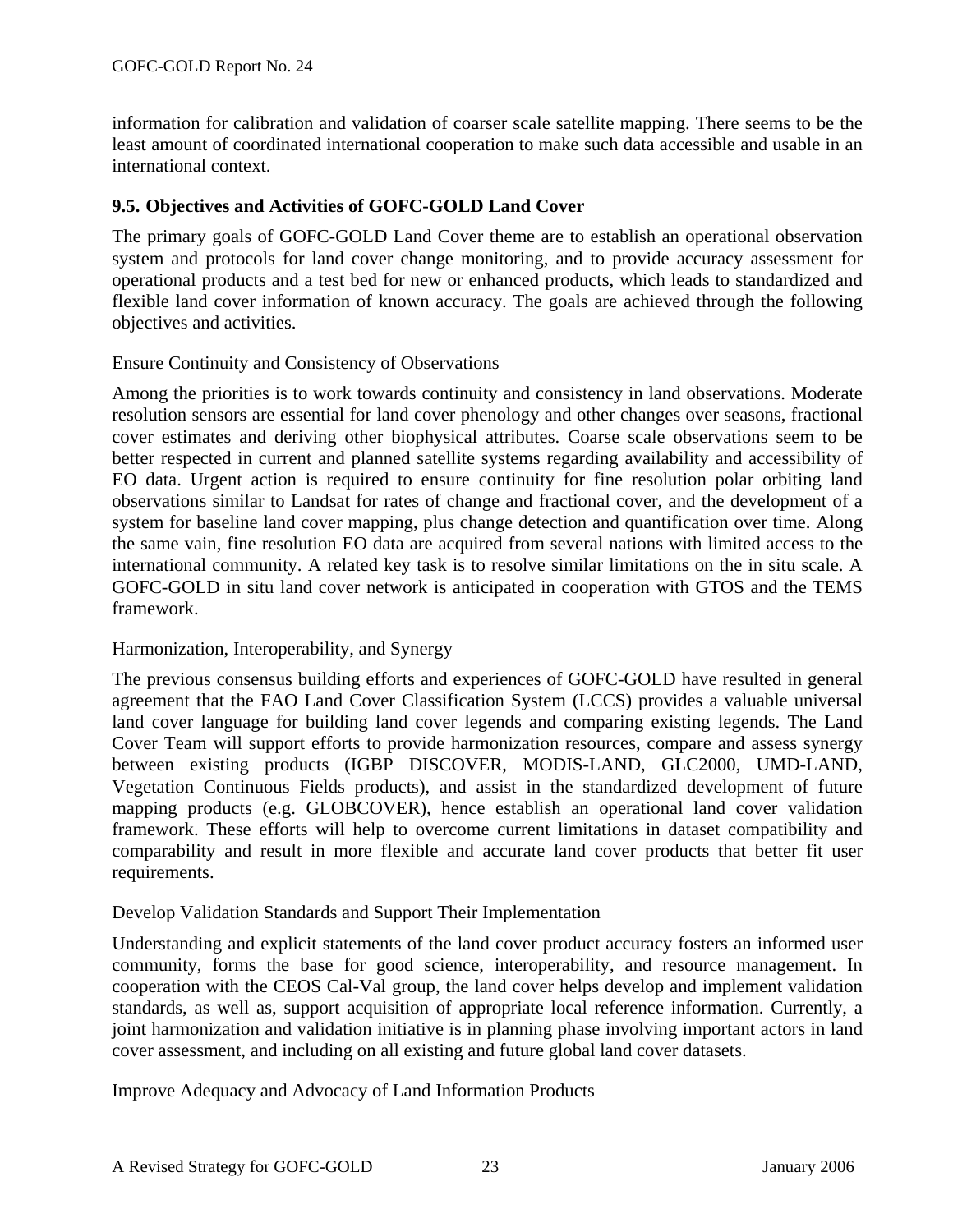An emphasis is given to ensure and improve the adequacy and advocacy of land cover products based on user requirements. Interaction with users on the one hand, and assistance for ongoing mapping projects and interoperability studies on the other fosters a better match improved match between observations, data products and user needs.

#### Engage Regional Networks and Capacity Building

The Land Cover team maintains and is planning to extend the suite of regional networks. They act as coordinators for local land cover data acquisition, user interaction, and regional incubators for implementation of mapping standards and data access. Substantial experiences exist for the networks in Southeast Asia, Southern and Central Africa, Northern Eurasia, and Latin America. New regional networks are planned (West Africa, East Asia). Ensuring basic funding for them is a primary objective. An important implementation tools are regional capacity building efforts that are fostered in cooperation with the UN Global Land Cover Network.

#### Share Data, Information and Knowledge

GOFC-GOLD Land Cover encourages open access to land cover data on all scales and level of details. While standardization and data availability are ensured through interaction with mapping facilities and agencies, related information are distributed to the user community through quarterly newsletter, the GOFC-GOLD Land Cover webpage and contributions to conferences and workshops.

#### Assess Land Cover Change

Despite previous progress, there are still many unmeasured land-cover changes at global and regional scales. They relate to sub/tropical dry forests, de/reforestation, forest cover changes caused by selective logging, alteration of wetlands, degradations in croplands, dry land degradation or desertification, and urbanization. Causes, drivers, factors, actors, and feedbacks together with the initial conditions make up pathways of land change. The understanding of these pathways, identification of hot spots and the human dimension of land dynamics are essential in land change assessment modeling for assessing possible impacts and elaborate on future development scenarios.

### **9.6. Summary of Top Priorities for GOFC-GOLD Land Cover**

The recent land cover requirements by GEOSS and the GCOS implementation plan encourage the Land Cover team to work on the following priorities:

- Encourage consistency, continuity, adequacy, and accessibility of coarse and fine resolution satellite and in situ land cover observations.
- Establish international standards and specifications for the production of land-cover characterization maps and their accuracy assessment. The implementation is ensured through the joint international harmonization and validation framework.
- Cooperation with ongoing international mapping initiatives (e.g. GLOBCOVER).
- Further engagement in capacity building (link to GLCN) and regional partnerships and networks.
- Implementation of land cover harmonization and interoperability case-studies to make best use of existing resources.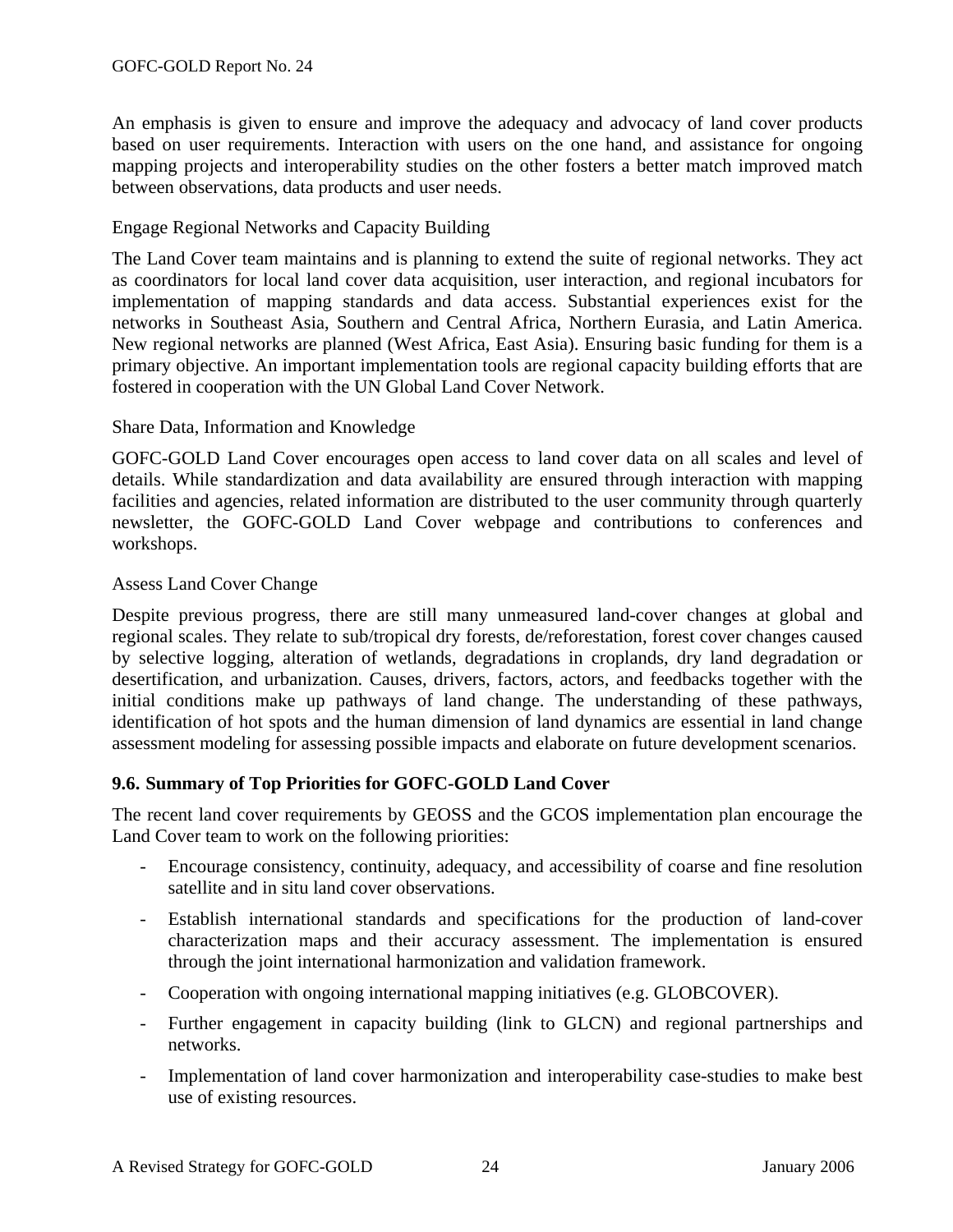### **10. IMPLEMENTATION OF FIRE MAPPING AND MONITORING**

#### **10.1. The Fundamental Goals of the GOFC-GOLD Fire Implementation Team**

The GOFC-GOLD Fire Mapping and Monitoring Theme is aimed at refining and articulating the international requirements for fire related observations and making the best possible use of fire products from the existing and future satellite observing systems, for fire management, policy decision-making and global change research.

GOFC-GOLD Fire is working on ensuring the provision of long-term, systematic satellite observations necessary for the production of the full suite of fire products.

The primary observing system for fire includes:

- polar orbiters with fire monitoring capability to provide operational moderate resolution long-term global fire products (e.g. active fire, burned area, fire radiative power, fire danger) and distributed ground stations providing enhanced regional products;
- an operational global geostationary fire network providing observations of active fires in near real-time; and
- operational high resolution data for targeted observations of fire events of major importance, post-fire assessments and systematic validation of products from moderate resolution sensors.

#### **10.2. Requirements**

The various user groups of fire products have different requirements regarding timeliness, resolution, quality and data format. One of the goals of GOFC-GOLD-Fire is to enhance fire product use and access by developing operational multi-source fire and related GIS data and making these available over the Internet. It is recognized that for some regions internet connectivity is limited and alternative mechanisms for fire information delivery are needed e.g. text messaging, data on CD's.

GOFC-GOLD-Fire also recognizes the science goal of developing long-term science quality fire data records for the study of global change. Development of long term records necessitates using data from a time-series of satellites, resulting in dynamic product continuity. There is therefore a requirement for an explicit activity associated with long term product characterization, validation and multi-satellite data integration.

### **10.3. The International Context of GOFC-GOLD Fire**

GOFC-GOLD Fire is aimed at increasing user awareness by providing an improved understanding of the utility of satellite fire products for resource management and policy internationally, for example within the United Nations and at regional, national and local levels.

Near–term priorities are to develop improved access to and use of fire data within UNEP and UN FAO, and to work more closely with UN OOSA on increased GOFC-GOLD Fire participation in programs such as the Space Technology and Disaster Management program. There is also potential for WMO and WHO to make use of fire information for improved monitoring of smoke and haze in the context of air safety and human health.

In the framework of a broader program of land observations, GOFC-GOLD Fire will be an active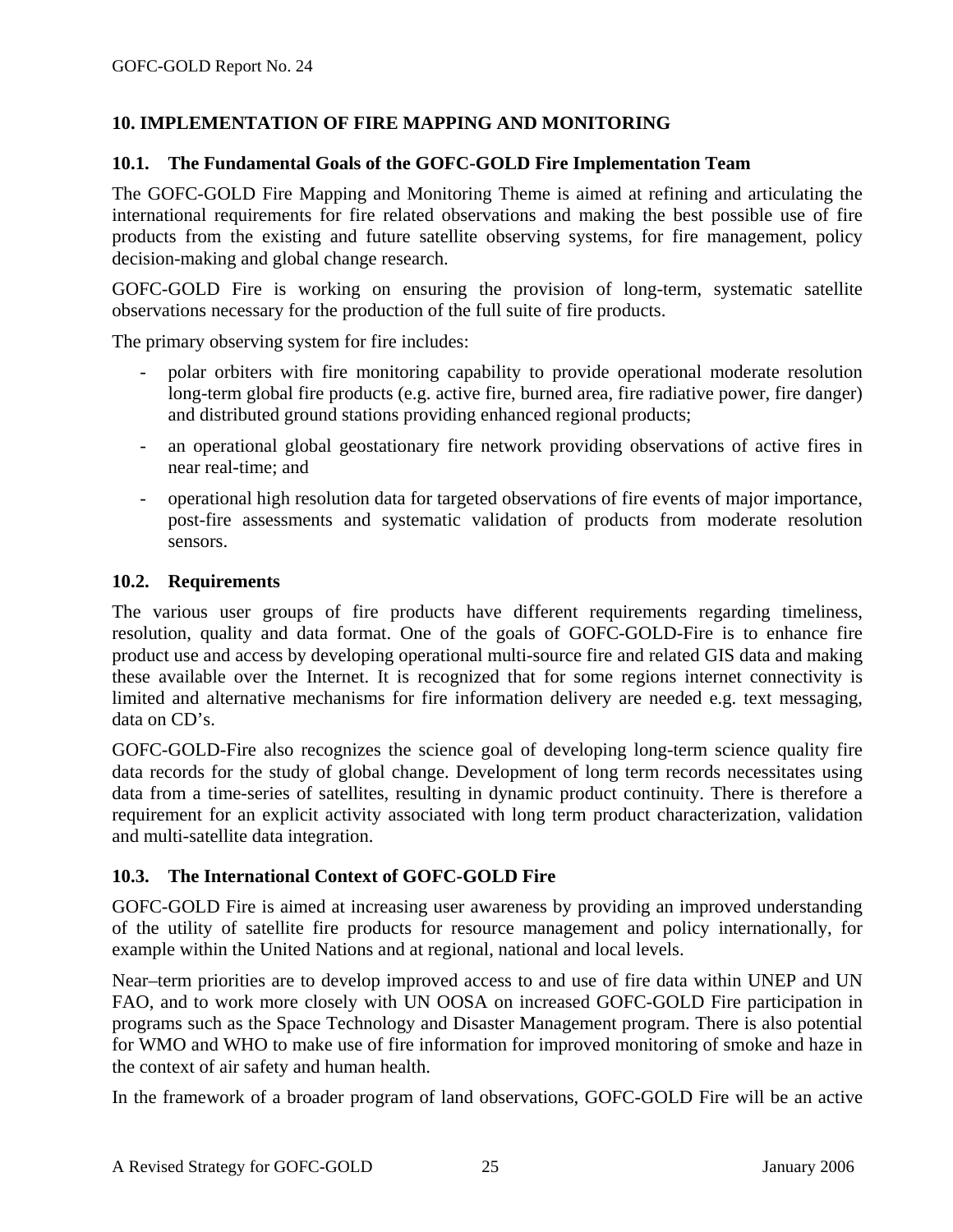component of the new Integrated Global Observation of Land (IGOL) initiative. GEOSS offers an important opportunity for securing the necessary fire observations and providing improved products directed at societal benefit. GOFC-GOLD Fire can provide an international coordination mechanism for GEOSS fire observation activities.

### **10.4. National Context of GOFC-GOLD Fire**

A number of satellite systems used for fire monitoring and fire product validation are operated by national agencies. GOFC-GOLD Fire continues interaction with these agencies to ensure that the fire mapping capabilities are among the priorities for mission design. From the US, the current priorities are to secure a fire product NPP/NPOESS from VIIRS building on the heritage of the MODIS capabilities and providing a continuing long term data record., to secure the fire band on GOES-R and address the pressing issue of Landsat continuity and the fire requirements from the Operational Land Imager (OLI) planned for NPOESS C1 and C4. Interaction with national agencies operating existing or new moderate resolution polar orbiting (e.g. China, Russia), geostationary (e.g. China, Japan, Russia, Korea, India) or high resolution polar orbiting satellites (e.g. India, China/Brazil, Russia, Germany) is needed. In Europe new fire monitoring activities are being developed by ESA in the framework of GMES. Continuing commitment by EUMETSAT is needed for participation in the global geostationary fire monitoring network. GOFC-GOLD Fire also promotes the inclusion of BIRD-like instruments on the ESA/GMES Sentinel satellites.

National agencies are also responsible for running operational fire monitoring systems. GOFC-GOLD Fire has been collaborating with a number of agencies such as NOAA (US), Avialesookhrana (Russia), IBAMA (Brazil), CSIR (South Africa), LATUV (Spain) and CONABIO (Mexico), NRC (Canada), CSIRO (Australia). New collaborations are being established in India and China. Although some of the monitoring systems obtain data from the global distribution systems (e.g. MODIS Web Fire Mapper), most obtain their data from national networks of direct broadcast (DB) stations. Major issues are the development and sharing of DB software to generate standardized fire products, sharing data, keeping the ground stations up to date on satellite instrument developments, the transition of research and development into operations (including funding commitment), management of duplicate systems generating different products, that can result in confusion within the user community and international cooperation on product validation.

### **10.5. Objectives and Activities of GOFC-GOLD Fire**

Establish a Geostationary Global Fire Network

The diurnal cycle of fire activity means that polar orbiting satellite systems provide only a sample of the daily fire activity. In some regions fire are short-lived lasting no more than a couple of hours. In other systems fires will burn throughout the day. Geostationary systems providing frequent acquisitions give perhaps the best opportunity to detect active fires from space. However in the past, these systems have been limited by their spatial resolution. New generation geostationary systems with 1km spatial resolution or higher and with temporal resolutions of 15-30 minutes, provide an enhanced capability for operational monitoring. Developing an international network of geostationary satellites with standard products would provide an important advance for monitoring active fires. A current activity is to increase involvement of the geostationary satellite community beyond US and Europe - especially with the recent/near-term launch of FY-2C, MTSAT-1R, INSAT-3D, GOMS Electro N2.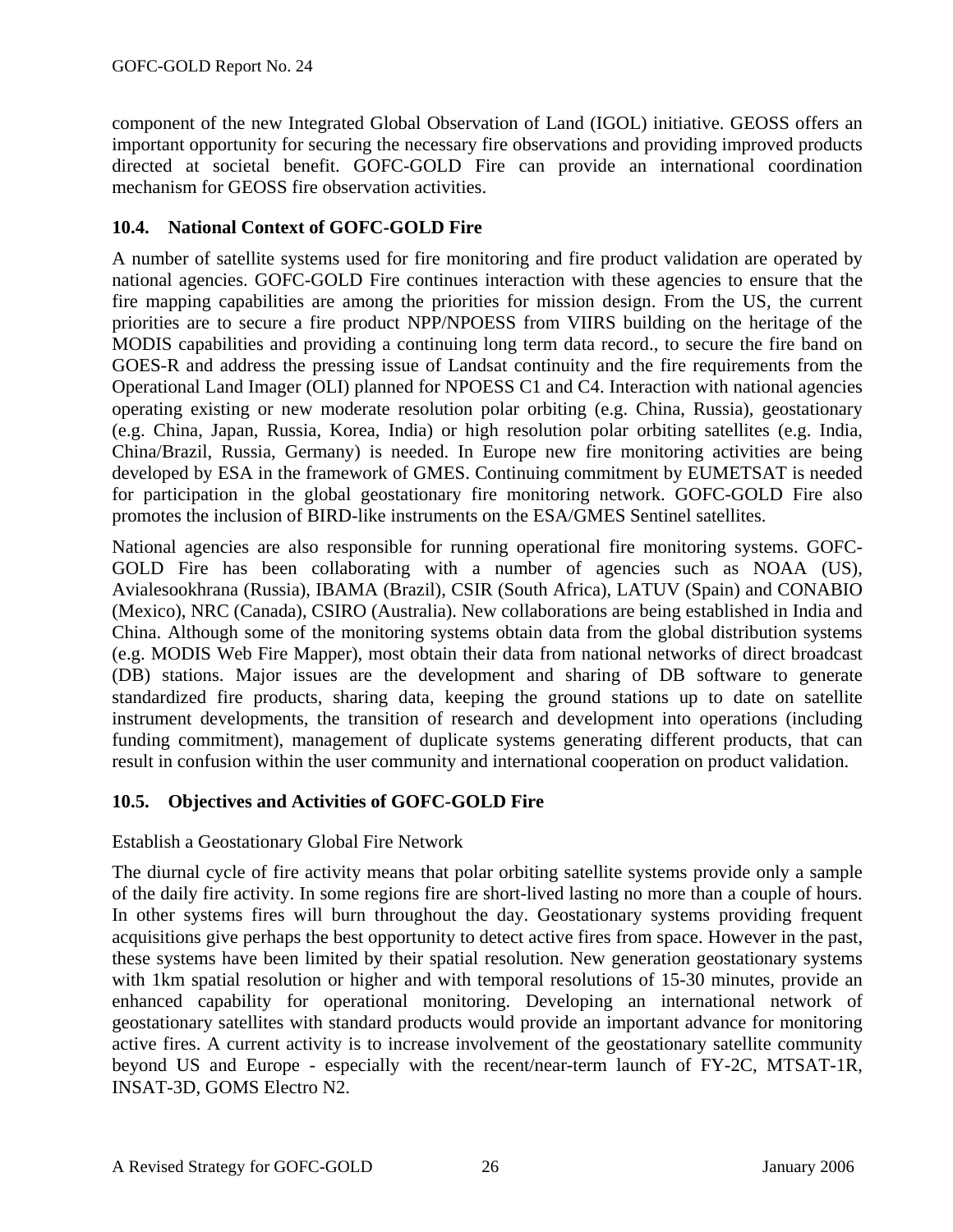### Secure Operational Polar Orbiters with Adequate Fire Monitoring Capability

Moderate resolution polar orbiters have been used to develop the current suite of global products and will remain an important source of data provision. Ensuring that current and future operational sensors include the capability to detect fires is an important goal. The lead time between project concept, instrument design and operation is long and there is a need for a well articulated set of requirements. Polar orbiters (e.g. AVHRR, MODIS, ATSR, VEGETATION, Landsat, ASTER) are currently being used for detecting active fires, mapping burned area, assessing fire susceptibility and estimating fire emissions. Improvements in these systems for fire monitoring can be envisioned and need to be shared with instrument design engineers and data providers. High resolution data are needed to provide information at a finer spatial scale, for example to assess fire damage and monitor post fire recovery. High resolution polar orbiters need to be moved into the operational domain for land monitoring and the data need to be made available at prices affordable to the user community. A current activity is to secure operational fire monitoring capabilities from NPOESS VIIRS and METOP.

#### Develop Long Term Fire Data Records

The continuity of Landsat and similar high resolution sensor data is essential for burned area validation. Also, the study of global change requires long-term science-quality fire data records. Development of long term records necessitates using data from a time-series of satellites, resulting in dynamic product continuity. A related requirement is to establish the commitments for long-term data record generation. The data issues may be partly addressed by establishing GOFC-GOLD Fire as a coordination mechanism for securing the necessary fire observations through the GEOSS.

#### Establish Enhanced User Products and Data Access

One of the obstacles to using satellite data is the availability of data products. Information on where to go to get data and how to read and interpret the products needs to be made more readily available. At present the data from different systems are provided by different means and in different formats. GOFC-GOLD is promoting ease of access to multiple archives and standard data formats. Similarly when the data are obtained they need to be readily combined with other geospatial data. The availability of WEB-GIS data will lead to an advance in current capability. Promoting affordable data for the common good is an important message from GOFC-GOLD to the operational agencies and data providers. A current activity is to develop workarounds to Internet limitations (e.g. text messaging).

#### Determine Fire Product Accuracies

One of the primary goals of GOFC-GOLD Fire is to establish an operational network of fire validation sites and protocols, providing accuracy assessment for operational products and a test bed for new or enhanced products, leading to standard products of known accuracy. Current priorities include:

- continuity of Landsat and similar high resolution sensor data for burned area validation;
- continuity of high resolution sensors with proper specifications for active fire validation;
- development of a burned area product inter-comparison program and creation of a shared burned area validation database with the participation of regional network scientists; and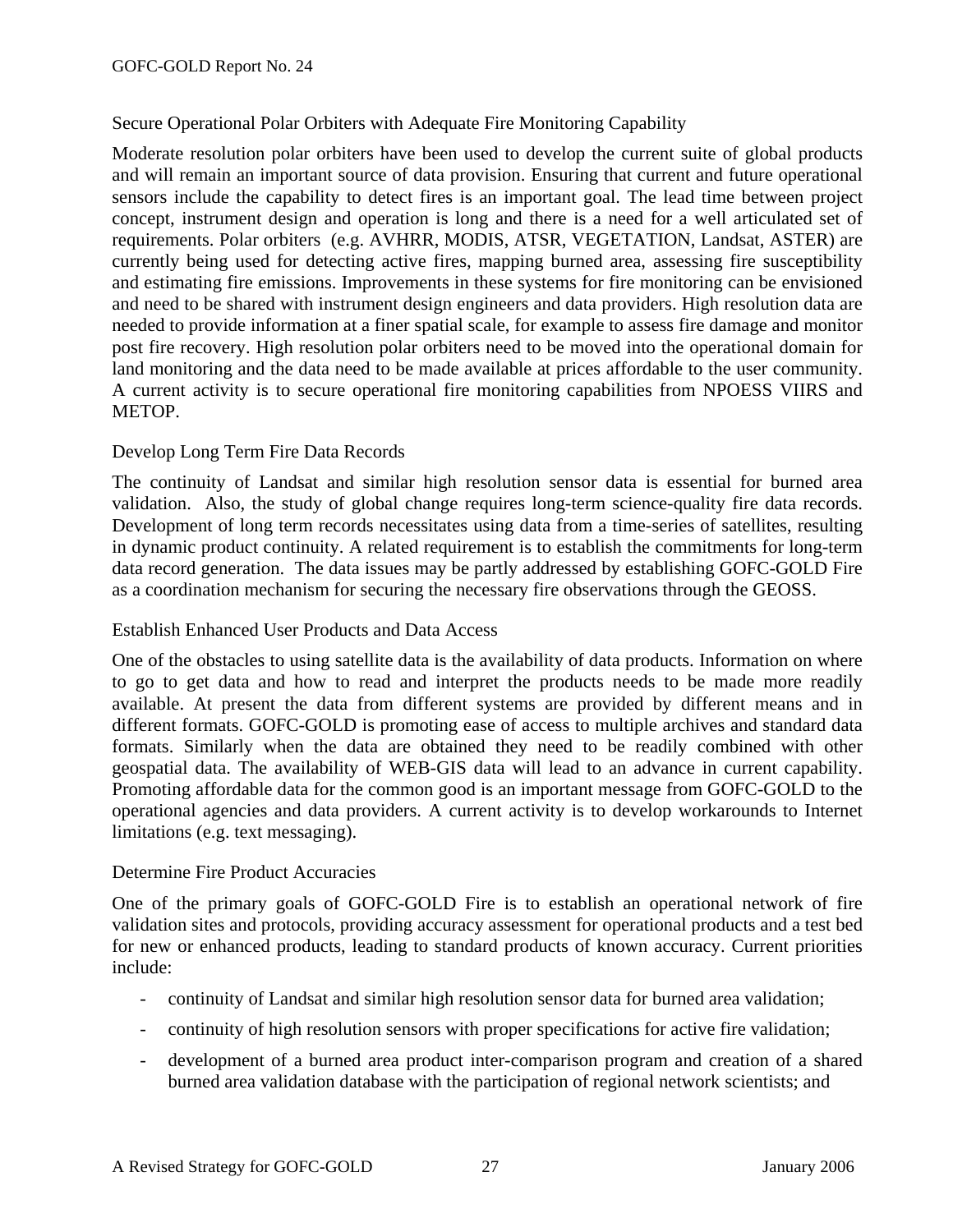- development of a generic multi-platform active fire validation protocol.

### Develop a Global Fire Danger/Susceptibility Product

GOFC-GOLD Fire encourages the development and implementation of standard methods for Fire Danger Rating to meet the needs of fire managers for performing ecosystem management, protecting values at risk and monitoring global shifts in fire danger. The most promising methods combine satellite and meteorological information. The current priority is to develop a conceptual framework for a standardized global fire danger system and regional implementation.

### Develop Fire Emissions Product Suites

An important goal of GOFC-GOLD Fire is the creation of emissions product suites, developed and implemented providing annual and near real-time emissions estimates with available input data. The research community is starting to explore the use of satellite data in generating regional fire emissions. The combination of satellite time series data on the timing and areal extent of burning, dynamically modeled fuel load, indicators of vegetation state and ground based emission factors provide the basis for emission products. As part of the emission product suite, it will be important to provide the data inputs and an estimation of the output product accuracy.

### Promote Experimental Fire Observation Systems and Related Research

Emerging approaches need to be tested to achieve consensus procedures and protocols for satellite data product usage. Current priority is for the development of a consistent validated multi-year burned area product and the associated dynamic multiyear global fuel load product.

### Meet Fire User Needs

GOFC-GOLD Fire has given emphasis to the development of regional networks with a fire focus, as a mechanism to bring together fire data providers and fire data users to exchange information on capabilities and needs. These fire focus networks are a subset of the larger GOFC-GOLD regional network program. The networks allow for lateral exchange of information and provide a means for strengthening regional and in particular national related fire activities. It should be recognized that strengthening national capabilities is a high priority for most regional network participants. Fire networks have been developed in Southern Africa (SAFNET), Russia and the Far East (NERIN-Fire), Southeast Asia (SERIN Fire) and Latin America (REDLATIF). New fire network activities are emerging in Australia around the validation of fire products and DB software. An increasingly important priority for the regional networks is the development of on-going training capabilities and obtaining provision of funding for regional fire networks. GOFC-GOLD Fire is working closely with the emerging UN Global Wildland Fire Network being developed by the Global Fire Monitoring Centre in the Framework of the UN ISDR Wildland Fire Advisory Group. This is an important partnership for GOFC-GOLD Fire which will continue to promote within the UN support for the regional fire networks and required capacity building.

### **10.6. Summary of Top Priorities for GOFC-GOLD Fire**

Future priorities for GOFC-GOLD Fire are to:

advocate international space agency coordination of global high resolution data acquisition and availability;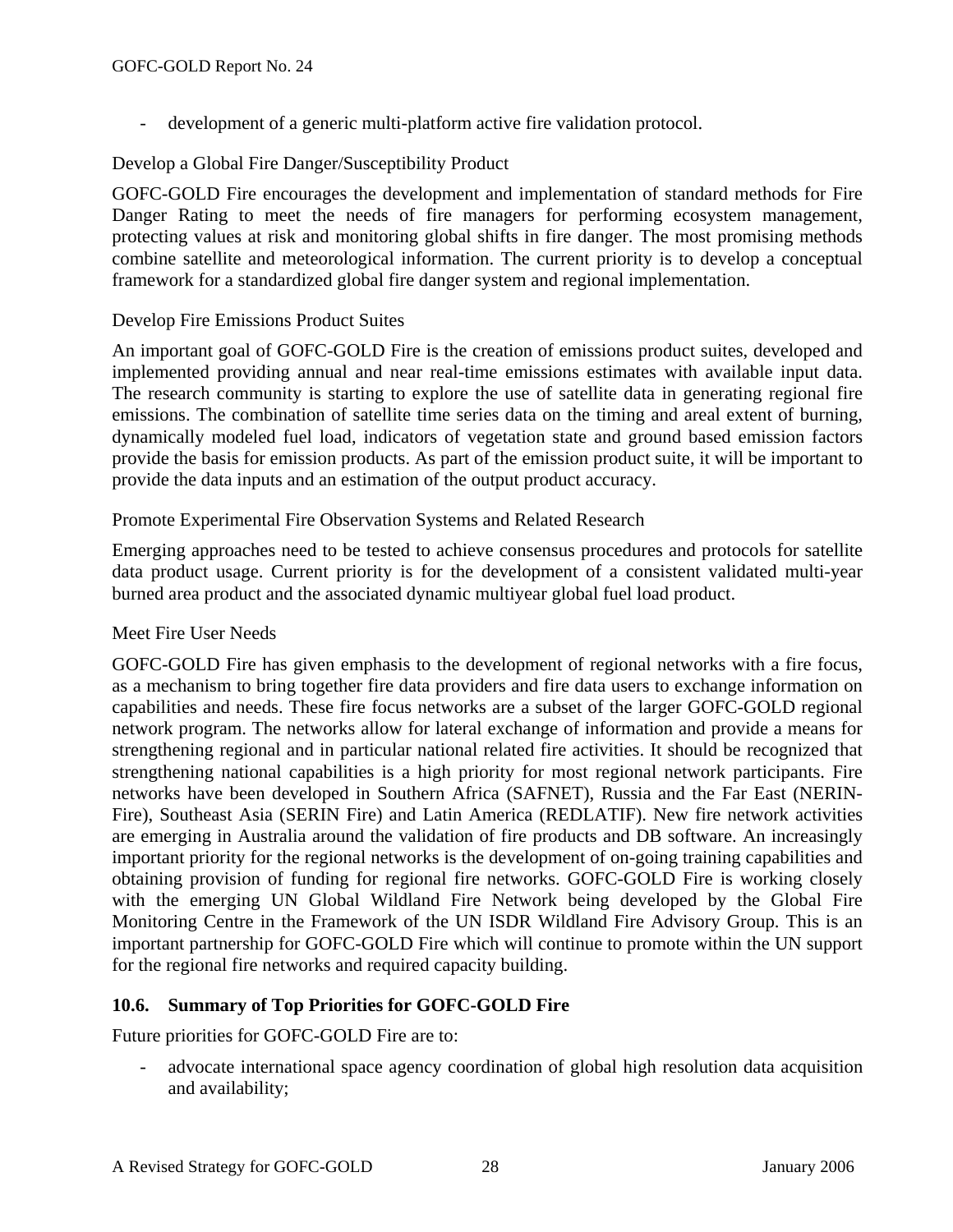- obtain meteorological agency support for the global geostationary fire network;
- ensure operational fire monitoring capabilities on NPOESS and METOP providing data continuity (MODIS and Landsat (NPOESS), AVHRR (METOP));
- develop an international collaborative program on global burned area product validation;
- obtain support to run the regional network fire programs and develop capacity building programs on the use of satellite fire data;
- identify research priorities and gaps, e.g., fire affected area, rather than just burned area; and
- establish GOFC-GOLD Fire as a coordination mechanism for securing the necessary fire observations for GEOSS and products in support of the international conventions.

### **11. BIOPHYSICAL IMPLEMENTATION**

In the 1999 strategic plan of GOFC-GOLD a Biophysical Implementation Team was planned. The outcomes of this effort were anticipated to be a suite of biophysical products related in particular to the carbon cycle and primary productivity. The main products were Leaf Area Index (LAI), Fraction of Photosynthetically Active Radiation (FPAR), Photosynthetically Active Radiation (PAR), and Net Primary Productivity (NPP). These are needed also collectively to provide estimates of annual forest ecosystem dynamics. An additional product, biomass, was seen as needed to provide an indication of overall forest carbon stocks and sequestration potential, as well as provide land use implications.

Much of the planning for this suite of products was conducted by Terrestrial Carbon Observations, an organization operating now within the framework of  $GTOS<sup>2</sup>$ . The Terrestrial Panel for Observations of Climate (TOPC), a joint panel of GTOS and GCOS, in part based on the recommendations of TCO has specified requirements for these observations in its various reports and these now form part of the GCOS Implementation Plan (GCOS 2003).

Taking account of the above considerations and the limited resources available to GOFC-GOLD in terms of its activities, this aspect of implementation should no longer be considered part of the remit of GOFC-GOLD.

### **12. GOFC-GOLD MANAGEMENT STRUCTURE**

The management structure of GOFC-GOLD has been developed to take maximum advantage of existing organizations and capabilities and create a minimum of bureaucracy to meet its objectives. The management structure and organizational procedures, as they have evolved since 1999, are described in Appendix 2. A key goal for GOFC-GOLD in the upcoming period is to ensure the smooth succession of existing and new Executive Committee members.

 $\overline{a}$ 

 $2^2$  TCO/GCP Terrestrial Carbon Observations and Model-Data Fusion Workshop, Sheffield, UK 3-6 June 2003; TCO Frascati report, on in situ carbon data and information June 2001;

TCO Rio de Janeiro report, recommendations for terrestrial and atmospheric measurements February 2001;

IGOS-P Carbon Cycle Observation Theme: Terrestrial and Atmospheric Components June 2000;

TCO Ottawa report, assessment of requirements, status and next steps February 2000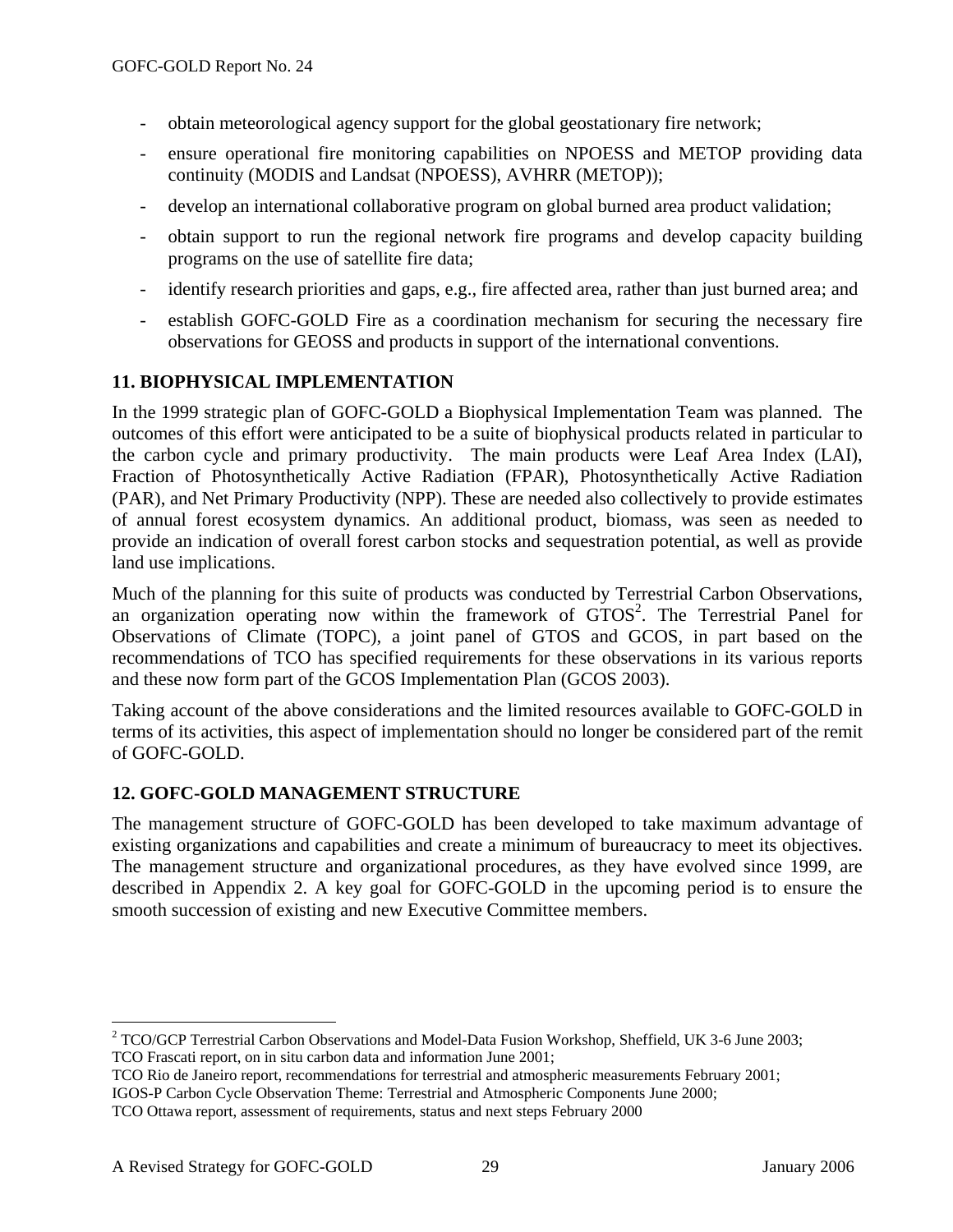### **13. THE ROLE AND FUNCTION OF THE GOFC-GOLD NETWORKS**

GOFC-GOLD is being implemented through a series of regional networks, providing a forum for regional scientists, data providers and operational users to articulate their information requirements and improve access to and use of the observations (Justice et al., 1999). The regional networks also provide a mechanism for calibrating, validating and improving methods and algorithms and a place to test integration of in-situ and remote sensing observations.

Since 1999, GOFC-GOLD has established associations with five regional networks in Africa, Southeast Asia and Northern Eurasia (Table 5). Additional associations are under development with networks in East Asia, Latin America and West Africa. The regional networks provide a forum for users and researchers operating in (or with an interest in) a common geographic area, and represent a link between national agencies and user groups and the global user/producer community. They provide a mechanism for sharing of resources and expertise, and perform an essential cross-cutting role in the implementation and integration of GOFC-GOLD's thematic components. The Regional networks also form an important venue through which capacity building can be achieved.

Not all parts of the world may be represented by regional networks, nor is it necessary for agencies or groups to join a regional network in order to contribute to, or participate in GOFC-GOLD. However, they do provide important visibility and credibility to the organizations, which participate in them.

The outcomes of regional networks should be based on the overall goals of GOFC-GOLD, but the priorities should arise from the needs of regions as identified by members of the networks. For some regions there may be more need for enhanced delivery of land cover products, whereas in others the priorities might be fire products. Some regions may choose to have separate land cover and fire organizations or may wish to combine both in a single network structure.

The five regional networks have each adopted and implemented to varying degrees the goals and standards of GOFC-GOLD. The summary in Table 6 of the needs and constraints of each network indicates that while the networks have some unique needs, there are several areas of common interest among all of the networks. These include training, sustained funding, standardized monitoring, and improved access to earth observations.

The GOFC-GOLD regional networks collaborate with several other key international organizations and programs related to earth observations (Table 5). Where possible GOFC-GOLD should also form strategic partnerships with other networks and organizations, which share at least some of the goals of the organization, including START and the IGBP Regional Network.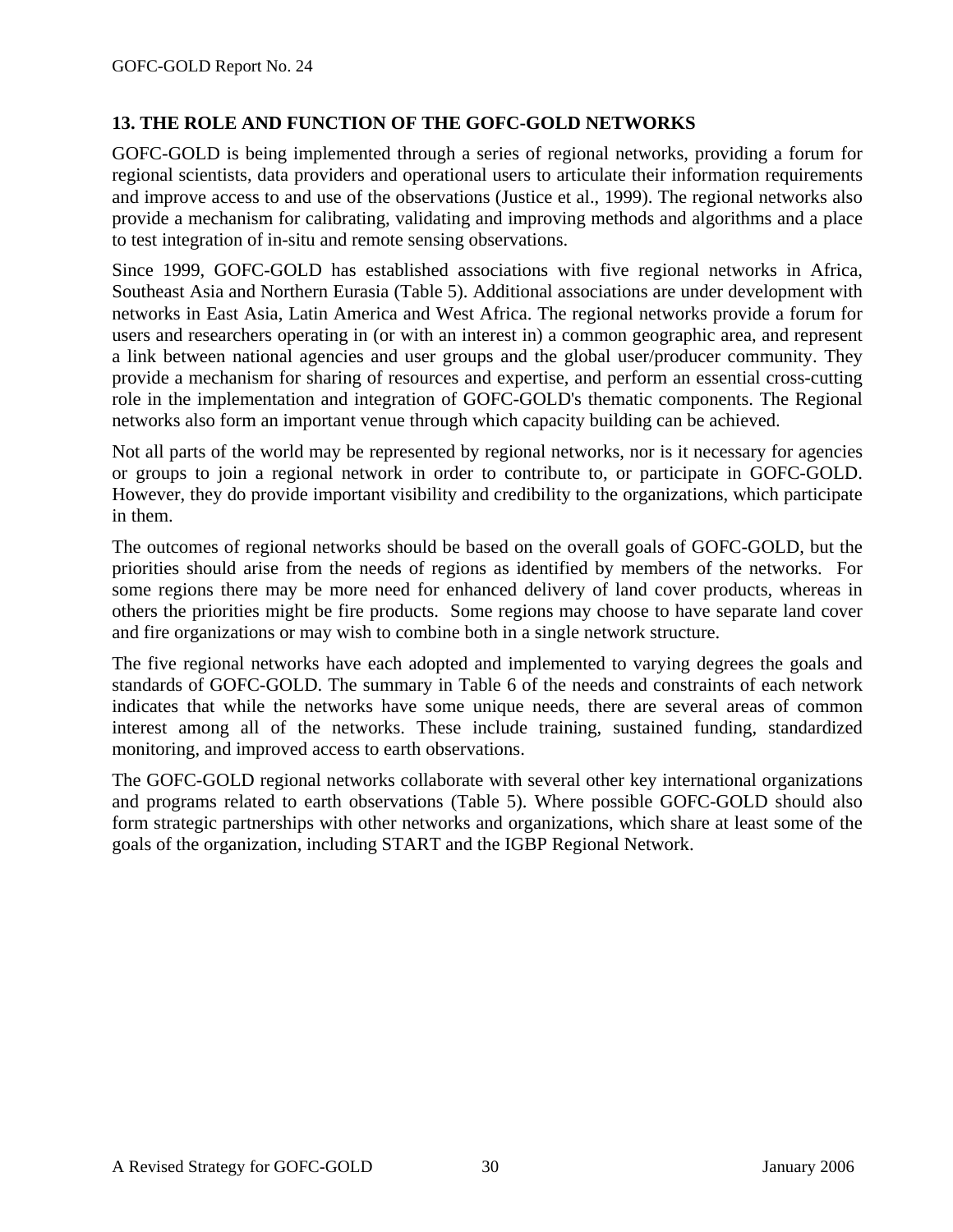### Table 5. Current status of GOFC-GOLD Regional Networks.

| Regional<br><b>Network</b> | Countries included                                                                                                                   | <b>Status</b>                                                                                                                                                                                                                                                       | International<br>linkages                                                                                             | Website                                                         |
|----------------------------|--------------------------------------------------------------------------------------------------------------------------------------|---------------------------------------------------------------------------------------------------------------------------------------------------------------------------------------------------------------------------------------------------------------------|-----------------------------------------------------------------------------------------------------------------------|-----------------------------------------------------------------|
| Miombo<br><b>Network</b>   | Angola, DR Congo,<br>Malawi, Mozambique,<br>Tanzania, Zambia,<br>Zimbabwe                                                            | The Miombo Network was<br>founded in 1995 under the auspices<br>of the IGBP, LUCC and START.<br>National level activities in:<br>Malawi, Mozambique, S. Africa,<br>Tanzania, Zambia and Zimbabwe<br>involving over 40 scientists and<br>natural resources managers. | IGBP, WWF-SAPRO,<br><b>IUCN, ROSA, SADC</b><br>RRSU, UNFCC, NASA<br>LCLUC, MEA, regional<br>NGOs, START               | http://www.miom<br>bo.org/.                                     |
| <b>NERIN</b>               | Russia, Ukraine, others<br>under development                                                                                         | Initiated at the GOFC-GOLD<br>Boreal Forest workshop in<br>Novosibirsk, Russia, 2000. Over<br>50 scientists and natural resources<br>managers involved.<br>Developing points of contact in the<br>region.                                                           | <b>Russian Federal Forest</b><br>Agency, NASA, START                                                                  | http://www.fao.or<br>$g/gtos/gofc-$<br>gold/net-<br>NERIN.html. |
| <b>OSFAC</b>               | DR Congo, Congo<br>(Brazzaville), Cameroon,<br>Gabon, Central African<br>Republic and Equatorial<br>Guinea                           | Initiated at the GOFC-GOLD<br>regional workshop in 2000.<br>Network linked to GIS/RS lab at<br>the University of Kinshasa.                                                                                                                                          | CBFP, WSSD,<br>COMIFAC, US, EU,<br>regional NGOs, START                                                               | http://www.osfac.<br>$\text{org}/.$                             |
| <b>SAFNet</b>              | Angola, Botswana, DR<br>Congo, Lesotho, Malawi,<br>Mozambique, Namibia,<br>South Africa, Swaziland,<br>Tanzania, Zambia,<br>Zimbabwe | Initiated in 2000 during a GOFC-<br>GOLD regional network. SAFNET<br>has over 60 members from 12<br>southern African countries.                                                                                                                                     | IGBP, UNEP - DEWA<br>/GEF, BGCC, regional<br>NGOs, WWF, AWF,<br>APINA, UNFCCC,<br>IPCC, GFMC, AEO-II,<br><b>START</b> | http://safnet.umd.e<br>du/index.asp.                            |
| <b>SEARRIN</b>             | Thailand, Indonesia,<br>Malaysia, Philippines,<br>Vietnam, Laos, Cambodia                                                            | Initiated during the Manila<br>workshop in 2000. Activities have<br>involved over 60 scientists and<br>natural resources managers.<br>Conducts research on LUCC and<br>Forest Fire.                                                                                 | IGBP, IHDP, CGIAR,<br><b>UNDP-GEF, Asia</b><br>Pacific Network,<br><b>START</b>                                       | http://www.eoc.uk<br>m.my/searrin/.                             |
| East Asia                  | China, N. Korea, S. Korea,<br>Mongolia, Japan                                                                                        | Initiated during the GOFC-GOLD<br>third STB meeting in 2005.<br>Network under development.                                                                                                                                                                          | <b>START</b>                                                                                                          |                                                                 |
| Latin<br>America           |                                                                                                                                      | Under discussion, with initial focus<br>on fire monitoring.                                                                                                                                                                                                         |                                                                                                                       |                                                                 |
| W. Africa                  |                                                                                                                                      | Under discussion, with initial focus<br>on land cover.                                                                                                                                                                                                              |                                                                                                                       |                                                                 |

The five regional networks have each adopted and implemented to varying degrees the goals and standards of GOFC-GOLD. The summary in Table 6 of the needs and constraints of each network indicates that while the networks have some unique needs, there are several areas of common interest among all of the networks. These include training, sustained funding, standardized monitoring, and improved access to earth observations.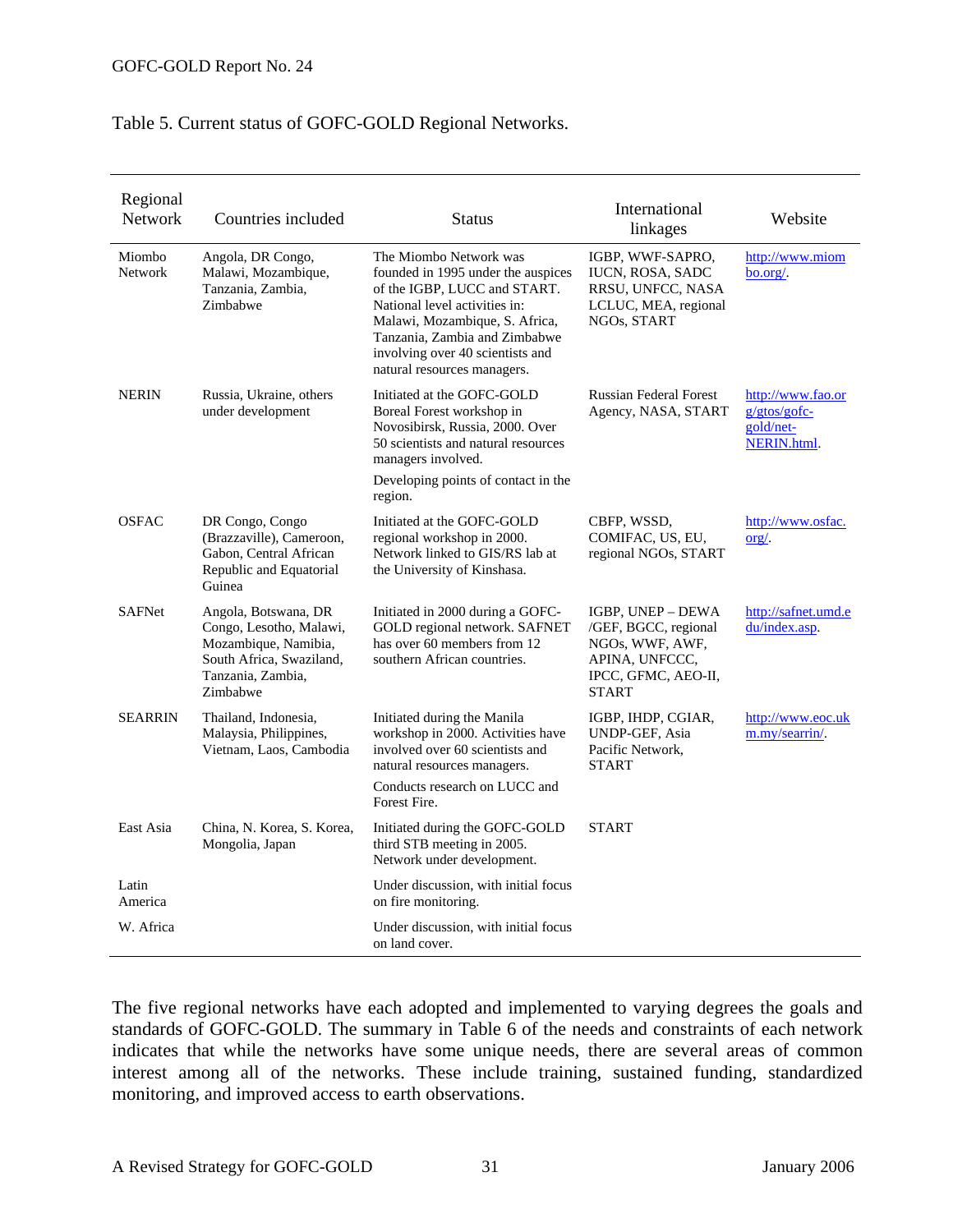The GOFC-GOLD regional networks collaborate with several other key international organizations and programs related to earth observations (Table 5). Where possible GOFC-GOLD should also form strategic partnerships with other networks and organizations, which share at least some of the goals of the organization, including START and the IGBP Regional Network.

|                                                                                     |        |              | <b>GOFC-GOLD Regional Network</b> |               |                |
|-------------------------------------------------------------------------------------|--------|--------------|-----------------------------------|---------------|----------------|
| Need                                                                                | Miombo | <b>NERIN</b> | <b>OSFAC</b>                      | <b>SAFNet</b> | <b>SEARRIN</b> |
| Training and capacity<br>building                                                   |        |              |                                   |               |                |
| Adequate funding for<br>administration and<br>programs                              | ✓      |              |                                   |               |                |
| Standardization of<br>monitoring<br>mechanisms and<br>systems used in the<br>region |        | $\checkmark$ |                                   |               |                |
| Improved access to<br>EO data                                                       | ✓      |              |                                   |               |                |
| Improved<br>dissemination to<br>national and sub<br>national levels                 |        |              |                                   |               |                |
| Improved product<br>validation based on<br>standardized protocols                   |        |              |                                   | ✓             |                |
| Stronger program and<br>scientific coordination<br>with implementation<br>teams     | ✓      |              |                                   |               |                |
| <b>Improved Internet</b><br>access and capacity                                     | ✓      |              |                                   |               |                |
| Better understanding<br>of other EO projects in<br>the region                       |        |              |                                   |               |                |

Table 6. Comparison of needs\* of GOFC-GOLD Regional Networks.

\*As indicated by networks at 3rd Science and Technical Board meeting, 19-22 April 2005, Beijing, China.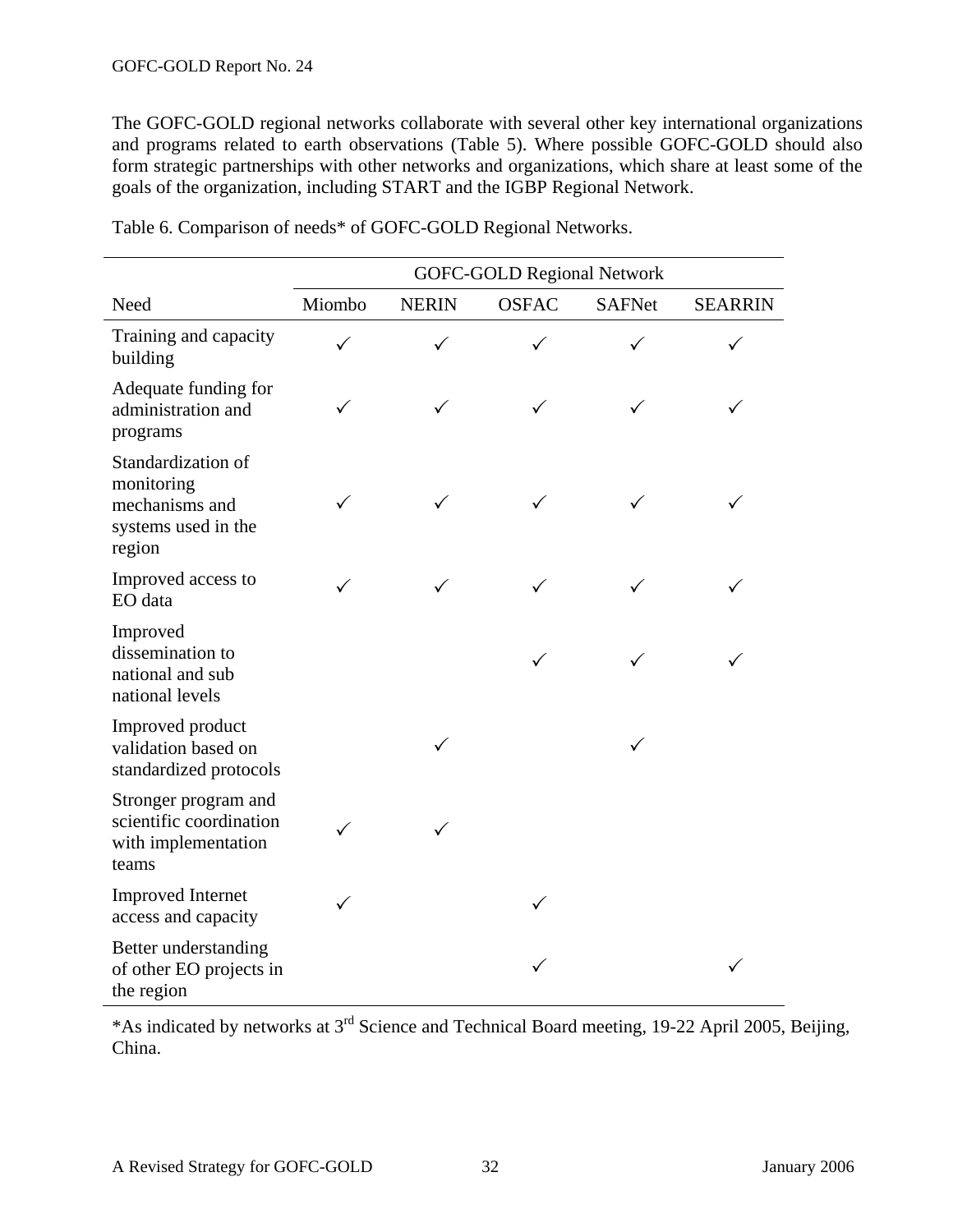### **14. REFERENCES**

Ahern, F. J., R. Landry, I. McKirdy, V. Janusauskas, A. Banner, J. Russell, and T. Balce, 1997. Factors affecting clearcut mapping accuracy from single-date RADARSAT images, Proceedings of Geomatics in the Era of RADARSAT, Canadian Aeronautics and Space Institute, Ottawa, Canada, May 26 - 30.

Ahern, A., A. Belward, P. Churchill, R. Davis, A. Janetos, C. O. Justice, T. Loveland, J.-P. Malingreau, M. Maiden, D. Skole, V. Taylor, Y. Yasuoka and Z. Zhu (1999). A Strategy for Global Observations of Forest Cover, Ottawa, CCRS, GOFC-GOLD Report No. 2.

Belward, A. S., J. E. Estes and K. D. Kline (1999). "The IGBP-DIS Global 1-Km land-cover data set DISCover: a project overview." Photogrammetric Engineering and Remote Sensing 65(9): 1013- 1020.

Costa, M. P. de F., E. M. L. de M. Novo, F. Mitsuo II, J. E. Mantovani, M. V. Ballester, and F. J. Ahern, 1997. Classification of floodplain habitats (Lago Grande, Brazilian Amazon) with RADARSAT and JERS-1 data. Proceedings of Geomatics in the Era of RADARSAT, Canadian Aeronautics and Space Institute, Ottawa, Canada, May 26 - 30.

Cramer, W., D. W. Kicklighter, A. Bondeau, B. Moore III, G. Churkina, B. Nemry, A. Ruimy and A. L. Schloss (1999). "Comparing global models of terrestrial net primary productivity (NPP): overview and key results." Global Change Biology 5, (Suppl. 1): 1-15.

DeFries, R. S., J. R. G. Townshend and M. C. Hansen (1999). "Continuous fields of vegetation characteristics at the global scale at 1km resolution." Journal of Geophysical Research 104: 16911- 16925.

Eidenshink, J. C. and J. L. Faundeen (1994). "The 1 km AVHRR global data set: first stages in implementation." International Journal of Remote Sensing 15(17): 3443-3462.

FAO (1995). Forest Resources Assessment 1990: Global Synthesis, Rome, Food and Agriculture Organization of the United Nations, FAO Forestry Paper, 124, 44pp.

FAO (1996). Forest Resources Assessment 1990: Survey of tropical forest cover and study of change processes, Rome, Food and Agriculture Organization of the United Nations, Forestry Paper, 130, 152pp.

FAO (2001). Global Forest Resources Assessment 2000, Rome, FAO, 140, 479pp.

Foster, I. and C. Kesselman (1998). The Grid: Blueprint for a New Computing Infrastructure. San Francisco, Morgan Kaufmann.701 pp

GCOS (2003). The Second Report on the Adequacy of the Global Observing Systems for Climate in support of the UNFCC, Geneva, Switzerland, Global Climate Observing System, GCOS-82, 85pp.

Giglio, L., J. D. Kendall and C. O. Justice (1999). "Evaluation of global fire detection algorithms using simulated AVHRR infrared data." International Journal of Remote Sensing 20(10): 1947- 1985.

Goward, S. N., J. Masek, D. L. Williams, J. R. Irons and R. J. Thompson (2001). "The Landsat 7 mission: terrestial research for the 21st century." Special Issue on Landsat 7, Remote Sensing of Environment 78(1-2): 3-12.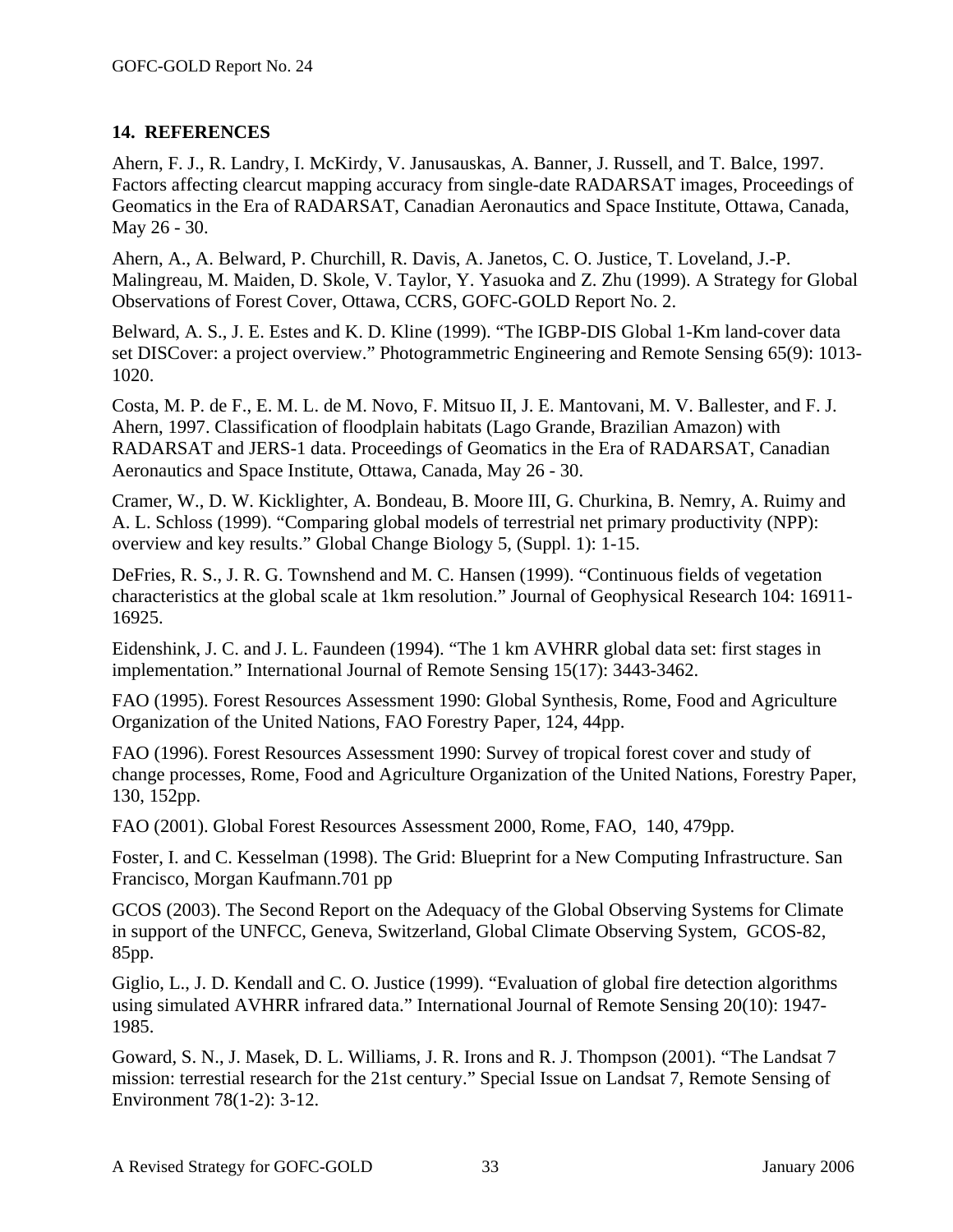GTOS (2003). TEMS: Terrestrial Ecosystem Monitoring Sites, http://www.fao.org/gtos/tems/index.jsp, 2/9/03.

Hammond, H. (1991). Seeing the forest among the trees: The case for holistic forest use. Polestar Book Publishers, Polestar Book Publishers.309 pp.

Herold, M. and Schmullius, C 2004..Report on the Harmonization of Global and Regional Land Cover Products Meeting Rome, Italy 14th – 16th July 2004, GOFC-GOLD Report No. 20

IGBP (1997). The Miombo Network: framework for a terrestrial study of land use and land cover change in the Miombo ecosystems of Central Africa. Stockholm IGBP Report, 41, 109pp.pp.

Janetos, A. C. and A. Ahern (1997). CEOS Pilot Project: Global Observations of Forest Cover (GOFC), Version 3.3, Global Observations of Forest Cover: Ottawa Workshop Report, Ottawa, Ontario, Canada, CCRS, 38pp.

Justice, C.O., F. Ahern and A. Freise (1999). Regional Networks for Implementation of the GOFC Project in the Tropics, GOLD-5/START-4, Washington, D.C., 15-17 March 1999,

Justice, C. O. (2002). "MODIS Science Team Meeting Land Discipline Summary. " Earth Observer 5(14): 12-13.

Karl, T. R. (1996). Long term climate monitoring by the Global Climate Observing System. Dordrecht, Kluvier Academic publishers.(reprinted from Climate Change Vol 31, nos. 2-4, 1995) pp

Kux, H. J. H., J. R. Dos Santos, M. S. P. Lacruz, F. J. Ahern, and R. W. Pietsch, 1997. Capabilities of RADARSAT data for land use/land cover analysis in S.W. Amazonia, Proceedings of Geomatics in the Era of RADARSAT, Canadian Aeronautics and Space Institute, Ottawa, Canada, May 26 - 30.

Liang, S. (2003). Quantitative Remote sensing of Land Surfaces. New York, John Wiley.550 pp

Loveland, T., Y. Yasuoka, B. Burgan, J. Chen, R. Defries, H. G. Lund, T. Lynham, P. Mayaux and J.-M. Gregoire (1998). Global Observations of Forest Cover: Coarse Resolution Products Design Strategy, Sioux Falls, South Dakota, US EROS Data Center, GOFC-GOLD Report No.3, 23pp.

Loveland, T. R., J. W. Merchant, D. O. Ohlen and J. F. Brown (1991). "Development of a landcover characteristics database for the conterminous U.S." Photogrammetric Engineering & Remote Sensing 57(11): 1453-1463.

Loveland, T. R., B. C. Reed, J. F. Brown, D. O. Ohlen, Z. Zhu, L. Yang and J. W. Merchant (2000). "Development of a global land cover characteristics data base and IGBP DISCover from 1 km AVHRR data." International Journal of Remote Sensing 21: 1303-1330.

Mahmood, A., et al, 1998, Mapping the World with Remote Sensing, EOS: Transactions of the American Geophysical Union, (American Geophysical Union, Washington) 79: pp. 1 and 23.

Malingreau, J. P., F. A. Albini, M. O. Andreae, S. Brown, J. S. Levine, J. M. Lobert, T. A. Kuhlbusch, L. Radke, A. Setzer, P. M. Vitousek, D. E. Ward and J. Warnatz (1993). Quantification of fire characteristics from local to global scales. Fire in the environment: the ecological, atmospheric and climatic importance of vegetation fires. P. J. Crutzen and J. G. Goldammer. New York, Wiley & Sons: pp. 329-343

Matthews, E. (2001). Understanding the FRA 2000, Washington DC., World Resources Institute.

Morisette, J. T., J. L. Privette and C. O. Justice (2002). "A framework for the validation of MODIS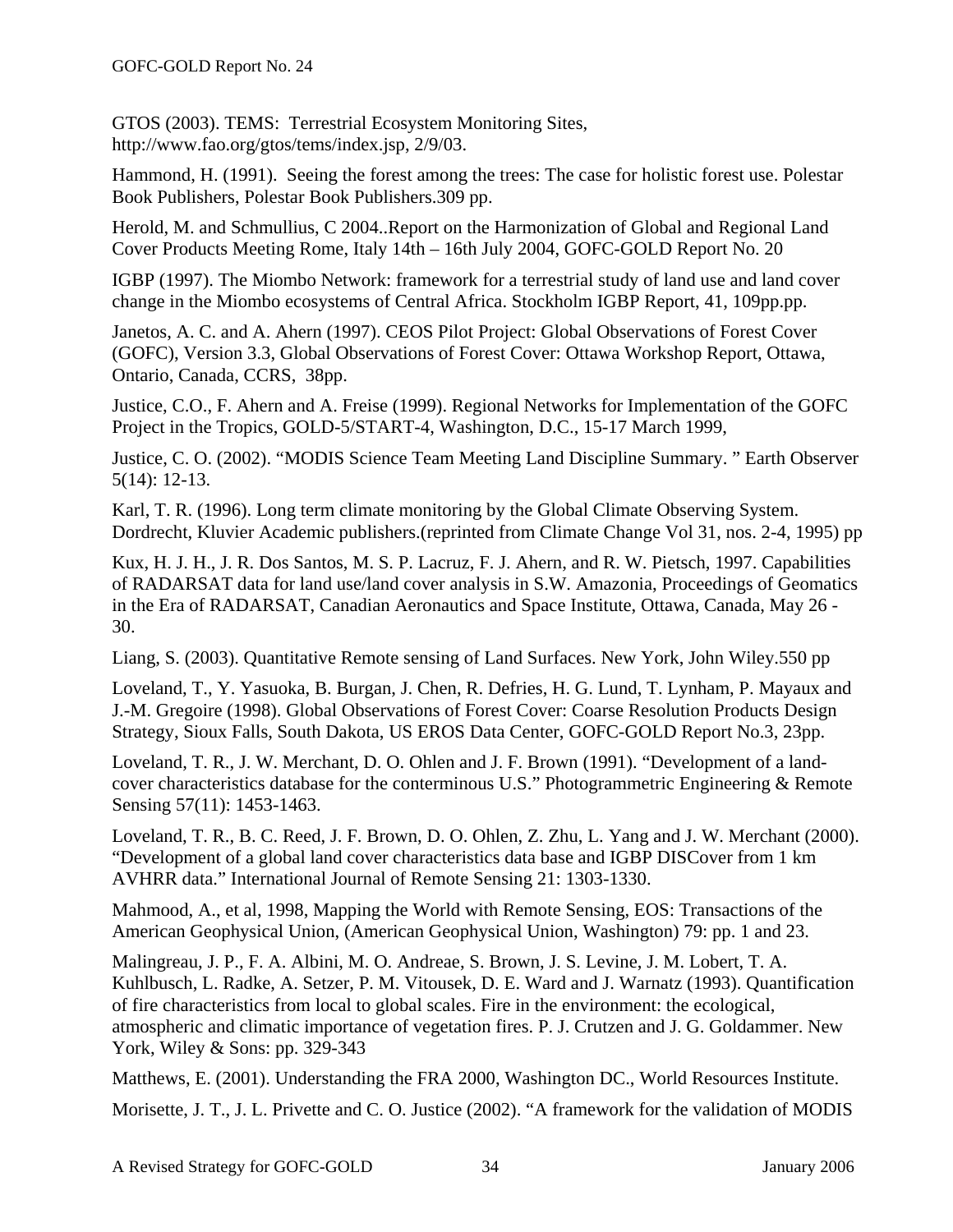Land products." Remote Sensing of Environment 83(1-2): 77-96.

NASA (2003). Global Change Master Directory, http://gcmd.gsfc.nasa.gov/, 2/9.

NRC (2000). Issues in the Integration of Research and Operational Satellite Systems for Climate Research. II Implementation, Washington DC, Committee on Earth Studies, National Academy Press.

NRC (2001). Grand Challenges in Environmental Sciences. Committee on Grand Challenges in Environmental Sciences. Washington D.C., National Academies Press, 106 pp.

NRC (2002). Down to Earth: Geographical Information for Sustainable Development in Africa. Washington D.C., National Academies Press.

NRC (2003). Satellite observations of the Earths environment: accelerating the transition of research to operations, Washington D.C., National Academies Press, 158 pp.

Nyland, R. D. (1996). Silviculture: Concepts and Applications. New York, McGraw-Hill.633 pp

Perlin, J. (1991). A forest journey. The role of wood in the development of civilization. Cambridge, MA, Harvard University Press,.445 pp

Shimabukuro, Y. E., S. Amaral, F. J. Ahern, and R. W. Pietsch, 1997. Classification and monitoring the Tapajós National Forest region using SAR (RADARSAT Standard Mode and SAREX Wide Swath Mode) and Landsat Thematic Mapper data, Proceedings of Geomatics in the Era of RADARSAT, Canadian Aeronautics and Space Institute, Ottawa, Canada, May 26 - 30.

Skole, D. and C. J. Tucker (1993). "Tropical deforestation and habitat fragmentation in the Amazon: Satellite data from 1978 to 1988." Science 260: 1905-1910.

Skole, D. L., C. O. Justice, J. R. G. Townshend and A. C. Janetos (1997). "A land cover change monitoring program: Strategy for an International effort." Mitigation and Adaptation Strategies for Global Change 2(2-3): 157-175.

Skole, D. L., W. A. Salas and V. Taylor (1998). Global Observation of Forest Cover: Fine Resolution Data and Product Design Strategy Report of a Workshop, Paris, France, CNES, GOFC-GOLD Report No. 4, 29pp.

Townshend, J. R. G., Ed. (1992). Improved Global Data for Land Applications: A Proposal for a new High Resolution Data Set. IGBP Report, No. 20, International Geosphere Biosphere Programme, Stockholm, Sweden.

Townshend, J. R. G., V. Bell, A. C. Desch, C. Havlicek, C. O. Justice, W. E. Lawrence, D. Skole, W. W. Chomentowski, B. Moore III, W. Salas and C. J. Tucker (1995). The NASA Landsat Pathfinder Humid Tropical Deforestation Project. Land satellite information in the next decade, Tysons Corner, Virginia, American Society of Photogrammetry and Remote Sensing.

Townshend, J. R. G. and C. O. Justice (2002). "Towards operational monitoring of terrestrial systems by moderate resolution imaging." Remote Sensing of Environment 83: 351-359.

Townshend, J.R.G., Justice, C.O., Skole, D.L., Belward, A., A. Janetos, Gunawan, I., Goldammer, J., Lee, B. (2004) Meeting The Goals Of GOFC: an evaluation of progress and steps for the future. In Gutman, G. et al (Eds.) Land Change Science, Kluwer Academic Publishers, Dordrecht, Netherlands, pp 31-52.

Townshend, J. R. G., C. O. Justice, D. Skole, J.-P. Malingreau, J. Cihlar, P. Teillet, F. Sadowski and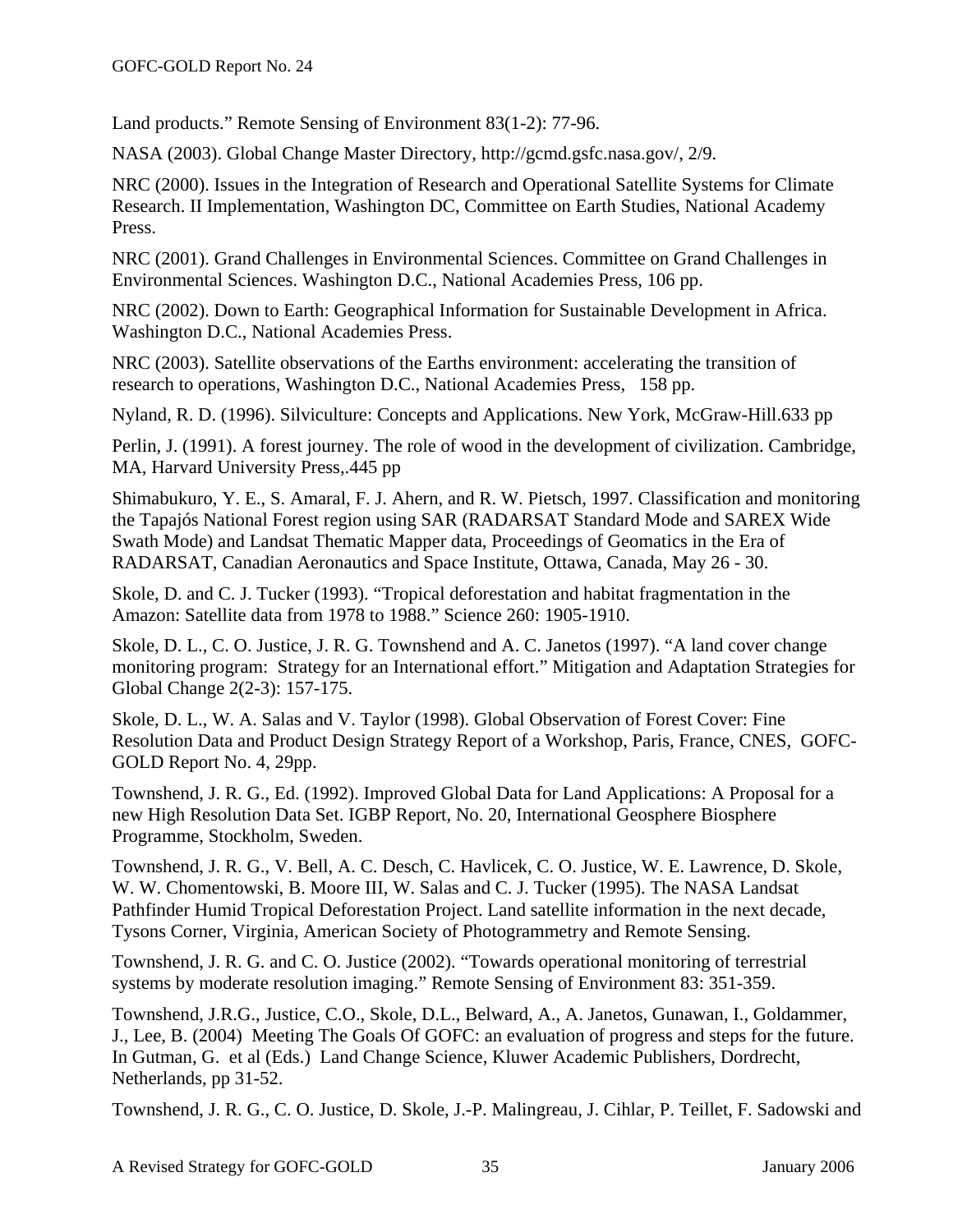S. Ruttenberg (1994). "The 1 km AVHRR global data set: needs of the International Geosphere Biosphere Programme." International Journal of Remote Sensing 15(17): 3417-3441.

Turner II, B. L., D. Skole, S. Sanderson, G. Fischer, L. Fresco and R. Leemans (1995). Land-use and land-cover change: science/research plan, International Geosphere-Biosphere Programme and the Human Dimensions of Global Environmental Change Programme, Stockholm and Geneva, IGBP, 35.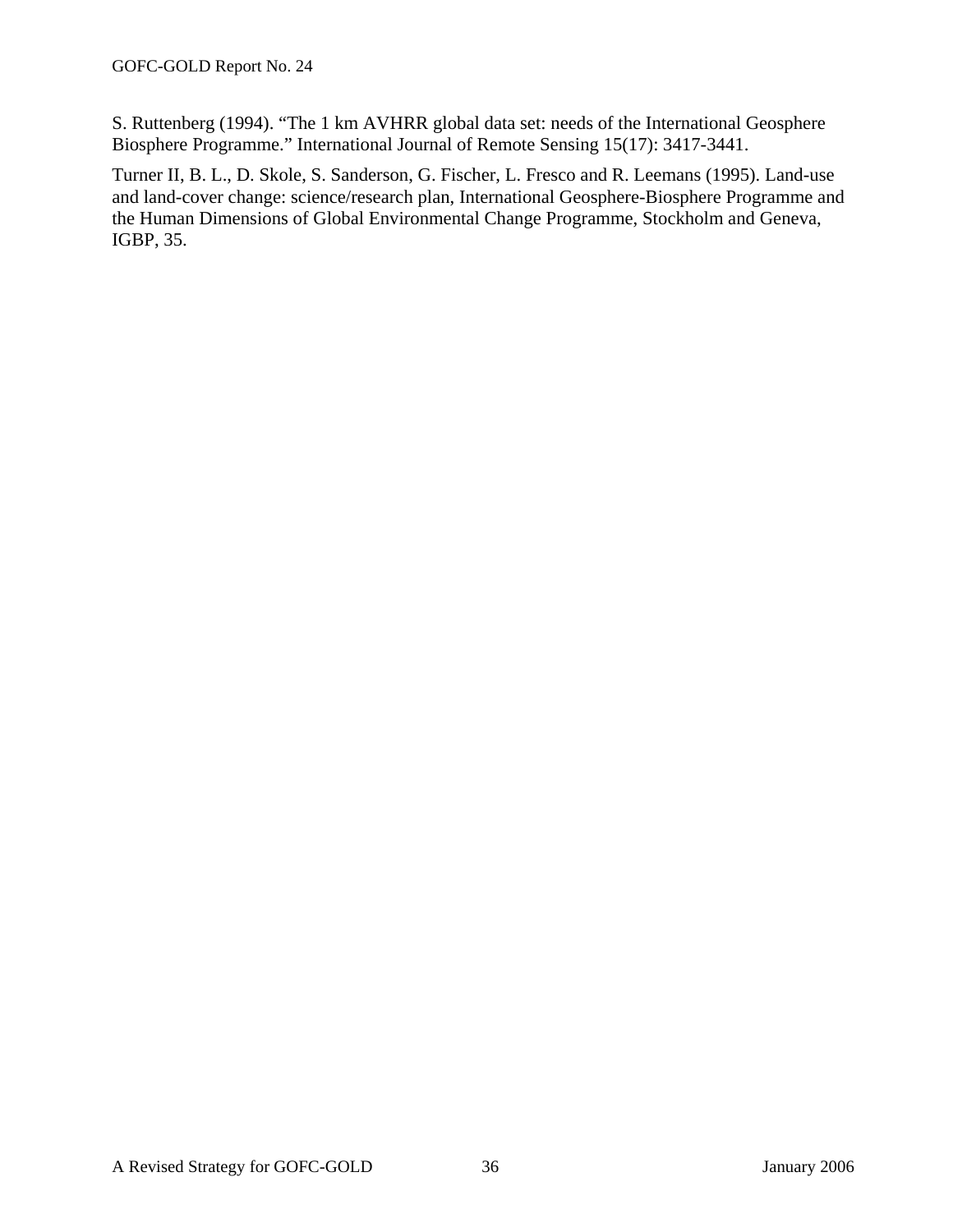### **15. APPENDICES**

### **Appendix 1. List of GOFC-GOLD Reports**

GOLD-21: Report of the 3rd Meeting of the GOFC-GOLD Scientific and Technical Board, M.A. Brady and M. Larsen, Beijing, China, 19-22 April 2005. See presentations

GOLD-20: Report on the Harmonization of Global and Regional Land Cover Products meeting, Martin Herold, FAO, Rome, Italy, 14-16 July 2004.

GOLD-19: Report on the Joint GOFC-GOLD Fire and CEOS LPV Working Group Workshop on Global Geostationary Fire Monitoring Applications, E. Prins, Y. Govaerts, and C.O. Justice, EUMETSAT, Darmstadt, Germany, 23–25 March 2004.

GOLD-18: Land Cover Implementation Team meeting report, M. Herold, K. Neumann and C. Schmullius, Jena, Germany, 2–4 March 2004. See presentations

GOLD-17: Executive Committee meeting report, J.R. Townshend, Joint Research Center, Ispra, Italy, 17-18 March 2003. See attached appendices

GOLD-16: Joint GOFC-GOLD Fire and IGBP-IGAC/BIBEX, Workshop on Improving Global Estimates of Atmospheric Emissions from Biomass Burning, Executive Summary, E. Kasischke, J. Penner and C.O. Justice, College Park, USA, 2002.

GOLD-15: The Toulouse Plan: Implementation of the Land Cover Characteristics and Changes Implementation Team, D. Skole, Toulouse, France, 11-13 February 2002.

GOLD-14: Land Cover Characteristics and Changes Implementation Team report, D. Skole, Toulouse, France, 11-13 February 2002.

GOLD-13: Report of the Forest Cover Implementation Team. GOFC Science and Technical Board Meeting, D. Skole and I. Gunawan, Frascati, Italy, 12-13 June 2001.

GOLD-12: Global Observations of Forest Cover, Report of the 2nd Science and Technical Board Meeting, J. Townshend, Frascati, Italy, 12-13 June 2001.

GOLD-11: Summary of Products: Forest Cover Characteristics and Changes Implementation Team. Background document for the GOFC Science and Technical Board, D. Skole, Frascati, Italy, 1 June 2001.

GOLD-10: Remote Sensing of Forest Cover in Western Russia and Fennoscandia, O. Krankina, St. Petersburg, Russia, 25-27June 2001.

GOLD-9: Report of the Miombo GOFC Coordination Meeting, Editors: P. Yanda, P.V. Desanker, and C.Justice, Maputo, Mozambique, 20-22 July 2000.

GOLD-8: 1st GOFC Science and Technical Board meeting report, F. Ahern, Ottawa, Canada, 21-23 June 2000.

GOLD-7: Atelier de création du réseau GOFC - OSFAC en Afrique Centrale, P. Mayaux, C. Justice and R.S. Lumbuenamo, Libreville, Gabon, 22-24 February 2000.

GOLD-6: Southeast Asia Regional GOFC Planning meeting report, I. Gunawan, D. Skole, H. Sanjaya, A. Rahmadi, M. Muchlis, G.A. Adi, L. Gandharum and S.B. Agus, Bogor, Indonesia, 31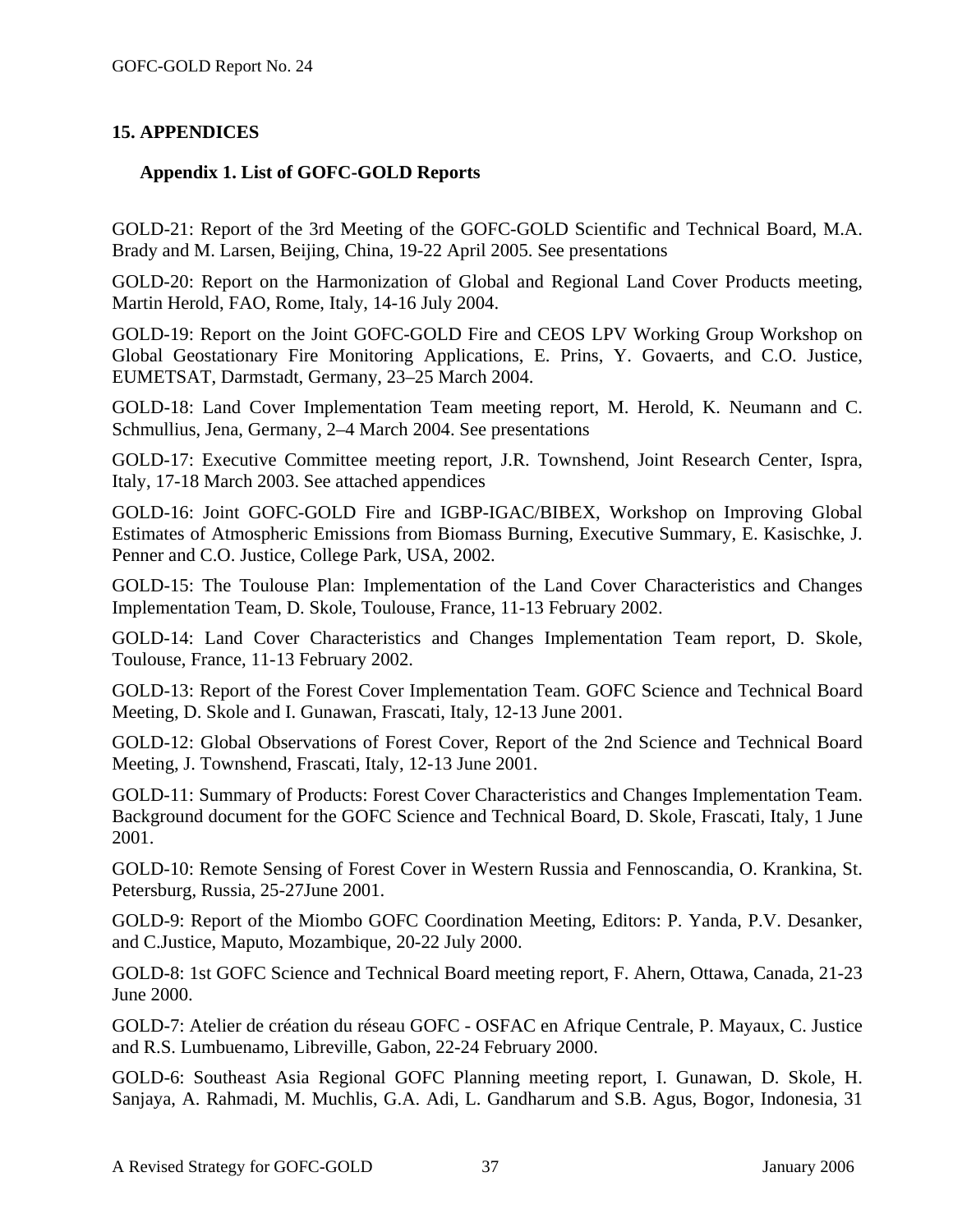January - 2 February 2000.

GOLD-5/START-4: Regional Networks for Implementation of the GOFC Project in the Tropics, C. Justice, F. Ahern and A. Freise, Washington, D.C., 15-17 March 1999.

GOLD-4: Global Observation of Forest Cover: Fine Resolution Data and Product Design Strategy workshop report, D. L. Skole, W. A. Salas and V. Taylor, Paris, France, 23-25 September 1998.

GOLD-3: Global Observations of Forest Cover: Coarse resolution Product Design Strategy workshop report, T. Loveland, Y. Yasuoka, B. Burgan, J. Chen, R. Defries, H.G. Lund, T. Lynham, P. Mayaux, and J.-M. Gregoire, Sioux Falls, USA, July 1998.

GOLD-2: A Strategy for Global Observation of Forest Cover, F. Ahern, A. Belward, P. Churchill, R. Davis, A. Janetos, C. O. Justice, T. Loveland, J.-P. Malingreau, M. Maiden, D. Skole, V. Taylor, Y. Yasuoka and Z. Zhu, Ottawa, Canada, 4 January 1999.

GOLD-1: CEOS Pilot Project: Global Observation of Forest Cover, Editors: A.C. Janetos, and F. Ahern, Ottawa, Canada, July 7-10, 1997.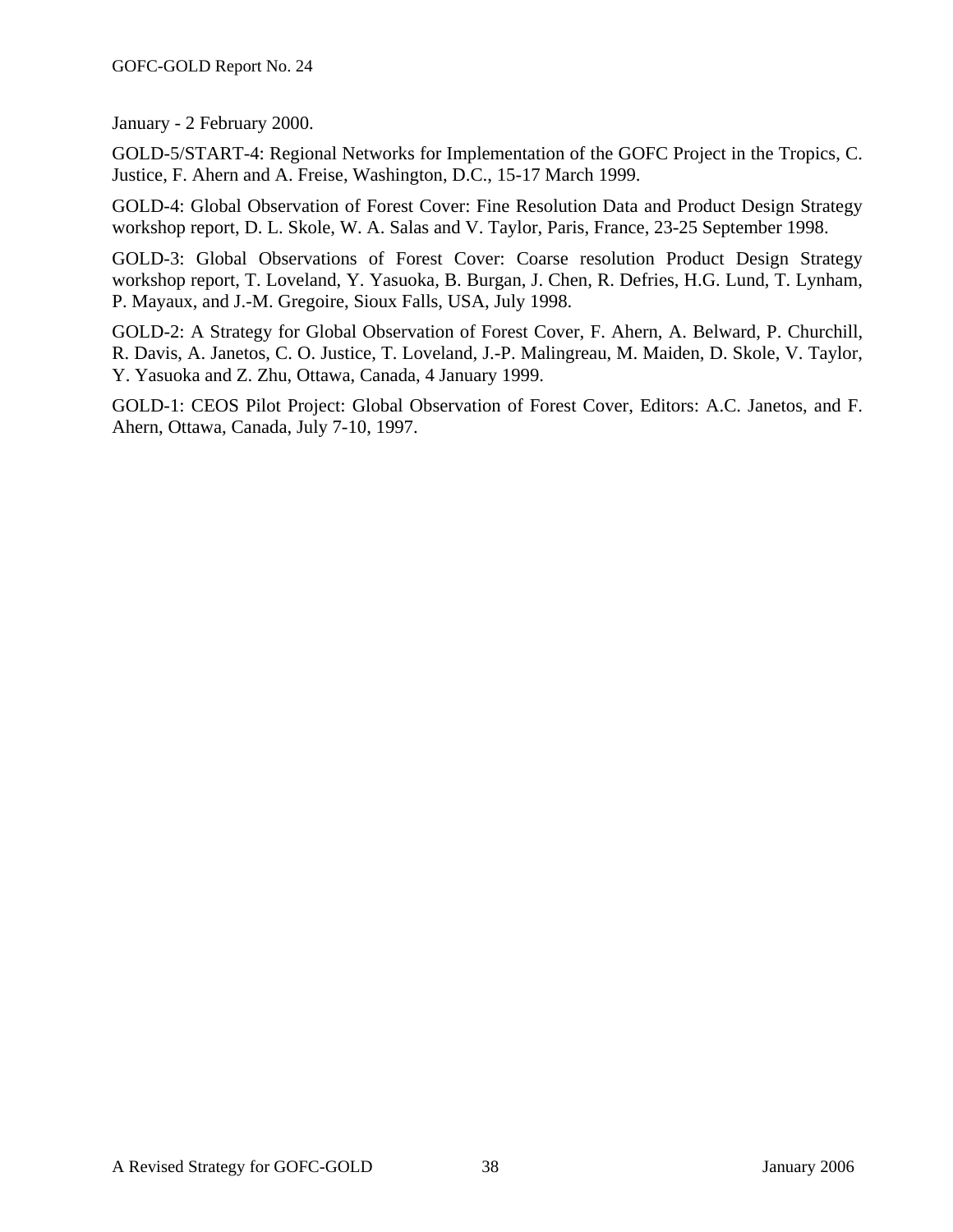### **Appendix 2. GOFC-GOLD Management Structure**

The guiding principal in the organization of GOFC-GOLD is to take maximum advantage of existing organizations and capabilities and create a minimum of bureaucracy to meet GOFC-GOLD objectives. The structure described below consists of several organizational units and a number of positions within the units assumed by individuals. The current management structure is as follows:



### **Global Terrestrial Observing System**

GOFC-GOLD is one of several Panels of the Global Terrestrial Observing System (GTOS), sponsored by FAO, UNESCO, WMO, ICSU and UNEP. The GTOS Panels are a key tool of GTOS in achieving objectives and facilitating implementation. The GOFC-GOLD Chair is appointed by and is a member of the GTOS steering committee, which meets annually.

#### **Scientific and Technical Board**

The Scientific and Technical Board (STB) is the senior oversight committee of GOFC-GOLD. It sets the overall strategy for GOFC-GOLD and advises on implementation. It meets periodically but no more frequently than once per year. It is convened only when significant new alignments of GOFC-GOLD's activities are needed. Membership is drawn from the scientific, natural resources, NGO and observational space and in situ communities including space agencies.

Through close dialog with GTOS, the STB ensures continuing progress toward the long-term objective of providing sustained space-based and in-situ observations of forests and other vegetation cover. To accomplish this objective, the STB:

reviews and recommends revisions to the GOFC-GOLD Strategic Design and other planning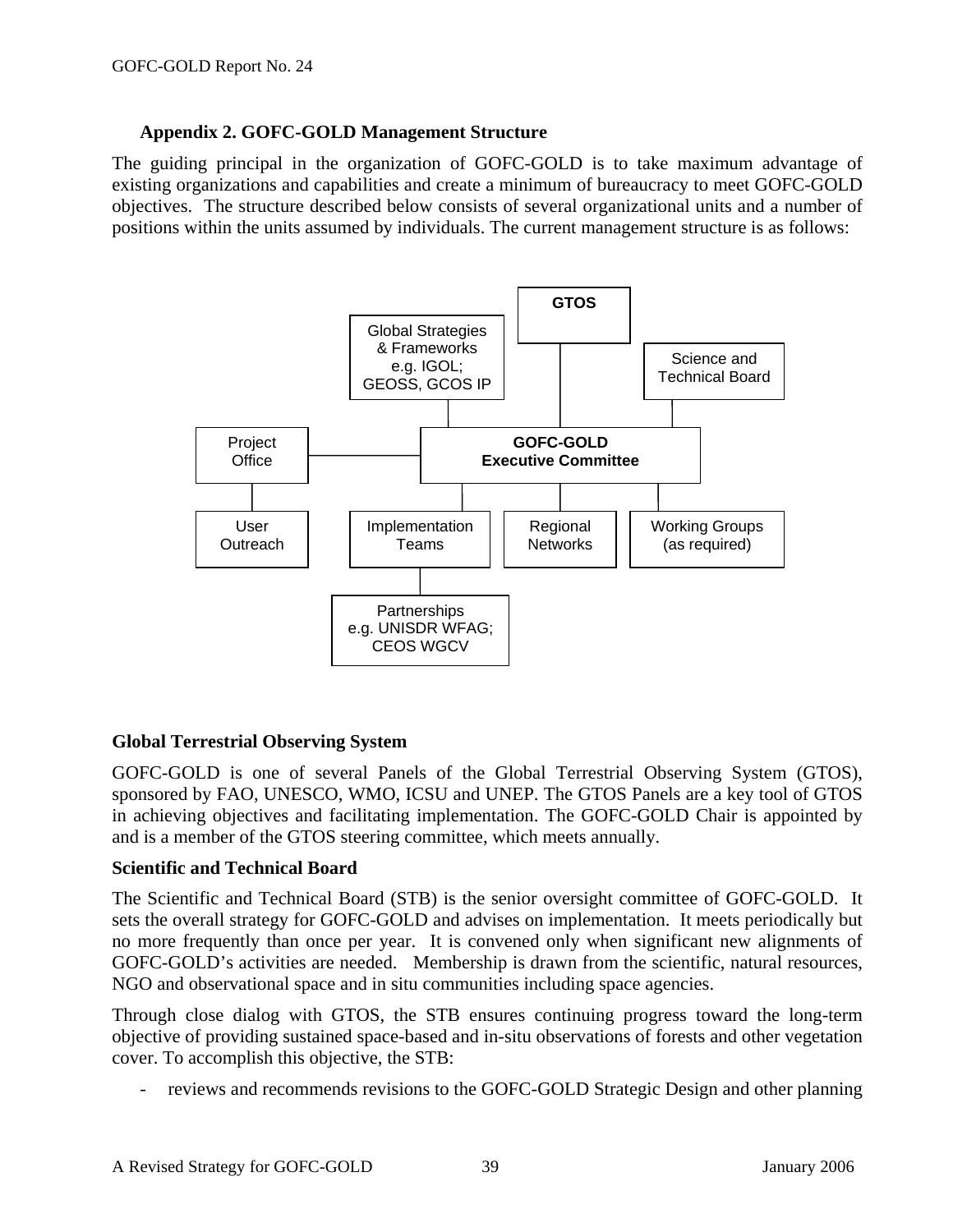documents;

- reviews and assesses the development and implementation of the components of GOFC-GOLD;
- recommends revisions and pursues solutions when necessary in relation to the development and implementation of GOFC-GOLD
- seeks to provide the international coordination necessary for the implementation of GOFC-GOLD in coordination with other international organizations, including members of IGOS-P and GEOSS, and work to build partnerships to achieve common objectives;
- ensures effective use of existing international mechanisms, including the working groups of CEOS and other components of GTOS;
- reports annually to GTOS;
- by means of reports from the Implementation Teams and Regional Networks, and other sources, articulates and advocates observational requirements for space agencies and in-situ agencies, with particular emphasis on long lead-time requirements, and identify gaps and overlaps in current plans; and
- ensures the reporting of GOFC-GOLD activities beyond the solely technical, especially in relation to the needs for capacity building.

The STB also communicates with the GTOS/GCOS Terrestrial Observation Panel for Climate to ensure that GOFC-GOLD is responsive to the observational requirements for products necessary to understand the terrestrial carbon cycle. The STB communicates with the IGOS Partnership to ensure that GOFC is responsive to the needs of CEOS members and other IGOS Partners. This communications channel provides input from GOFC-GOLD to CEOS members to enable them to modify their programs to become more efficient in responding to the observational needs identified by GOFC-GOLD.

The **Chair of the STB** of GOFC-GOLD has the following responsibilities:

- provide overall strategic leadership of GOFC-GOLD as well as chairing the Board itself when it meets;
- as necessary, represent GOFC-GOLD in international fora and in particular will represent it as a one of the Panels of GTOS, when its steering committee meets;
- seek, in collaboration with others, those funds necessary for the operation of GOFC-GOLD;
- serve as a member of the Executive Committee of GOFC-GOLD; and
- with the guidance of the Executive Committee and Board, approve the appointments of members of the Implementation Teams.

The Executive Director and leaders of the implementation teams serve as non-voting members of the STB.

#### **Executive Committee**

The Executive Committee is a small, active group which takes the important actions necessary to ensure that GOFC-GOLD continues to make progress toward its objectives. The committee meets once per year in person and monthly through teleconferences. Between meetings, members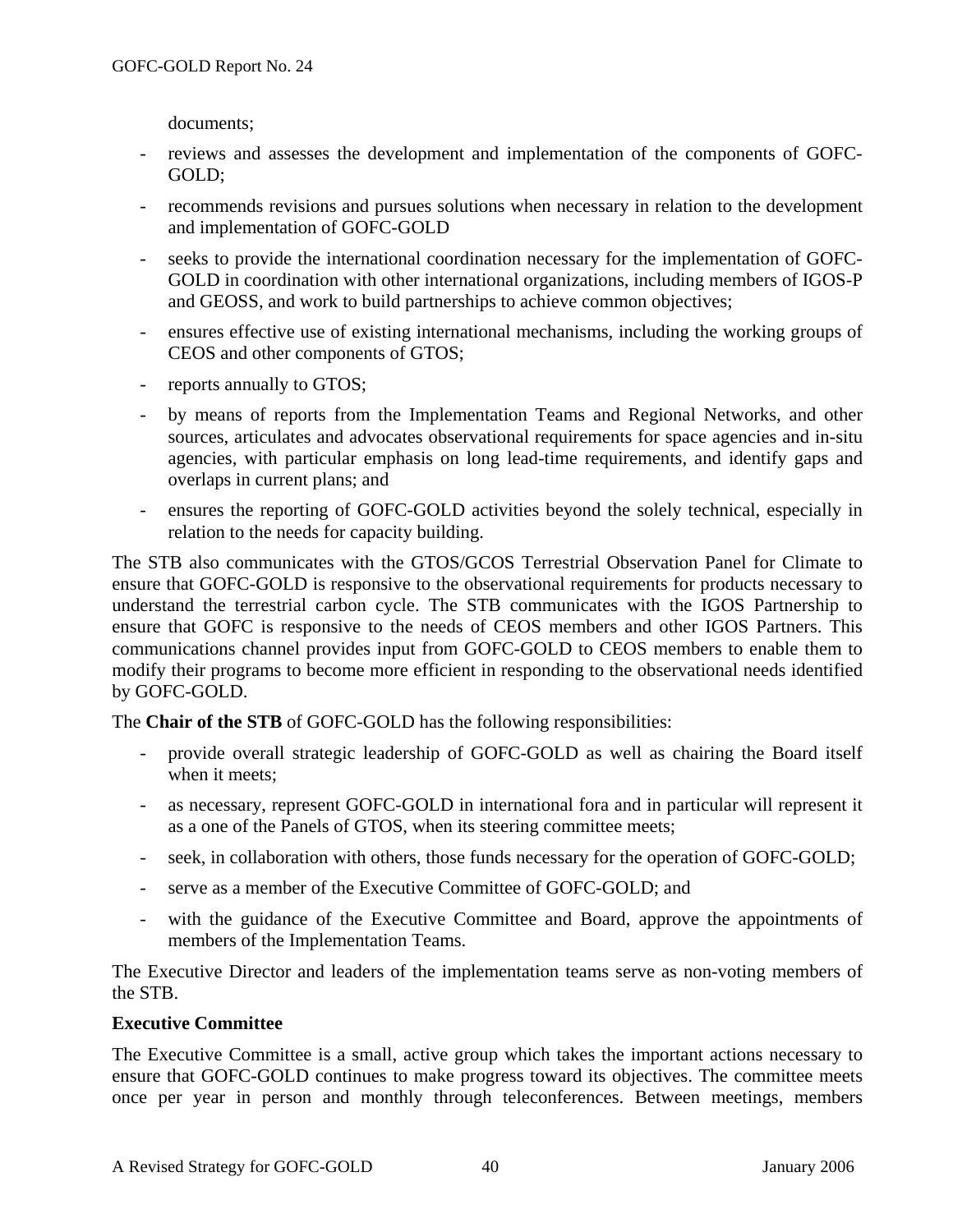maintain frequent contact by list server, email, and phone. The Executive Committee:

- works to form partnerships which lead to the initiation of project activity;
- helps to arrange sponsorship of projects;
- monitors program and project implementation and progress;
- ensures availability of project outputs and results;
- reviews proposals for inclusion in GOFC-GOLD against clearly stated criteria; and
- creates short term teams to address specific issues.

Initial membership was drawn from the design teams. Current membership includes the Chair, Vice Chair, Executive Director, and Implementation Team Co Leaders. Other invited members include individuals from CEOS participating agencies and GOFC-GOLD partners (IGBP, FAO, GTOS/GCOS/TOPC, NGOs, national forest ministries), which are contributing to the implementation of GOFC-GOLD.

The invited membership on the Executive Committee is reviewed by the STB at its periodic meetings where new members are nominated and selected. Letters of invitation are prepared by the Executive Director.

The **Vice Chair** assumes all of the duties of the Chair when the latter is unavailable. As well, The Chair is invited to remain active in GOFC-GOLD for three years after the change of position and to participate as needed in Executive Committee functions.

### **Project Office**

The Project Office provides the main administrative infrastructure of GOFC-GOLD and hence requires that a proactive stance is taken to ensure that meetings are properly prepared, reports written and the web site is maintained.

#### *Record-keeping and Communication*

The primary function of the GOFC-GOLD Project Office is to ensure effective record-keeping, and communication between all GOFC-GOLD elements, including the STB, the Implementation Teams and the Regional Networks.

The project office also ensures effective communication and documentation of communications between GOFC-GOLD and its external audience. Communications are carried out using electronic means such as: electronic mail; the GOFC-GOLD Website; a GOFC-GOLD/GOLD Data Site; as well as by traditional printed media when appropriate.

The Project Office provides planning support for meetings and is responsible for public outreach.

The Office assists in funding the GOFC-GOLD program by collecting resource requirements from the various elements of GOFC-GOLD, assessing the extent to which available resources can meet the program and then helping the various elements of GOFC-GOLD to acquire the additional resources needed.

Representatives of the office and normally the Executive Director is expected to attend a substantial number of GOFC-GOLD meetings. This responsibility of representing GOFC-GOLD as a whole would normally be shared with the chair of the STB.

*Reporting and Communication*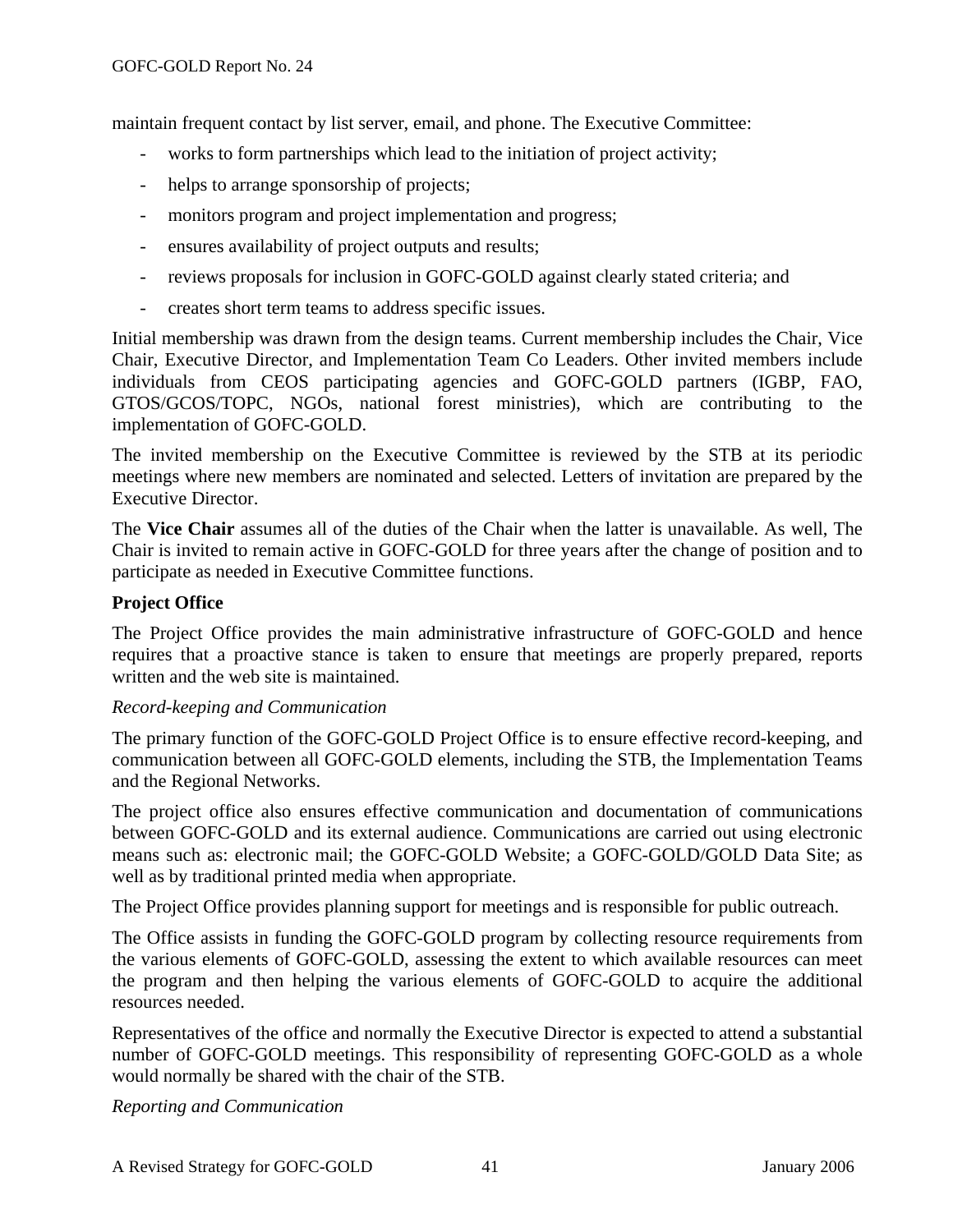The Project Office reports to the STB through a draft Annual Report to STB, and incorporates modifications and revisions required by STB.

The Project Office communicates regularly with the Chair of STB and with the Leaders of the Implementation Teams [and RNs] to ensure orderly execution of GOFC-GOLD activities.

The Project Office provides an **Executive Director** for GOFC-GOLD, plus professional and technical support staff to support the office functions. The Executive Director plays a substantive role in the development of the GOFC-GOLD program at both strategic and implementation levels. Responsibilities include:

- raising resources for GOFC-GOLD;
- maintaining overall time-table of events to avoid conflicts between GOFC-GOLD activities and with other meetings of other organizations;
- organize meetings of the STB;
- financial planning;
- publicity and outreach materials: Support of web site, brochures, posters etc.;
- GOFC-GOLD Reports (ensuring these are available through the web site, have a common front page, have a number etc.);
- representing GOFC-GOLD at meetings of other organizations;
- maintaining lists of memberships of STB, ITs, sub-groups etc.;
- development and support of GOFC-GOLD-DIS;
- liaison with key agencies (e.g. UN organizations. space agencies, etc.); and
- support of IT meetings.

#### **Implementation Teams**

GOFC-GOLD depends on the voluntary contributions of organizations to carry out project work. Therefore, implementation teams are formed by participating organizations to accomplish specific tasks. Under the desired scenario, GOFC-GOLD recommends products which should be produced, and encourage suitable organizations to take the lead to form projects to produce them.

Following the GOFC-GOLD strategy document, implementation teams have been formed to address each of the two primary themes: Land Cover Characteristics and Changes, and Forest Fire Monitoring and Mapping.

The implementation teams normally have one annual face-to-face meeting in addition to workshops and seminars that they may organize.

Each team is led by two **Co-Leaders** who are the points of contact between the implementation team and GOFC-GOLD, and communicate through the Executive Committee. The role of the coleaders is to:

- provide strategic leadership of the GOFC-GOLD implementation teams, as well as chairing the teams when they meet;
- as necessary represent the implementation teams in international fora;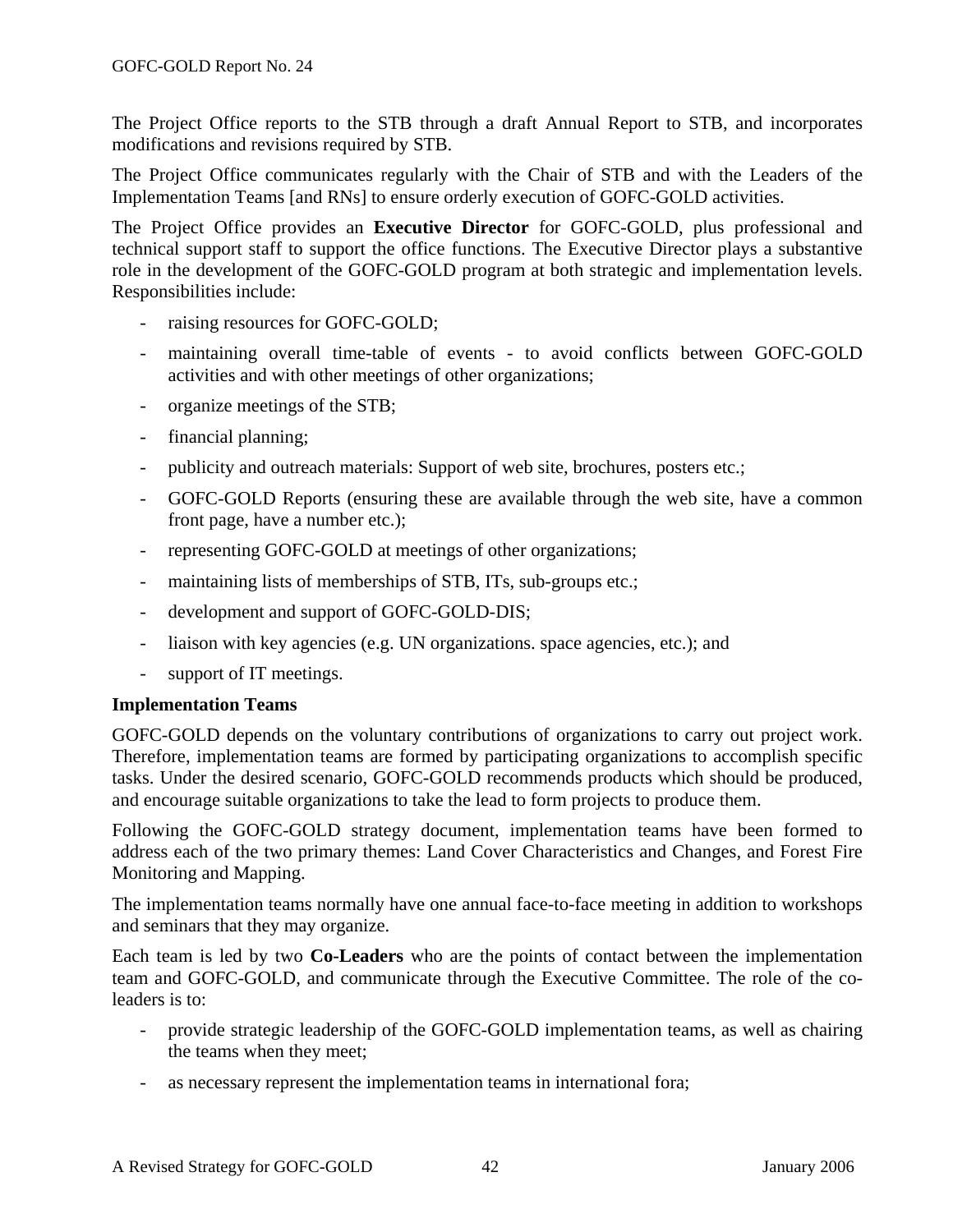- seek in collaboration with others those funds necessary for the operation of the implementation teams;
- serve as member of the Executive Committee of GOFC-GOLD; and
- nominate team members for the approval of the Executive Committee.

Implementation Team Members conduct activities, which advance GOFC-GOLD's overall objectives. Team members are invited to include their land cover and fire-related scientific and technical activities as projects contributory to the GOFC-GOLD implementation themes.

Implementation teams may establish separate Project Offices to support their activities.

#### **Regional Networks**

The regional networks provide a forum for data providers, users and researchers operating in (or with an interest in) a common geographic area, and represent a link between national agencies and user groups and the global user/producer community. The regional networks also provide a mechanism for calibrating, validating and improving methods and algorithms and a place to test integration of in-situ and remote sensing observations.

Networks are self governed and self supporting. At the strategic level, GOFC-GOLD provides the networks with a minimum set of requirements to guide the collaborative association, which are based on the nine panel functions. At the technical level, the networks receive guidance from the Implementation Teams. Network representatives attend and contribute to STB and IT meetings.

**Regional Network Members** are selected to represent the countries within each Network's area of focus. The members conduct activities, which advance their Network's objectives.

#### **Working Groups**

From time to time the GOFC-GOLD Executive Committee will identify specific topics where recommendations are urgently needed to enable GOFC-GOLD to meet its objectives. The Executive Committee will have a mandate to form Working Groups which will be given a specific task, and requested to report back to the Executive Committee within a relatively short time period. In many cases existing WGISS or WGCV working groups, or subsets of these, might be able to address topical tasks identified by the GOFC-GOLD Executive Committee.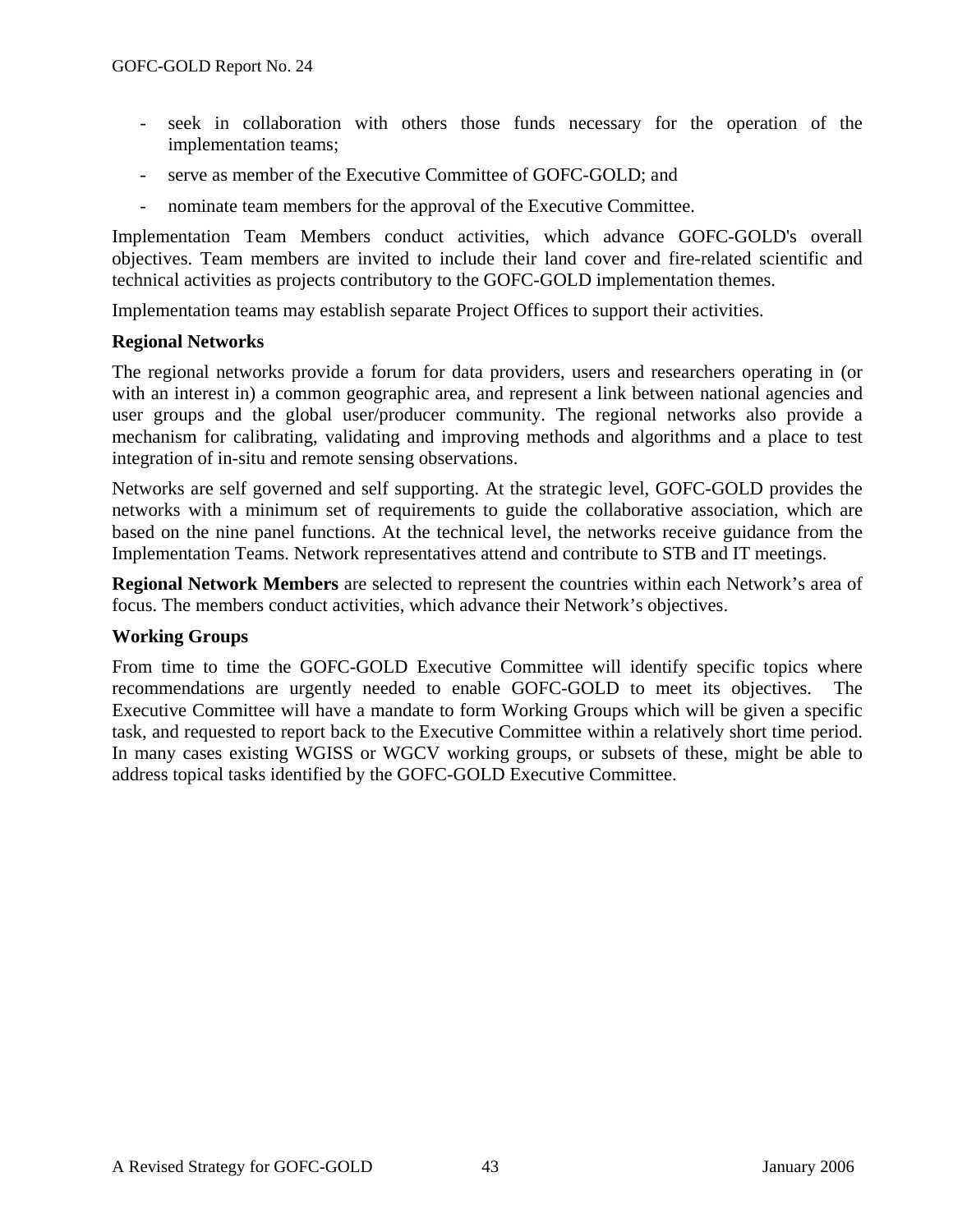# **Appendix 3. List of Acronyms**

| <b>ALOS - PALSAR</b> | Advanced Land Observing Satellite - Phased Array type L-band Synthetic<br><b>Aperture Radar</b> |
|----------------------|-------------------------------------------------------------------------------------------------|
| <b>ASAR</b>          | <b>Advanced Synthetic Aperture Radar</b>                                                        |
| <b>ASF</b>           | Alaska Satellite Facility                                                                       |
| <b>ATSR</b>          | Along Track Scanning Radiometer                                                                 |
| <b>AVHRR</b>         | <b>Advanced Very High Resolution Radiometer</b>                                                 |
| Avialesookhrana      | Remote Wildfire Monitoring Information System (Russia)                                          |
| <b>CBD</b>           | <b>Convention on Biological Diversity</b>                                                       |
| <b>CCRS</b>          | <b>Canada Centre for Remote Sensing</b>                                                         |
| <b>CEOS</b>          | <b>Committee on Earth Observation Satellites</b>                                                |
| <b>CEOS WGCV</b>     | CEOS Working group on Calibration and Validation                                                |
| <b>CEOS WGCV LPV</b> | CEOS WGCV - Land Product Validation Subgroup                                                    |
| <b>CEOS WGISS</b>    | CEOS Working Group on Information Systems and Services                                          |
| <b>CNES</b>          | <b>Centre National d'Etudes Spatiales</b>                                                       |
| <b>CONABIO</b>       | Comisión nacional para el conocimiento y uso de la biodiversidad                                |
| <b>CSA</b>           | <b>Canadian Space Agency</b>                                                                    |
| <b>CSIR</b>          | Council for Scientific and Industrial Research (S. Africa)                                      |
| <b>CSIRO</b>         | Commonwealth Scientific and Industrial Organisation                                             |
| <b>CSIRO</b>         | Commonwealth Scientific and Industrial Organisation                                             |
| <b>DLR</b>           | Deutsches Zentrum für Luft- und Raumfahrt                                                       |
| <b>EDC</b>           | EROS Data Center (USGS)                                                                         |
| <b>ENVISAT</b>       | <b>Environmental Satellite</b>                                                                  |
| <b>ENVISAT</b>       | <b>Environmental Satellite</b>                                                                  |
| <b>EOSD</b>          | Earth Observation for Sustainable Development of Forests                                        |
| <b>EROS</b>          | Earth Resources Observation Systems (under USGS)                                                |
| <b>ERS</b>           | Earth Resource Satellite                                                                        |
| <b>ESA</b>           | <b>European Space Agency</b>                                                                    |
| <b>EUMETSAT</b>      | European Meteorological Satellite Agency                                                        |
| <b>FAO</b>           | Food and Agriculture Organization of the United Nations                                         |
| <b>FCCC</b>          | Framework Convention on Climate Change                                                          |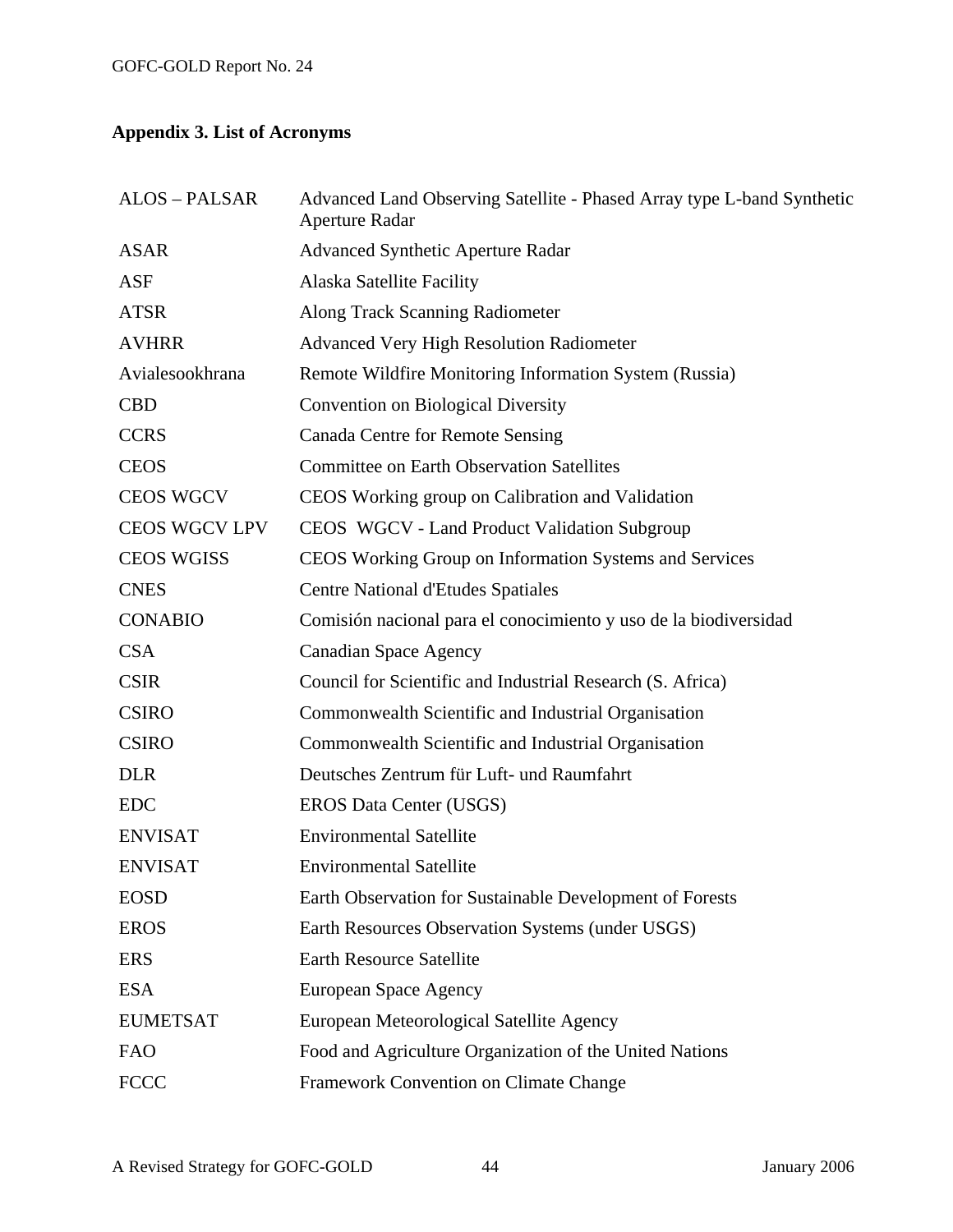| <b>FPAR</b>   | Fraction of Photosynthetically Active Radiation                                      |
|---------------|--------------------------------------------------------------------------------------|
| <b>FRA</b>    | <b>Forest Resources Assessment</b>                                                   |
| <b>GBFM</b>   | <b>Global Boreal Forest Mapping Project</b>                                          |
| GCOS          | <b>Global Climate Observing System</b>                                               |
| <b>GEO</b>    | Group on Earth Observations                                                          |
| <b>GEOSS</b>  | Global Earth Observation System of Systems                                           |
| <b>GEWEX</b>  | Global Energy and Water Cycle Experiment                                             |
| <b>GFMP</b>   | <b>Global Forest Mapping Program</b>                                                 |
| <b>GFRA</b>   | <b>Global Forest Resources Assessment</b>                                            |
| <b>GIS</b>    | Geographic Information Systems                                                       |
| <b>GLCF</b>   | <b>Global Land Cover Facility</b>                                                    |
| <b>GLCN</b>   | <b>Global Land Cover Network</b>                                                     |
| <b>GMES</b>   | Global Monitoring for Environment and Security                                       |
| <b>GOES-R</b> | Geostationary Operational Environmental Satellite System -R                          |
| GOFC-GOLD     | Global Observation of Forest and Land Cover Dynamics                                 |
| GOOS          | Global Ocean Observing System                                                        |
| <b>GRFM</b>   | <b>Global Rainforest Mapping Project</b>                                             |
| <b>GSN</b>    | <b>GCOS Surface Network</b>                                                          |
| <b>GTOS</b>   | <b>Global Terrestrial Observing System</b>                                           |
| <b>GUAN</b>   | <b>GCOS Upper-Air Network</b>                                                        |
| <b>IBAMA</b>  | Instituto Brasileiro do Meio Ambiente e dos Recursos Naturais Renováveis<br>(Brazil) |
| <b>ICSU</b>   | <b>International Council for Science</b>                                             |
| <b>IGBP</b>   | <b>International Geosphere-Biosphere Programme</b>                                   |
| <b>IGOL</b>   | Integrated Global Observations of the Land                                           |
| I-GOOS        | Intergovernmental - Global Ocean Observing System                                    |
| <b>IGOS</b>   | The Integrated Global Observing Strategy                                             |
| <b>IGOS-P</b> | <b>Integrated Global Observing Strategy Partnership</b>                              |
| <b>IHDP</b>   | International Human Dimensions Programme on Global Environmental<br>Change           |
| <b>IPCC</b>   | Intergovernmental Panel on Climate Change                                            |
| <b>IRS</b>    | <b>Indian Remote Sensing Satellites</b>                                              |
| <b>ISLSCP</b> | International Satellite Land Surface Climatology Project                             |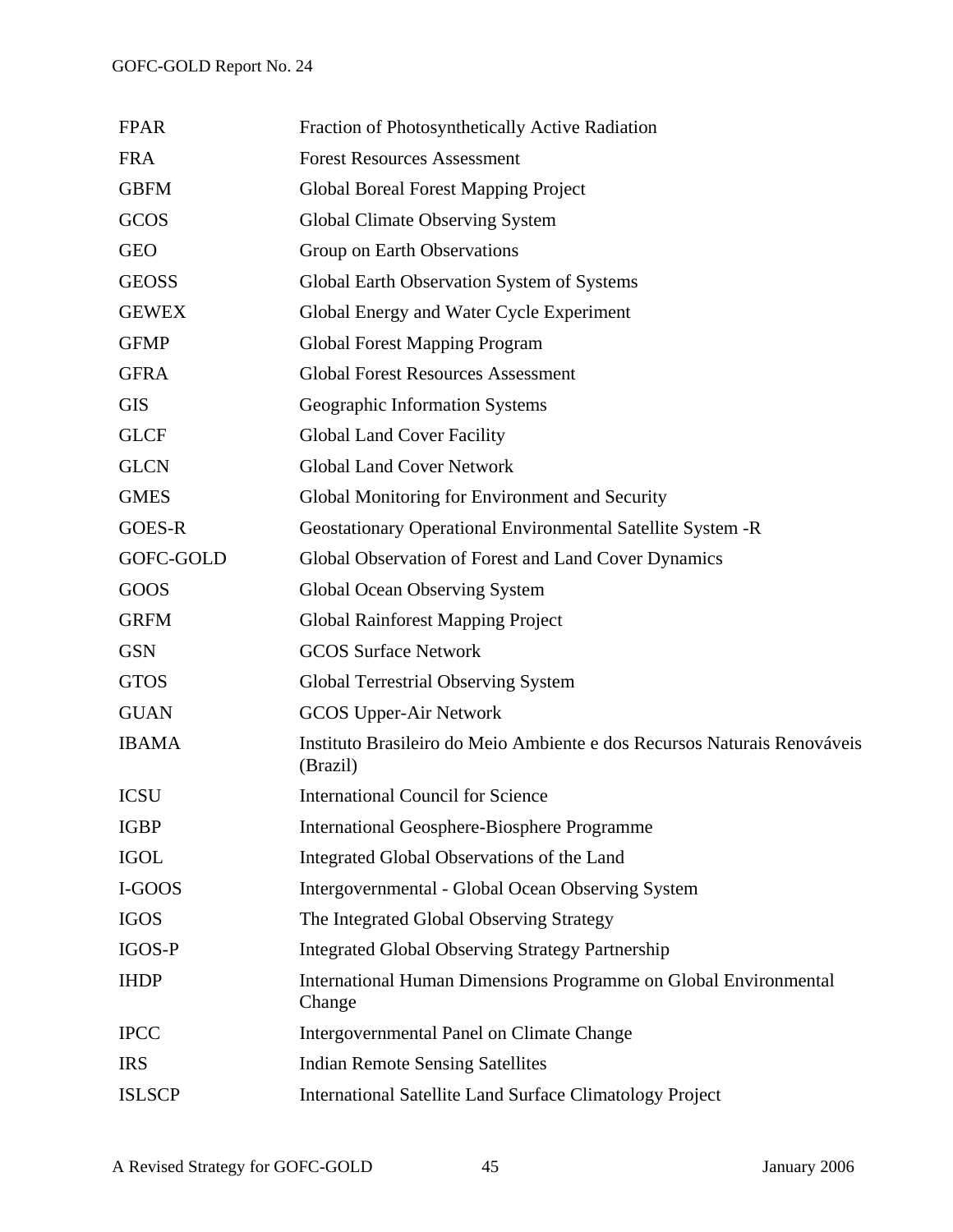| JERS-1           | Japanese Earth Resources Satellite-1                                                                 |
|------------------|------------------------------------------------------------------------------------------------------|
| <b>JPL</b>       | Jet Propulsion Laboratory                                                                            |
| <b>JRC</b>       | <b>Joint Research Centre</b>                                                                         |
| LAI              | Leaf Area Index                                                                                      |
| Landsat TM/ETM   | Landsat Thematic Mapper/Enhanced Thematic Mapper                                                     |
| <b>LATUV</b>     | Laboratorio de Teledetección de la Universidad de Valladolid (Spain)                                 |
| <b>LCCS</b>      | FAO Land Cover Classification System                                                                 |
| <b>LCLUC</b>     | Land Cover and Land Use Change                                                                       |
| <b>LTAP</b>      | The Long Term Acquisition Plan                                                                       |
| <b>MA</b>        | The Millennium Ecosystem Assessment                                                                  |
| <b>MERIS</b>     | <b>Medium Resolution Imaging Spectrometer</b>                                                        |
| <b>MODIS</b>     | Moderate Resolution Imaging Spectroradiometer                                                        |
| <b>MRLC</b>      | Multi-Resolution Land Characterization                                                               |
| <b>NASA</b>      | United States National Aeronautics and Space Administration                                          |
| <b>NASA GISS</b> | NASA Goddard Institute for Space Studies                                                             |
| <b>NASDA</b>     | <b>National Space Development Agency</b>                                                             |
| <b>NERIN</b>     | Northern Eurasia Regional Information Network                                                        |
| <b>NOAA</b>      | United States National Oceanographic and Atmospheric Adimintration                                   |
| <b>NPOESS</b>    | National Polar-orbiting Operational Environmental Satellite System                                   |
| <b>NPP</b>       | <b>Net Primary Productivity</b>                                                                      |
| NPP (NPOESS)     | <b>NPOESS Preparatory Project</b>                                                                    |
| <b>NRC</b>       | <b>National Research Council</b>                                                                     |
| <b>OLI</b>       | <b>Operational Land Imager</b>                                                                       |
| <b>OSFAC</b>     | Observatoire Satellital des Forêts d'Afrique Centrale (GOFC-GOLD<br>Central Africa Regional Network) |
| <b>PAR</b>       | Photosynthetically Active Radiation                                                                  |
| Ramsar           | <b>Ramsar Convention on Wetlands</b>                                                                 |
| <b>REDLATIF</b>  | Red Latinoamericana de Teledetección e Incendios Forestales                                          |
| <b>SAFNET</b>    | Southern African Fire Network                                                                        |
| <b>SAR</b>       | <b>Synthetic Aperture Radar</b>                                                                      |
| <b>SAR</b>       | <b>Synthetic Aperture Radar</b>                                                                      |
| <b>SAR</b>       | <b>Synthetic Aperture Radar</b>                                                                      |
| <b>SEARRIN</b>   | South East Asia Regional Research and Information Network                                            |